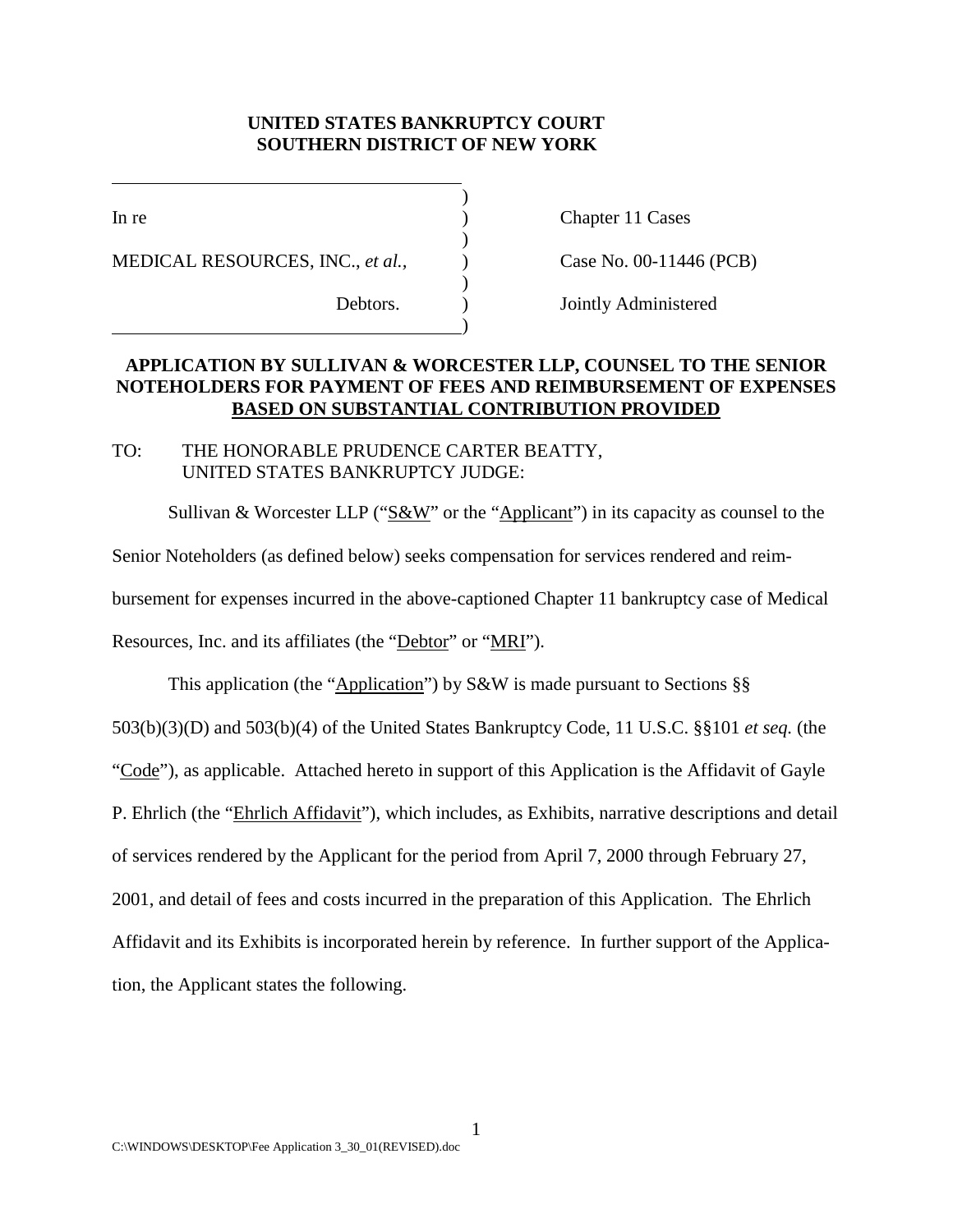#### BACKGROUND

1. On April 7, 2000 (the "Petition Date"), MRI filed a petition in this Court for reorganization under Chapter 11 of the Code, commencing the above-referenced case (the "Case"). During the pendency of the Case, MRI operated its business and managed its property as debtorin-possession pursuant to sections §§ 1107 and 1108 of the Code.

2. On February 1, 2001, this Court confirmed the Debtor's Third Amended Joint Plan of Reorganization (the "Plan").

3. This Court has jurisdiction over this Application pursuant to 28 U.S.C. § 1334. The subject matter of this Application is a core proceeding within the meaning of 28 U.S.C. §  $157(b)(2)$ .

4. Pursuant to Section 10.1 of the Plan, this Court retained jurisdiction as defined in Article I of the Plan to include claims for compensation or reimbursement of expenses pursuant to Section § 503(b) of the Code in connection with an application made to the Court in the Case.

5. Pursuant to Section 5.3 of the Plan, any party seeking compensation must file an application with the Court no later than the first business day (as defined in Article I of the Plan) that is 20 days after the Effective Date. The Effective Date was February 26, 2001.

#### THE APPLICANT

6. As of the Petition Date, each of the Senior Noteholders held a general unsecured claim against MRI, which claims aggregated approximately \$80 million, representing approximately 85% of the total unsecured debt estimated by the Debtor to be " Allowed Claims" against the Debtor's estate. The claims arose pursuant to a loan arrangement between the Debtor and each of the Senior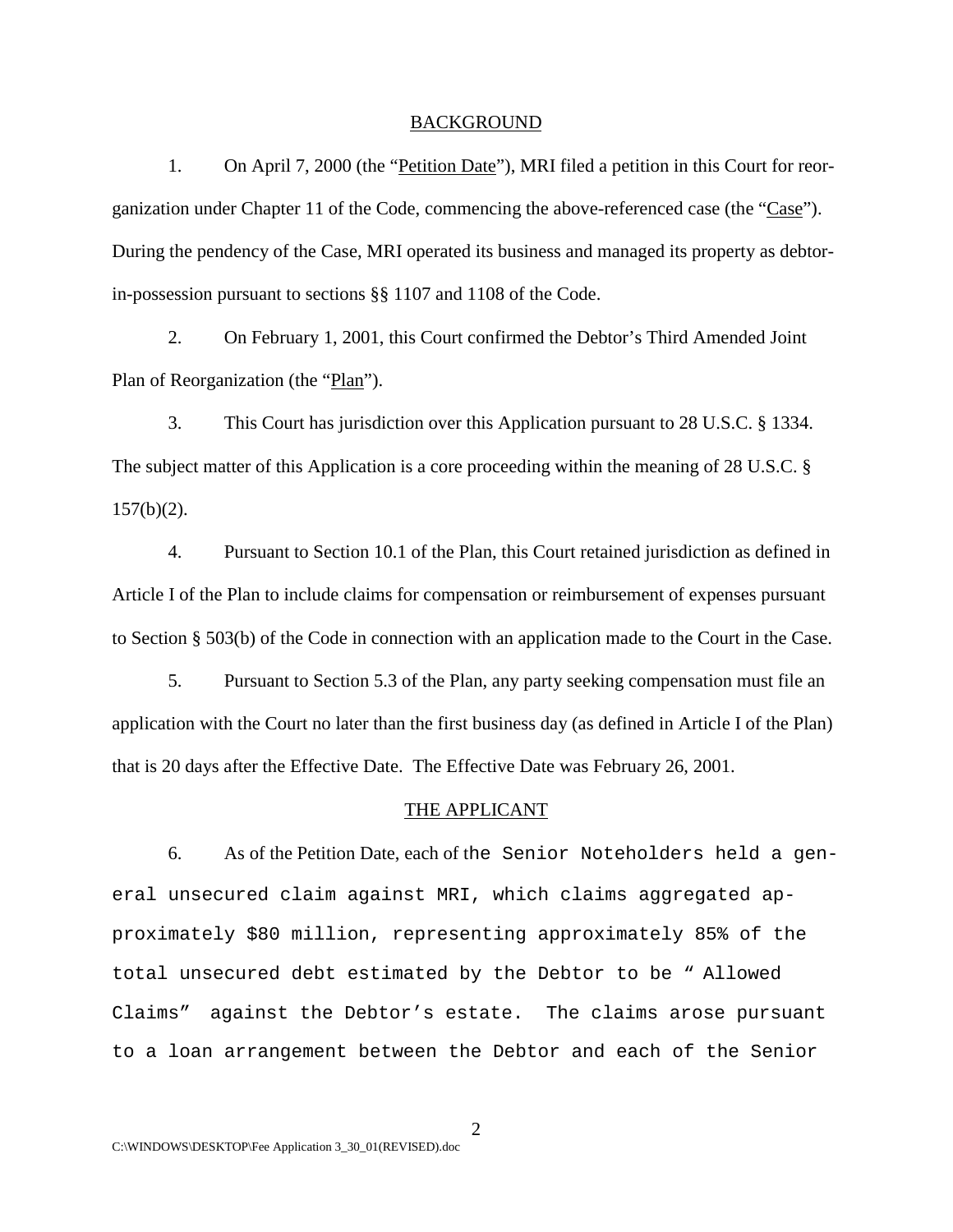Noteholders. The Senior Noteholders include each of the entities identified in Exhibit A attached to the Ehrlich Affidavit.

7. Each of the Senior Noteholders retained the Applicant to serve, and the Applicant has served as counsel to each of them in all matters arising from or in connection with the Case.

#### SUMMARY OF SERVICES RENDERED

8. As more fully detailed in the narrative summaries, and in detailed time entries included as Exhibits B through I to the Ehrlich Affidavit, the services provided by S&W in MRI's Chapter 11 case provided a substantial contribution to the Debtor's estate. Ehrlich Aff. at ¶3. Services provided have been segregated into categories based upon the subject matter of the representation. Indicated below are the categories of services and the compensation sought in each category:

| a.            | <b>General Matters and Case Administration:</b>                                        | \$34,137.25                |
|---------------|----------------------------------------------------------------------------------------|----------------------------|
| b.            | <b>Resolution of Litigation:</b>                                                       | \$42,110.25                |
| $C_{\bullet}$ | <b>Creditor Relations:</b>                                                             | \$48,015.50                |
| d.            | Claims Analysis and Review:                                                            | \$4,415.50                 |
| e.            | <b>Review and Modification of Disclosure Statement:</b>                                | \$26,447.25                |
| f.            | Structuring, Review and Modification of Plan:                                          | \$56,456.75                |
| g.            | Corporate transactional work in connection with<br>Plan Confirmation and Consummation: | \$35,894.50                |
| h.            | Preparation of Fee Application:<br><b>TOTAL</b>                                        | \$8,968.00<br>\$256,445.00 |

9. A description of the principal attorneys and paralegals at S&W who provided services in this matter is included as Exhibit K to the Ehrlich Affidavit. Ehrlich Aff. at  $\P 4$ .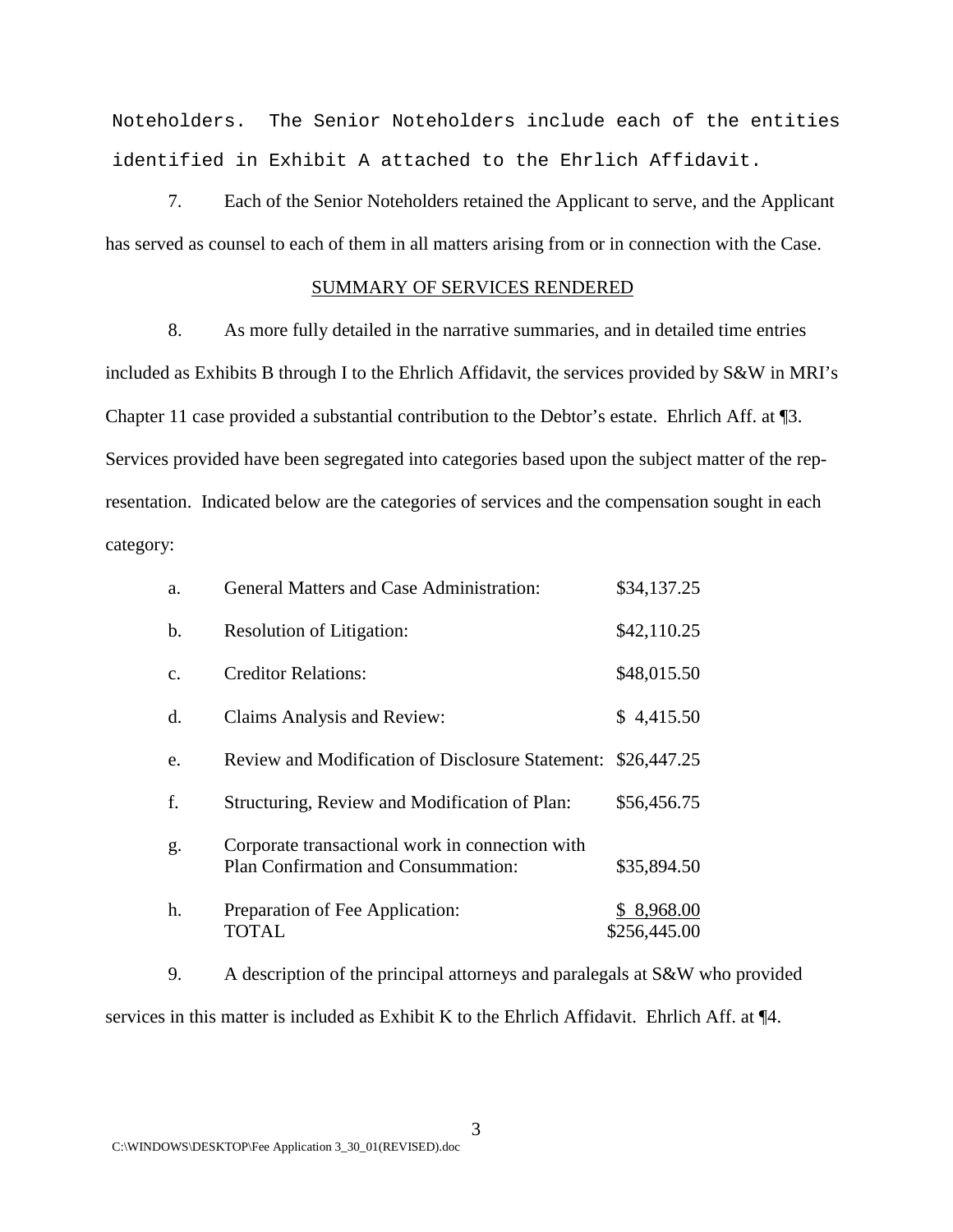10. The Applicant also seeks reimbursement of expenses incurred from April 7, 2000 through February 27, 2001 in the sum of \$17,711.78 as detailed on Exhibit J to the Ehrlich Affidavit.

11. No agreement or understanding exists between or among the Applicant and any other person or persons for sharing of compensation by the Applicant for services rendered in connection with the above-captioned Chapter 11 case, except as it may be shared by and among the partners, counsel and associates of S&W.

# SUBSTANTIAL CONTRIBUTION BY S&W AS COUNSEL TO THE SENIOR NOTEHOLDERS

12. S&W, as counsel to the Senior Noteholders, provided services essential to the reorganization of MRI such that, but for such "substantial contribution" by S&W, a consensual plan would not have been confirmed in the Case; and demonstrably enlarged the return to all MRI creditors. See 11 U.S.C. § 503(b)(3)(D), (4). Section § 503(b) provides, in pertinent part,

 $that -$ 

(b) After notice and a hearing, there shall be allowed administrative expenses, other than claims allowed under section 502(f) of this title, including …

(3) the actual, necessary expenses, other than compensation and reimbursement specified in paragraph  $(4)$  of this subsection, incurred by – … (D) a creditor, an indenture trustee, an equity security holder, or

committee representing creditors or equity security holders other than a committee appointed under section 1102 of this title, in making a substantial contribution in a case under Chapter 9 or 11 of this title; …

(4) reasonable compensation for professional services rendered by an attorney or an accountant of an entity whose expense is allowable under paragraph (3) of this subsection, based on the time, the nature, the extent, and the value of such services, and the cost of comparable services other than in a case under this title, and reimbursement for actual, necessary expenses incurred by such attorney or accountant…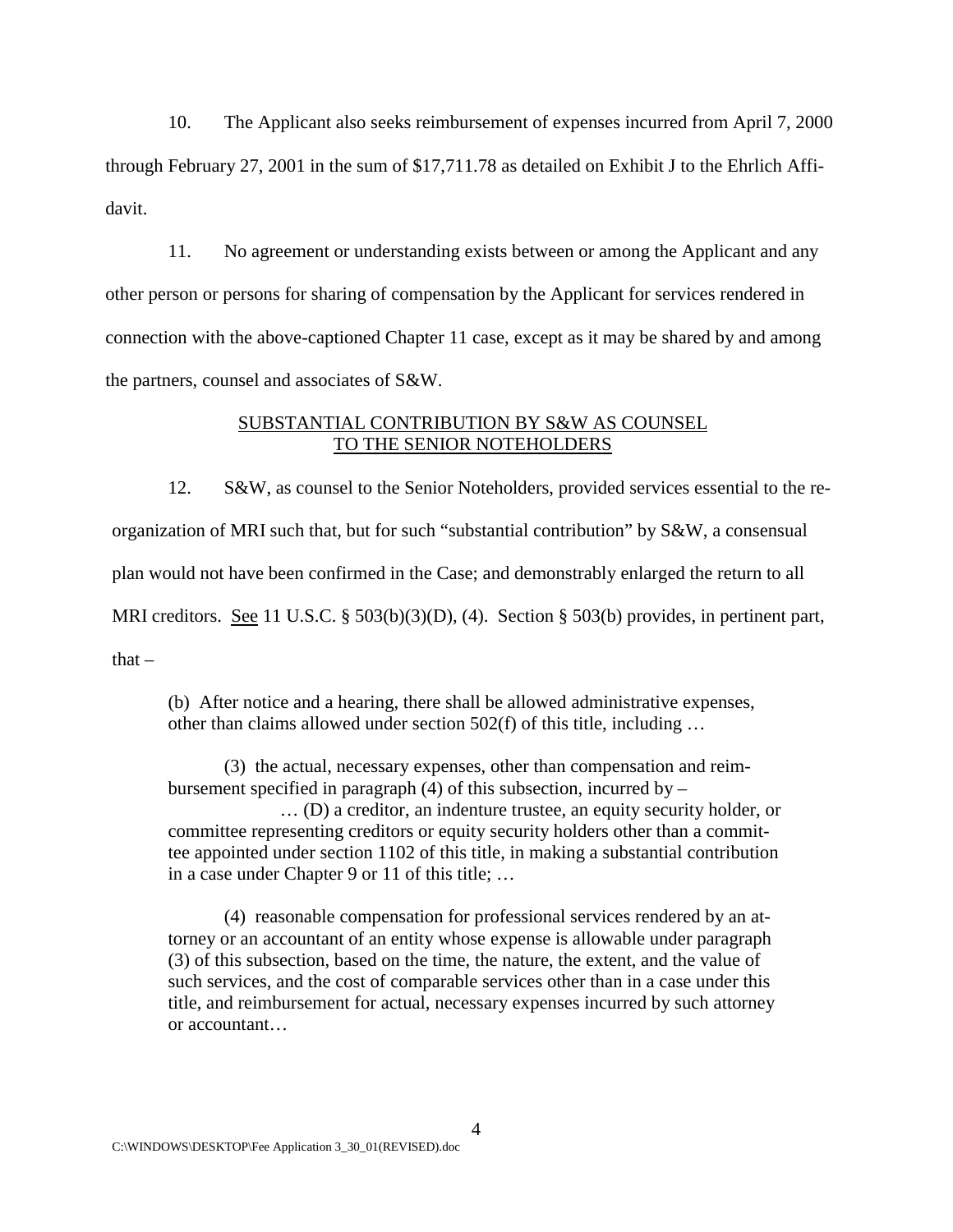At all times the Senior Noteholders as a group evaluated the Case and determined a course of action which they believed would lead to the most expeditious resolution of controversies and confirmation of a plan of reorganization that would provide the highest and best distribution to the unsecured creditors holding allowed claims. The Senior Noteholders held direct claims against many of MRI's most valuable subsidiaries. Representatives of the Senior Noteholders negotiated the significant provisions and treatments proposed in the Plan.

13. The Code authorizes compensation to creditors for their attorneys who have made such a substantial contribution to a Chapter 11 proceeding in order to promote meaningful creditor participation in the reorganization process. In re Richton Int'l Corp., 15 B.R. 854, 855 (Bankr. S.D.N.Y. 1981). Courts impliedly reason that a claimant must show that its efforts proximately caused the reorganization to go forward or enhancement of the distribution to other creditors. See In re Alert Holdings, Inc., 157 B.R. 753, 760 (Bankr. S.D.N.Y. 1993) (claimant failed to show that its efforts facilitated, rather than retarded or interrupted, the progress of the case); accord In re Celotex Corp., 227 F.3d 1336, 1339 (11th Cir. 2000) (claimant must show that it contributed directly and materially to debtor's reorganization); In re Best Prods. Co., 173 B.R. 862, 866 (Bankr. S.D.N.Y. 1994) (claimant failed to show that its actions produced tangible benefits to the creditors, debtor or estate and truly fostered and enhanced estate administration).

An applicant must demonstrate that it "directly and materially contributed" to the reorganization, but need not exhibit a "self-deprecating, altruistic intent" to be entitled to reimbursement where it made a "substantial contribution" towards advancing the Chapter 11 proceedings. Celotex Corp., 227 F.3d at 1339, quoting Hall Fin. Group v. DP Partners, Ltd. P'ship (In re DP Partners, Ltd. P'ship), 106 F.3d 667, 673 (5th Cir. 1997); accord Richton Int'l Corp., 15 B.R. at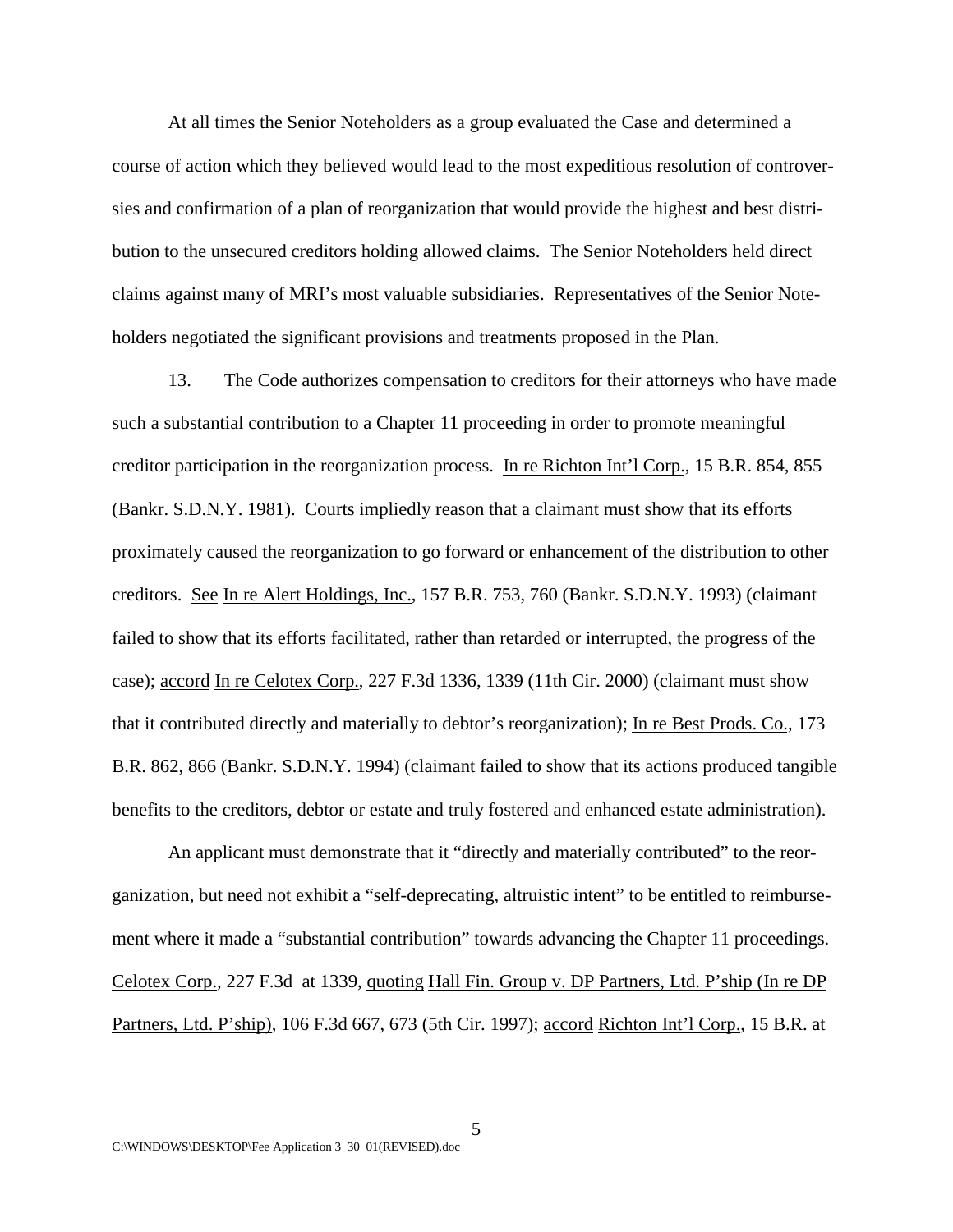855 (court recognized substantial contribution even though the services rendered by claimant's counsel throughout the proceedings were for their client).

14. Here, S&W has provided the Court with supporting documentation and an affidavit to show that the work it performed was not part of the routine duties of an unsecured creditor or duplicative of the efforts of Debtor's counsel, but added value to the reorganization. See In re Revere Copper and Brass, Inc., 60 B.R. at 892, 897-98 (Bankr. S.D.N.Y. 1986), quoting In re Penn-Dixie Indus., Inc., 18 B.R. 834, 838 (Bankr. S.D.N.Y. 1982) (indenture trustee made substantial contribution where its role and participation were "vital and highly visible"). Like the claimants in Richton International and MacLean Industries whom bankruptcy courts in the Southern District of New York have found to have made a substantial contribution, S&W took an active role in structuring and negotiating the Plan, see Richton Int'l, 15 B.R. at 855 (counsel actively participated in virtually every aspect of the reorganization process). S&W's efforts helped to effect a consensual resolution of pre-petition litigation which threatened to significantly impede the Debtor's reorganization and in holders of subordinated debt receiving a payout to which they were not entitled by virtue of their junior status in relation to the Senior Noteholders, see In re McLean Indus., Inc., 88 B.R. 36, 37-38 (Bankr. S.D.N.Y. 1988) (claimant's objections to a plan ultimately led to the confirmation of a more favorable plan yielding an additional \$1.15 million to the estate). $\frac{1}{1}$ 

15. But for the S&W's participation, MRI would not have confirmed a consensual Plan. Cf. In re United States Lines, Inc., 103 B.R. 427, 430 (Bankr. S.D.N.Y. 1989), aff'd, 1991 U.S. District LEXIS 5262 (1991) (substantial contribution may be found where, but for the role

 $\frac{1}{1}$ <sup>1</sup> In contrast to this Court's previous ruling in  $\underline{In}$  re Revere Copper and Brass, Inc., 60 B.R. 892 (Bankr. S.D.N.Y. 1986), the work performed by S&W provided a meaningful contribution to the estate and to the advancement of the Debtor's reorganization.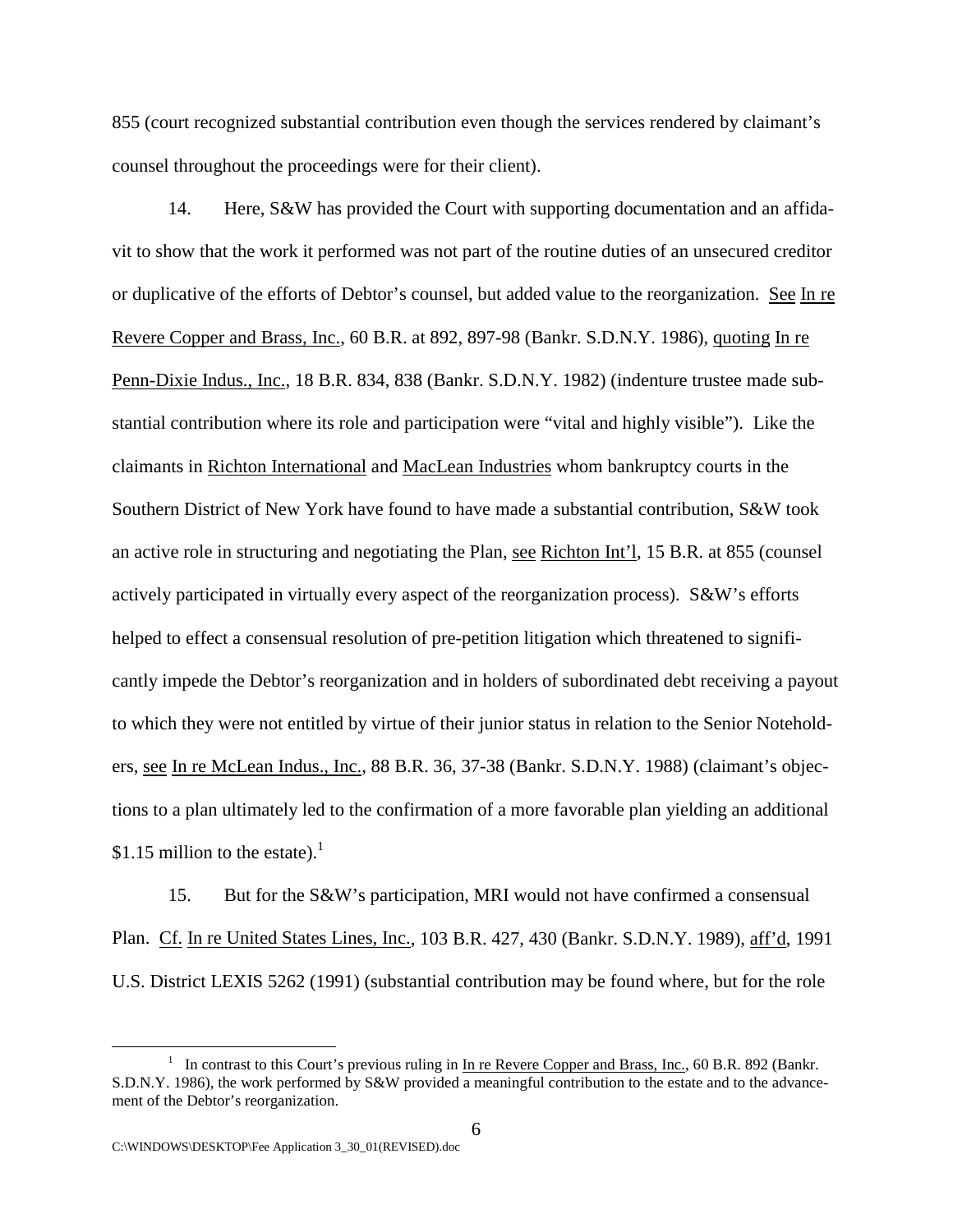of the claimant, the movement towards reorganization would have been diminished) (internal citation omitted). S&W, while representing the Senior Noteholders, worked with the Debtor to organize a resolution acceptable to the Debtor, the Senior Noteholders and other creditors. This was a case "where an entity was needed to take the reigns and foster cohesiveness out of a disparate class". Alert Holdings, 157 B.R. at 760. In the absence of an official unsecured creditors committee, everyone involved, including the Debtor, recognized S&W as representing the one unified group of debt of substantial proportions, both in amount and resulting influence. S&W's efforts fell into several definable areas, including general case administration; settlement of pending litigation and other claims; creditor relations; alterations in the disclosure statement and Plan; and preparation of key organizational documents necessary to the formation of the reorganized debtor.

16. In terms of general case administration, as more fully detailed below, the efforts of S&W and the Senior Noteholders equaled or surpassed the contributions of the claimant in Richton International, described by the court as follows:

Weil aided the securing of intercompany cash advances among the Debtors, facilitated the operation of the Banks as an organized creditors group before the Creditors' Committee was appointed, and generally oversaw the relatively smooth, cooperative, and productive progress of these cases. Later in these cases, Weil's efforts to reconcile the Debtors and creditors and to negotiate and consummate the reorganization were instrumental in the promulgation of the Plan of Reorganization ... Throughout the proceedings Weil has represented the Banks. Nonetheless, Weil's involvement in these cases, its expertise, and the services it has rendered have made a substantial contribution to the successful reorganization of the Debtors.

15 B.R. at 855.

17. The MRI reorganization presents an example of substantial contribution even more striking because, in the absence of an official creditors' committee, the input of S&W –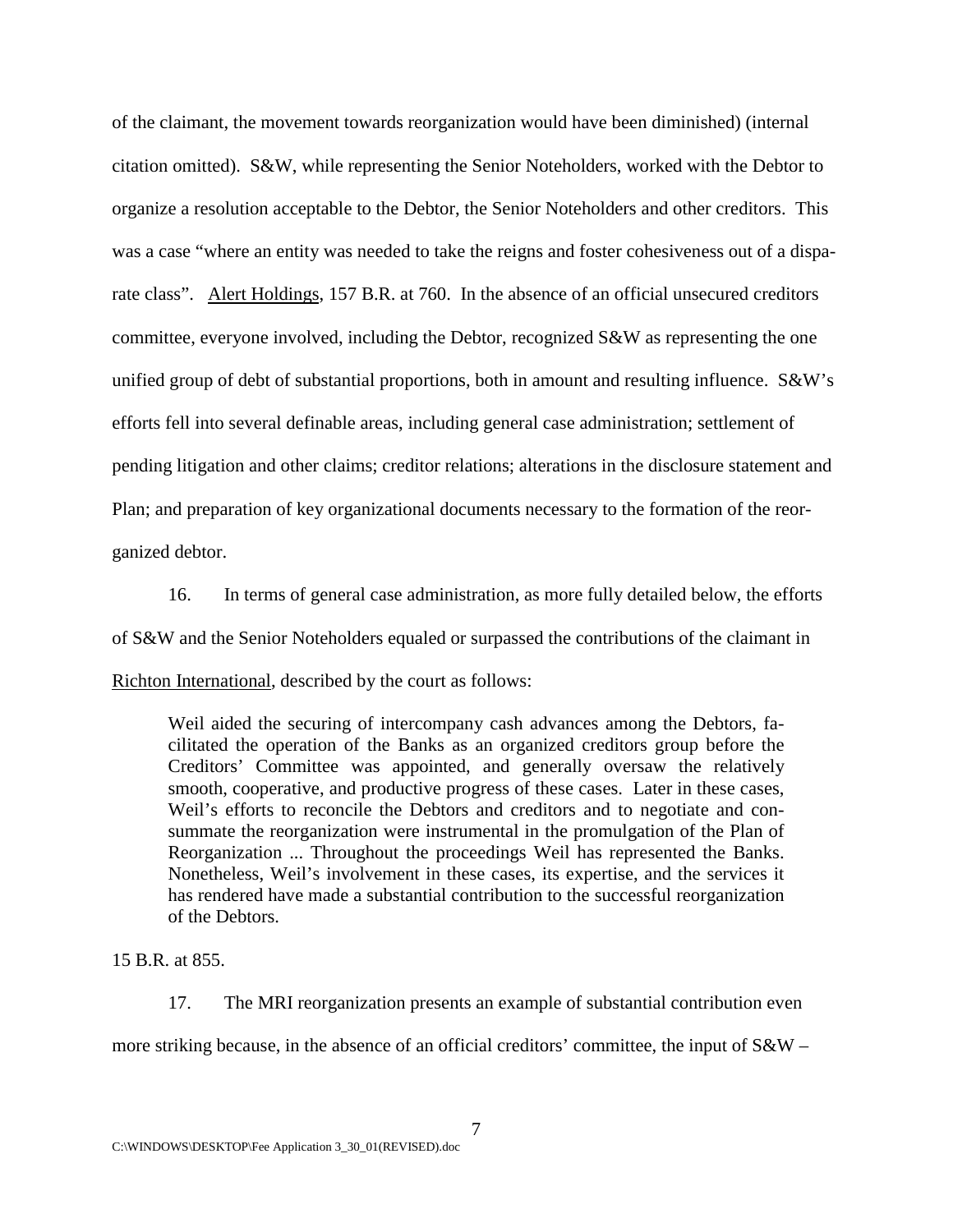backed by the leverage of the Senior Noteholders – led directly to the resolution of outstanding creditor issues. Examples of S&W's involvement in the Case include:

- Working with the Debtor and Debtor's counsel in the general administration of the Case and to resolve various disputes: although it may have appeared to the Court that S&W and Debtor's Counsel were at all times in agreement, this was the result of ongoing attempts by counsel to resolve their differences outside a judicial forum, as counsel realized that the cost and delay resulting from a confrontation would have delayed confirmation;
- Serving as go-between, mediator and/or facilitator of disputes by and among the Debtor and various prepetition litigants making it possible for the Debtor to confirm a Plan that provides for a fresh start free of claims against MRI's non-debtor subsidiaries, which are the Debtor's principal assets going forward;
- ! Providing a single voice unifying virtually all of Class SNC (as defined in the Plan), critical to the confirmation of the Plan and formation of the reorganized Debtor and negotiating the treatment provided to all constituent classes;
- Supplying revisions to the Plan and disclosure statement notably its insertion of an indemnification provision, together with supporting law – enjoining action against non-debtor subsidiaries that constituted the Debtor's primary assets insofar as such non-debtor subsidiaries were jointly and severally liable with the Debtor with respect to certain causes of action that accrued prepetition – effectively ensuring the feasibility of reorganization;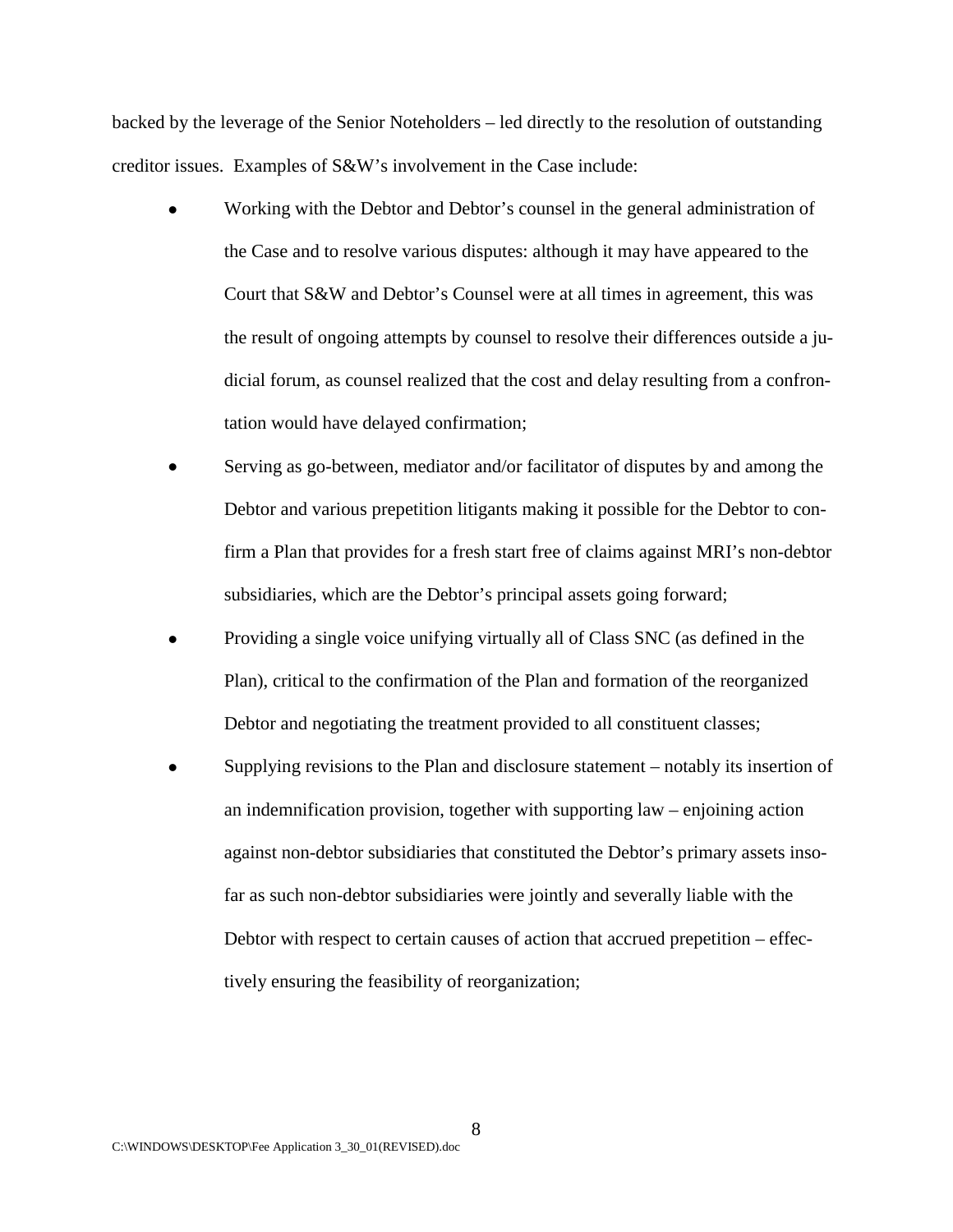- ! Demonstrably enlarging the return to other creditors by means of substantial financial concessions, without which a plan of reorganization would have been impossible; and
- ! Drafting many of the key organization documents for the reorganized Debtor and monitoring the events leading to the Effective Date, exceeding expectations for any non-plan proponent.

S&W is entitled to reimbursement of costs and fees for such efforts, without which the Debtor would not have been able to achieve a consensual reorganization.

18. Had S&W not been so actively involved, had each of the fourteen Senior Noteholders engaged counsel, or had an official committee of unsecured creditors been appointed, then the Debtor would have faced far greater expenses and unavoidable delays in the process of effectuating a consensual plan. Moreover, S&W's fees (as documented in the Exhibits) represent a significant discount from the usual and customary rates for counsel in the New York City metropolitan area.

19. S&W has not included in the Application any charges for services duplicative of those provided by the Debtor or Debtor's counsel.

WHEREFORE, the Applicant respectfully requests that the Court grant the Application.

# SULLIVAN & WORCESTER LLP

By: \_\_\_\_\_\_\_\_\_\_\_\_\_/s/\_\_\_\_\_\_\_\_\_\_\_ Gayle P. Ehrlich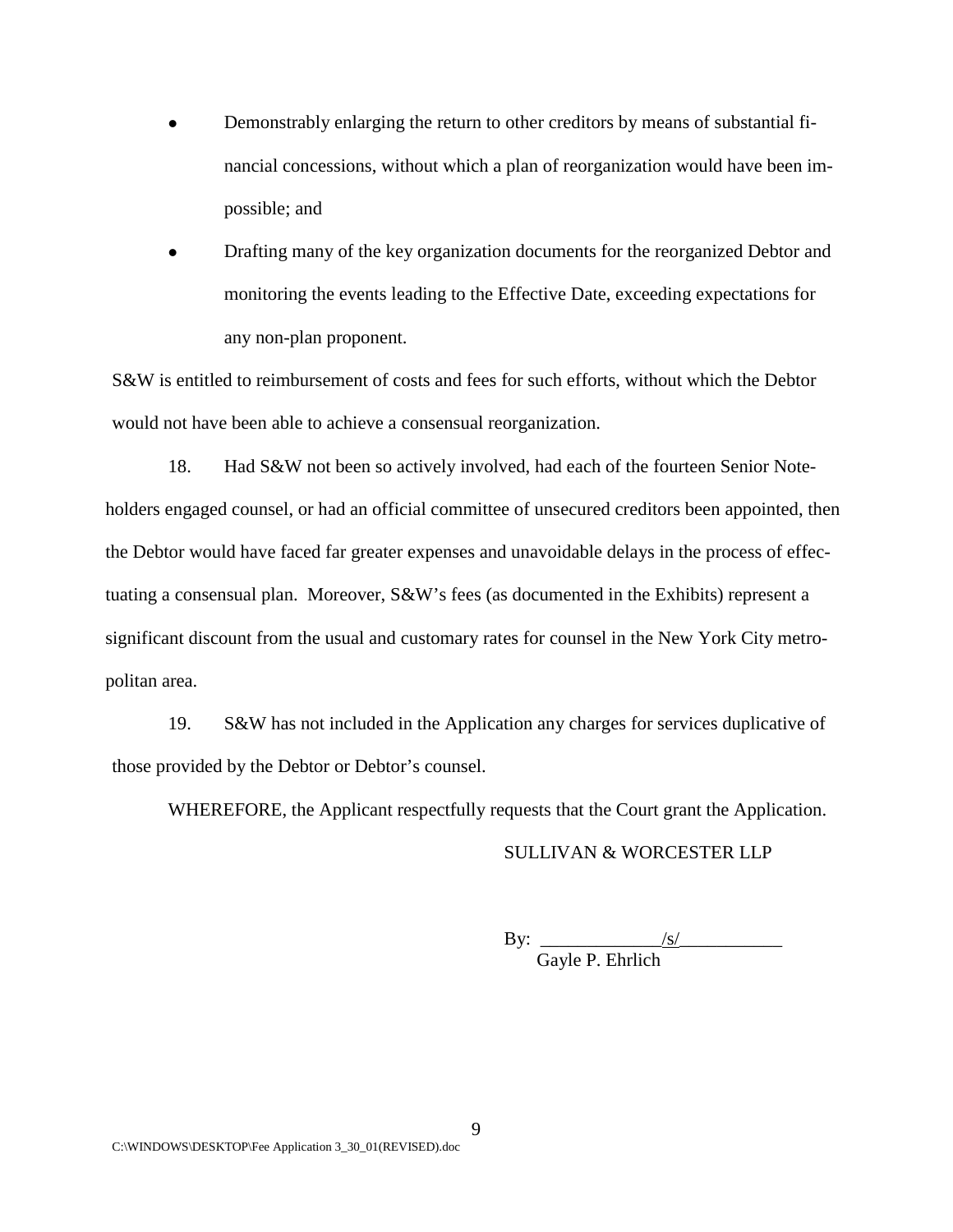# UNITED STATES BANKRUPTCY COURT SOUTHERN DISTRICT OF NEW YORK

)

)

)

l

MEDICAL RESOURCES, INC., *et al.*,  $\qquad \qquad$  Case No. 00-11446 (PCB)

 $\qquad \qquad \qquad \qquad$ 

In re Chapter 11 Cases

Debtors. ) Jointly Administered

# **AFFIDAVIT OF GAYLE P. EHRLICH**

I, Gayle P. Ehrlich, being duly sworn, hereby depose and say as follows:

1. I am a partner of Sullivan & Worcester LLP, and I submit this affidavit in support of Application by Sullivan & Worcester LLP, Counsel to the Senior Noteholders for Payment of Fees and Reimbursement of Expenses Based on Substantial Contribution Provided (the "Application"). I state the following based upon my personal knowledge.

2. The Senior Noteholders are identified in Exhibit A attached hereto.

3. The statements attached hereto as Exhibits B through J are true and accurate copies of time and expense records maintained by Sullivan & Worcester LLP in the ordinary course of business, and represent work performed in connection with its representation of the Senior Noteholders (as defined in the Application) in the above-captioned Chapter 11 case.

4. A description of the principal attorneys and paralegals at Sullivan & Worcester LLP , who provided services to the Senior Noteholders has been prepared by Sullivan & Worcester LLP and is attached hereto as Exhibit K.

Signed under pains and penalties of perjury this 19th day of March, 2001.

 $\sqrt{s/2}$ 

Gayle P. Ehrlich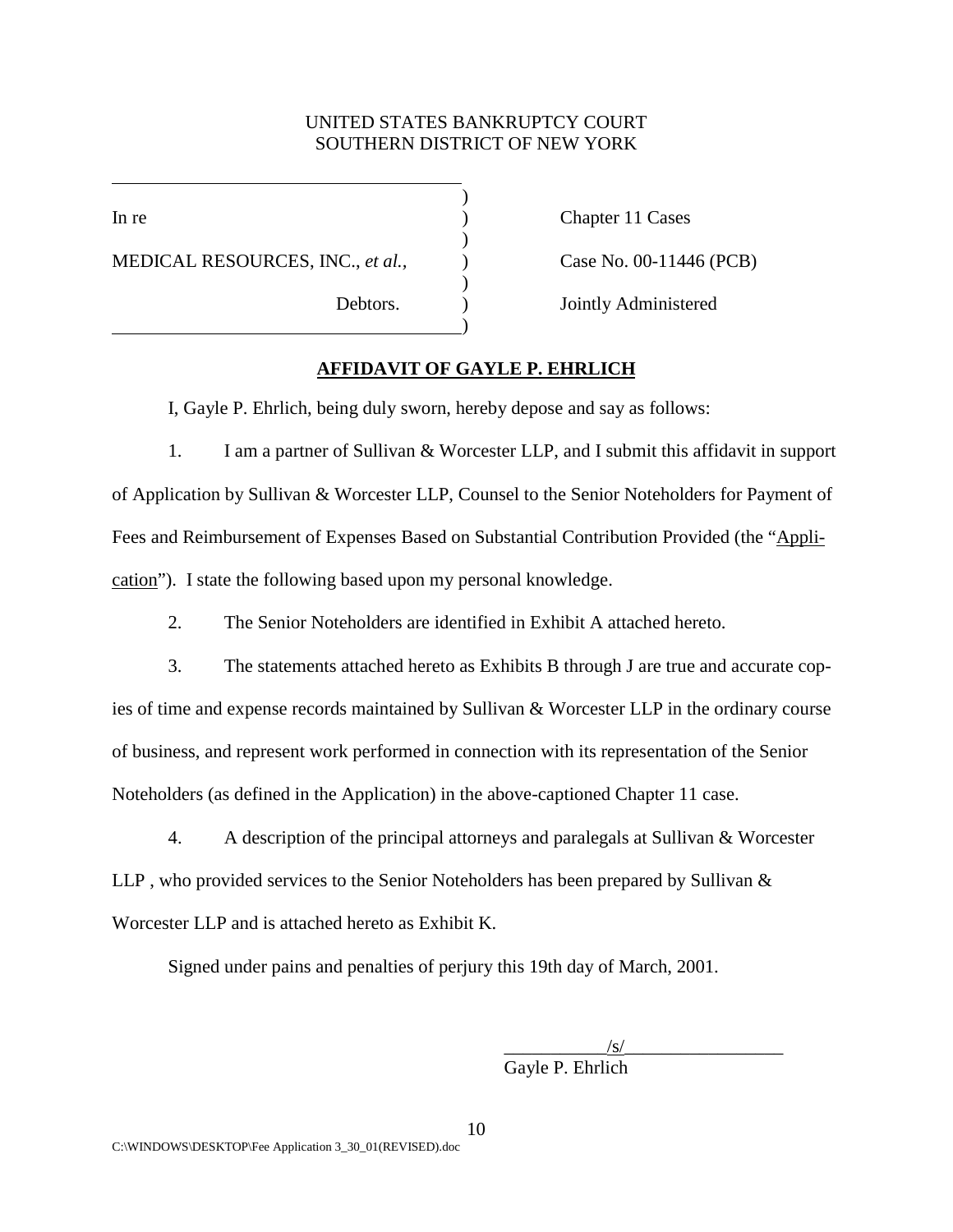## **EXHIBIT A**

# **SENIOR NOTEHOLDERS**

The Senior Noteholders include each of the following entities:

- 1. John Hancock Life Insurance Company;
- 2. Investors Partner Life Insurance Company;
- 3. John Hancock Variable Life Insurance Company;
- 4. Mellon Bank, N.A., Trustee under the Long-Term Investment Trust dated October

# 1, 1996;

- 5. Life Investors Insurance Company of America;
- 6. AUSA Life Insurance Company, Inc.;
- 7. Hare & Company (nominee of Great American Life Insurance Company), acting

through its representative, American Financial Group;

- 8. SALKELD & Co. (nominee of Great Northern Insurance Annuity Corporation);
- 9. COVA Financial Services Life Insurance Company;
- 10. American Bankers Insurance Company of Florida;
- 11. Hare & Company (originally nominee of Pierce National Life Insurance Com-

pany, now nominee of Lincoln National Life Insurance Company), acting through its representa-

tive, Liberty Capital;

- 12. Occidental Life Insurance Company of North Carolina;
- 13. Peninsular Life Insurance Company; and
- 14. Executive Risk Indemnity, Inc.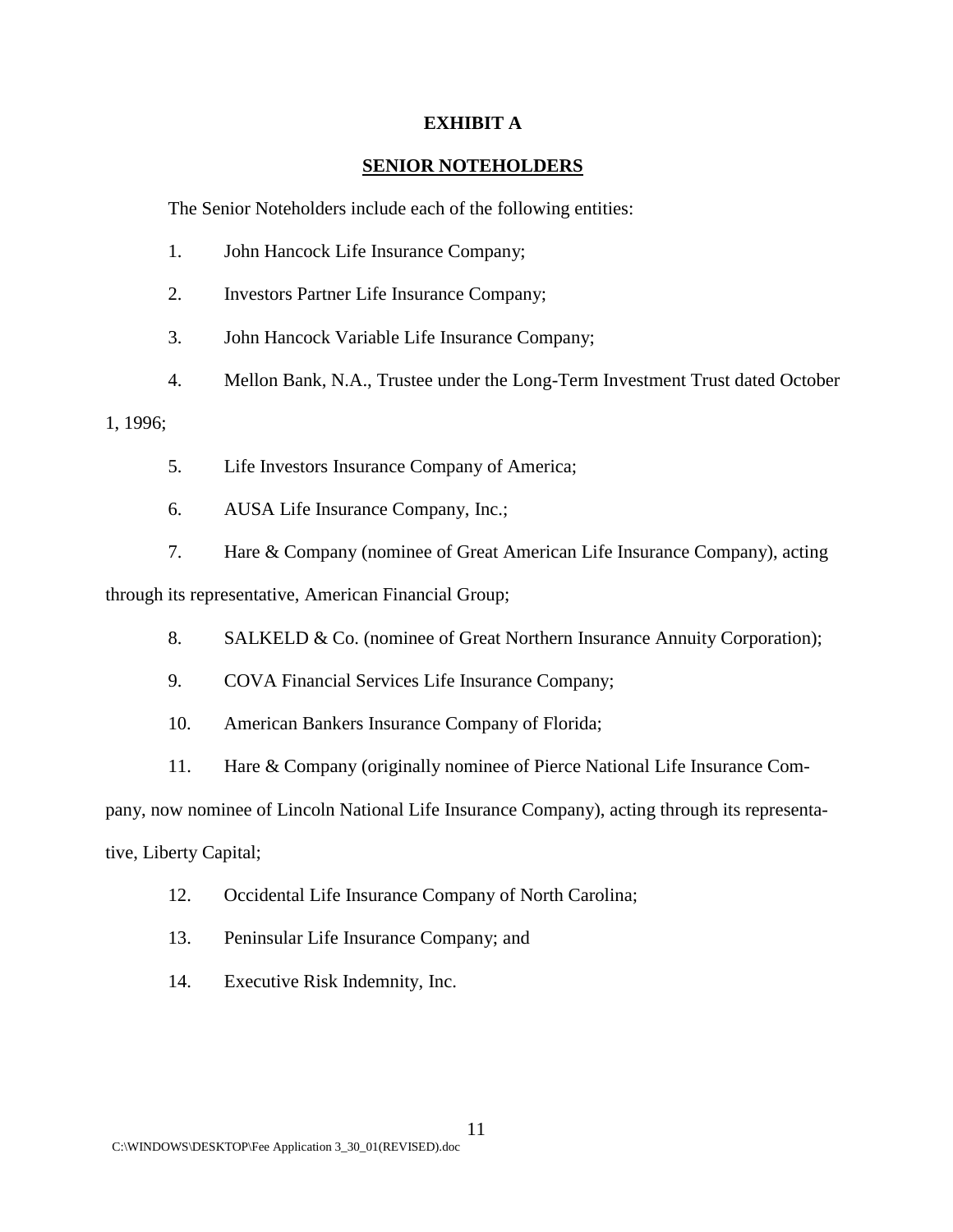#### **EXHIBIT B**

#### CATEGORY 1

#### GENERAL MATTERS AND CASE ADMINISTRATION

The services rendered in Category 1 relate to general matters and case administration performed by S&W.

From the outset of MRI's case, S&W performed services with a view to ensuring a *timely* and successful reorganization. Accordingly, S&W attorneys reviewed and become familiar with MRI's business operations, court proceedings and events leading to the filing of its Chapter 11 petition. S&W reviewed pleadings, analyzed the effect of proposed actions upon the Debtor's efforts at reorganization, researched and reported to the Senior Noteholders and consulted with the Debtor and its counsel on relevant issues. When early in the Case a motion was filed for the appointment of a Trustee by certain litigants, S&W opposed the efforts, knowing the potential devastating repercussions of the removal of the debtor-in-possession. Similarly, when challenges were raised to employment of the Debtor's counsel, the Senior Noteholders made a decision to support their continued retention based upon the firm's working knowledge of the Debtor's operations, management and pending litigation. S&W reviewed the Debtor's counsel's fee application and consulted with the Debtor's counsel and representatives of the United States Trustee's Office to agree on a resolution acceptable to all, to propose to the Court.

Throughout the pendency period, S&W monitored and reviewed ongoing administration of the Debtor's estate and effectively put in place certain controls designed to keep the reorganization process moving forward. For example, during the first several months of the Case, counsel required weekly conferences with the Debtor and Debtor's counsel, and provided follow-up agendas and status memoranda to the Senior Noteholders. Additionally, S&W worked with the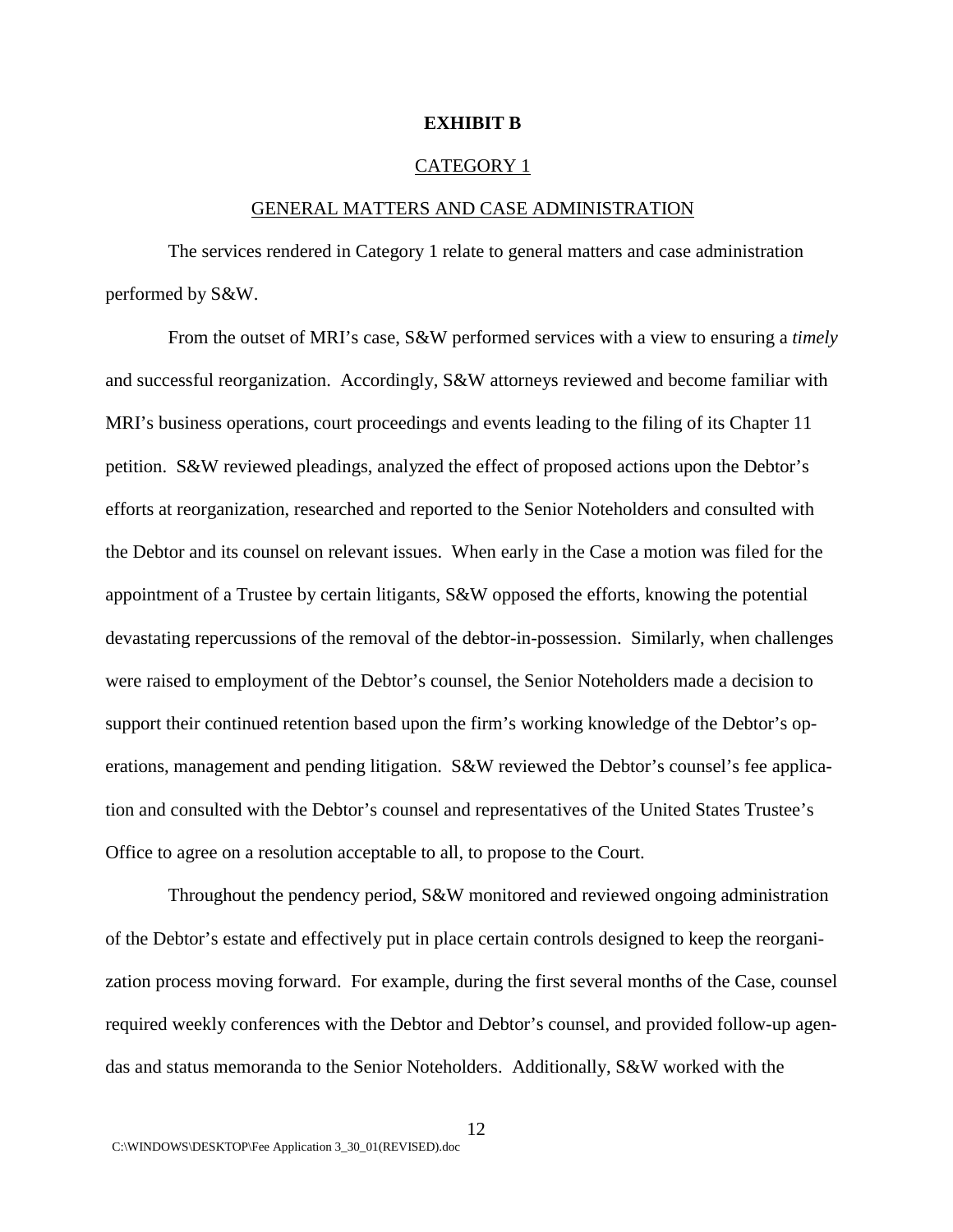Debtor to create an incentive system, or "success bonus", for executive management of the Debtor effective upon consummation.

In rendering the services in Category 1, the following persons expended the time represented below at the hourly rates indicated for total fees of \$34,137.25. Ehrlich Aff., Exhibit B.

| Attorney/Paralegal    | Hours         | Rate                    | Total                       |
|-----------------------|---------------|-------------------------|-----------------------------|
| Richard E. Teller     | 2.00          | \$500.00                | \$1,000.00                  |
| Nicole L. Rives       | 3.00<br>4.75  | $$375.00^2$<br>\$350.00 | \$1,125.00<br>\$1,662.50    |
| Gayle P. Ehrlich      | 1.90<br>66.40 | \$375.00<br>\$325.00    | \$<br>712.50<br>\$21,580.00 |
| Barbara D. Gilmore    | 22.75         | \$325.00                | \$7,393.75                  |
| Pamela Smith Holleman | .50           | \$220.00                | 110.00<br>\$                |
| Mary F. Hurley        | 4.10          | \$135.00                | \$<br>553.50                |

 $\overline{\phantom{a}}$  $2$  S&W's rates were increased effective January 1, 2001.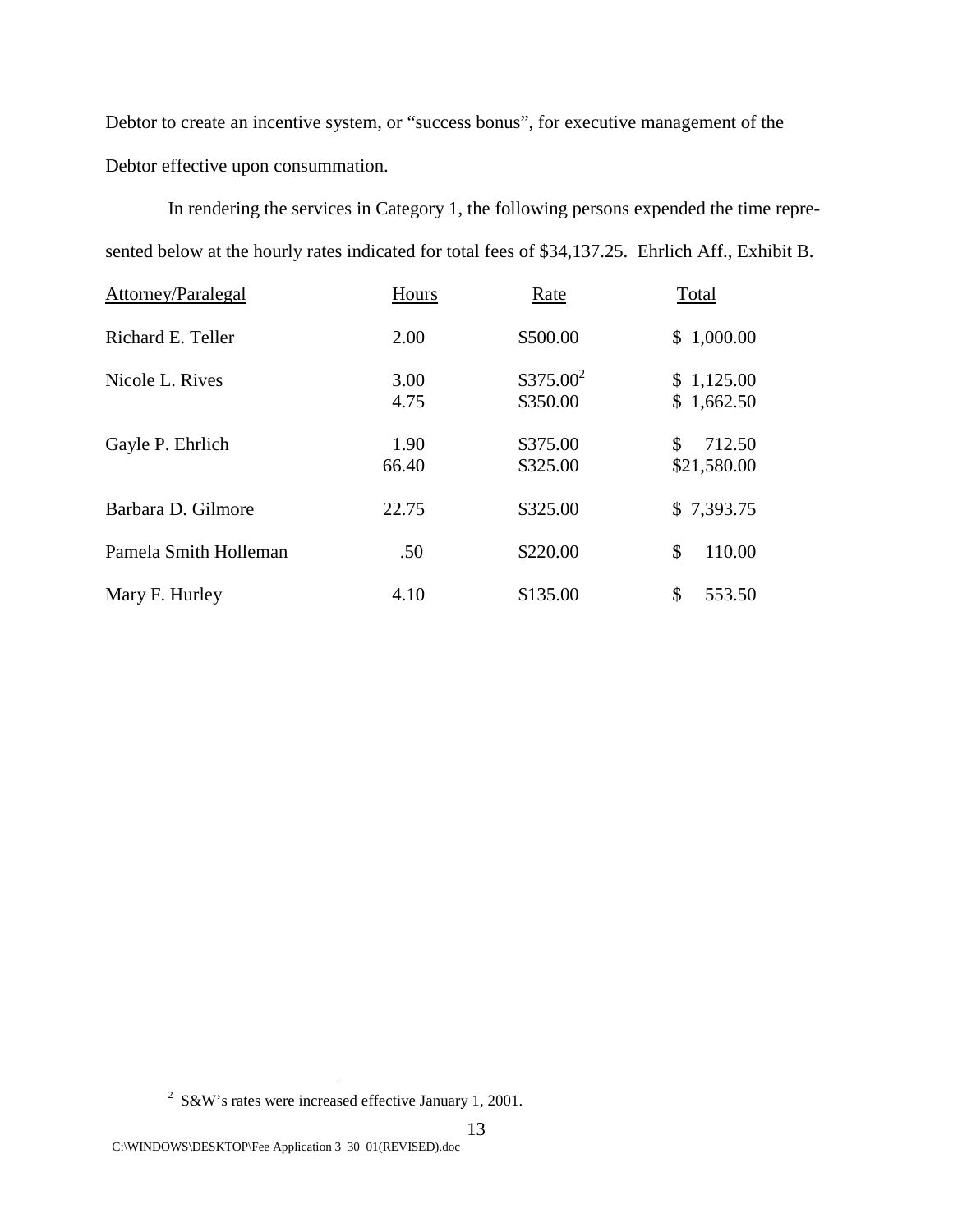March 19, 2001 **Bill Number: 550313** 

RE: MRI - General Case Admin

For legal services rendered thru 03/19/2001:

Gayle Ehrlich

| 04/07/00 | Calls with debtors counsel and NLR re: first day;<br>continue to monitor throughout day. | 1.50 |
|----------|------------------------------------------------------------------------------------------|------|
| 04/09/00 | Finalize review of first day motions; forward                                            | 1.00 |
|          | comments.                                                                                |      |
| 04/20/00 | Call with R. Teller and N. Rives.                                                        | 0.25 |
| 04/26/00 | Review pleadings; memo to RT and NR.                                                     | 1.25 |
| 04/27/00 | Review pleadings.                                                                        | 0.50 |
| 04/28/00 | Calls with R. Teller regarding objection to                                              | 1.25 |
|          | Motion concerning sale; pull documents off                                               |      |
|          | system; review pleadings.                                                                |      |
| 05/01/00 | Calls with D. Teller; travel to New York; attend                                         | 8.00 |
|          | hearing re: proposal sale; travel back.                                                  |      |
| 05/03/00 | Arrange for e-mail notices.                                                              | 0.50 |
| 05/05/00 | Review pleadings; check status.                                                          | 0.50 |
| 05/08/00 | Check on status.                                                                         | 0.25 |
| 05/10/00 | Review pleadings; check docket.                                                          | 0.75 |
| 05/10/00 | Review motions; check docket and status; meet                                            | 1.75 |
|          | with Richard Teller; conference call with MRI.                                           |      |
| 05/15/00 | Check pleadings; call with M. Feldman.                                                   | 0.25 |
| 05/17/00 | Check on activity in case.                                                               | 0.15 |
| 05/18/00 | Confer with D. Teller; check pleading.                                                   | 0.50 |
| 05/19/00 | Review pleading.                                                                         | 0.25 |
| 05/30/00 | Prepare for next days hearing.                                                           | 0.80 |
| 05/30/00 | CCW Matt T.                                                                              | 0.40 |
| 05/30/00 | Review pleading.                                                                         | 0.40 |
| 05/31/00 | Travel to NYC; attend hearing; travel back; CCW                                          | 9.50 |
|          | Steve Z. and Matt.                                                                       |      |
| 06/01/00 | CCW Richard and Nichole; participate in CCW                                              | 1.00 |
|          | Steve.                                                                                   |      |
| 06/05/00 | Review pleading; check dockets; CCW Mike L. of                                           | 0.50 |
|          | blackstone.                                                                              |      |
| 06/12/00 | Review transcript.                                                                       | 0.25 |
| 06/14/00 | Confer with B. Gilmore; confer with Wilkie Farr                                          | 1.50 |
|          | re: employment.                                                                          |      |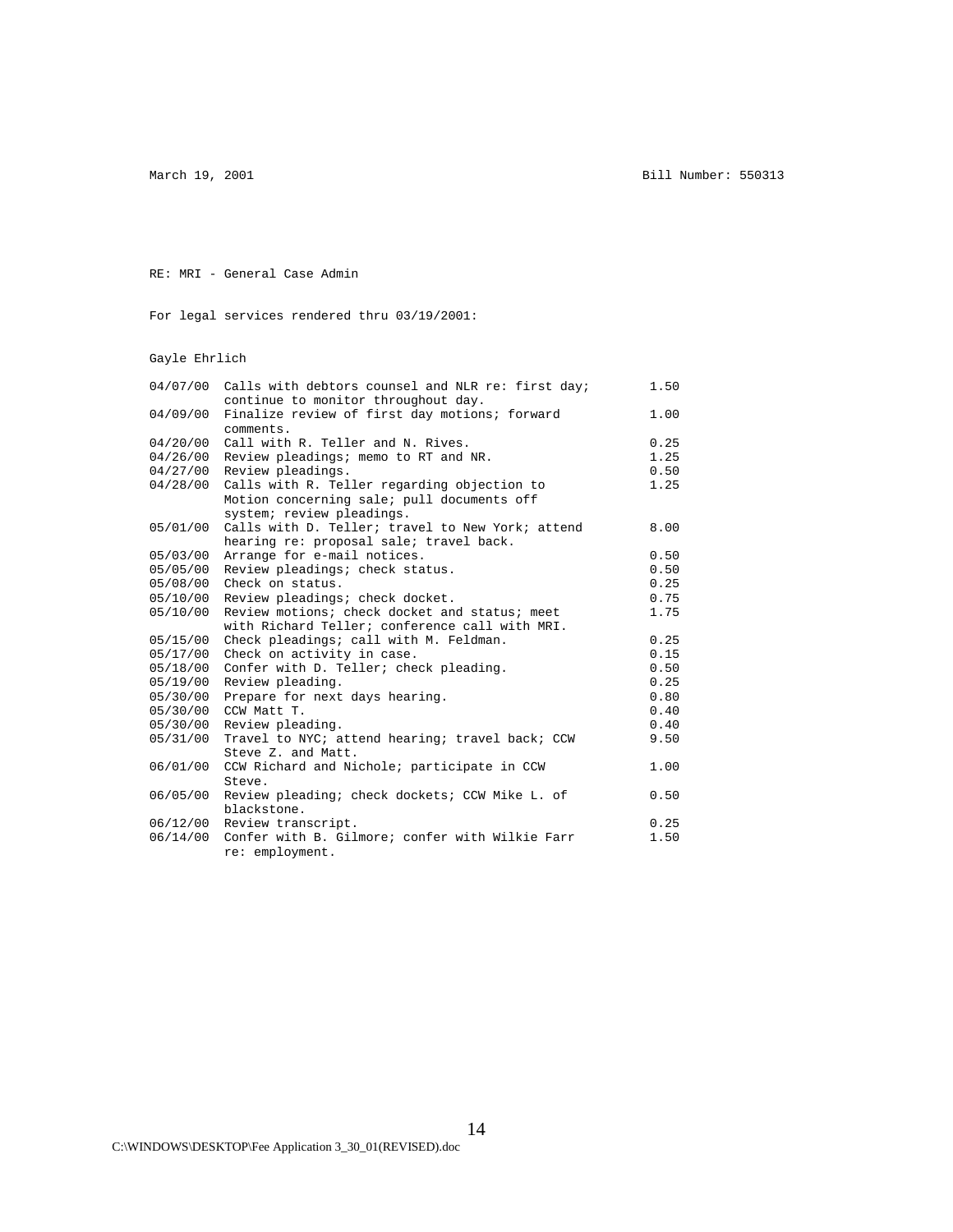| 06/15/00<br>06/16/00 | Consult with B. Gilmore re: employment.<br>Consult with Richard Teller.                      | 0.50<br>0.25 |
|----------------------|----------------------------------------------------------------------------------------------|--------------|
| 07/07/00             | Participate in conference call with                                                          | 0.50         |
|                      | representatives from MRI.                                                                    |              |
| 07/19/00             | Calls with Nichol re: audit; e-mail to Matt and                                              | 0.25         |
|                      | Chris.                                                                                       |              |
| 08/14/00             | Calls with Debtor's counsel.                                                                 | 1.00         |
| 08/14/00             | Confer with BDG.                                                                             | 0.50         |
| 08/17/00             | Deal with the problems arising from Debtor; delay                                            | 2.00         |
|                      | in hearing.                                                                                  |              |
| 08/24/00             | Call with Andrew G.                                                                          | 0.25         |
| 08/31/00             | Letter to Matt F.                                                                            | 0.25         |
| 09/08/00             | Review pleadings.                                                                            | 0.50         |
| 09/19/00             | Conference calls with debtor re: strategy.                                                   | 0.75         |
| 09/19/00             | Review pleadings.                                                                            | 0.75         |
| 09/20/00             | Review fee application.                                                                      | 0.75         |
| 09/20/00             | Calls re rescheduling, etc.                                                                  | 0.50         |
| 09/27/00             | Call with Debtor.                                                                            | 0.50         |
| 09/29/00             | Review pleadings.                                                                            | 0.50         |
| 10/05/00             | Monitor case re: review dockets; pleadings; call                                             | 1.00         |
|                      | to debtor.                                                                                   |              |
| 10/10/00             | Review pleadings.                                                                            | 0.50         |
| 10/16/00             | Review docket and Payne litigation.                                                          | 0.15         |
| 10/18/00             | Review fee application.                                                                      | 1.25         |
| 10/18/00             | Call with U.S. Trustee.                                                                      | 0.25         |
| 10/18/00             | Review fee application; call with U.S. Trustee;                                              | 1.00         |
| 10/19/00             | calls with Wilkie.                                                                           | 1.00         |
| 10/20/00             | Review pleadings; call with U.S. Trustee.<br>Review Objection of Trustee to fees of Willkie; | 3.00         |
|                      | conference with U.S. Trustee; conference with                                                |              |
|                      | Willkie; call with Nicole Rives; rproposal.                                                  |              |
| 10/23/00             | Prepare for hearings; call with Chris Joyce re:                                              | 2.50         |
|                      | review status; conference with Debtor's counsel.                                             |              |
| 10/25/00             | Travel to New York; attend hearings; travel back.                                            | 8.00         |
| 10/27/00             | Review docket.                                                                               | 0.15         |
| 11/07/00             | Review docket and filings.                                                                   | 0.50         |
| 11/07/00             | Conference with S. Blewitt, Steve Z. and Nicole                                              | 0.50         |
|                      | Rives.                                                                                       |              |
| 11/08/00             | Review pleadings; calls with Debtors counsel.                                                | 1.00         |
| 11/21/00             | Review pleadings.                                                                            | 0.25         |
| 11/27/00             | Review docket.                                                                               | 0.50         |
| 11/27/00             | Review pleadings.                                                                            | 0.25         |
| 11/30/00             | Check pleadings.                                                                             | 0.25         |
| 12/01/00             | Review pleadings, docket.                                                                    | 0.75         |
| 12/06/00             | Check pleadings.                                                                             | 0.35         |
| 12/07/00             | Check docket.                                                                                | 0.15         |
| 12/20/00             | Review pleadings.                                                                            | 0.35         |
| 01/03/01             | Review pleadings.                                                                            | 0.25         |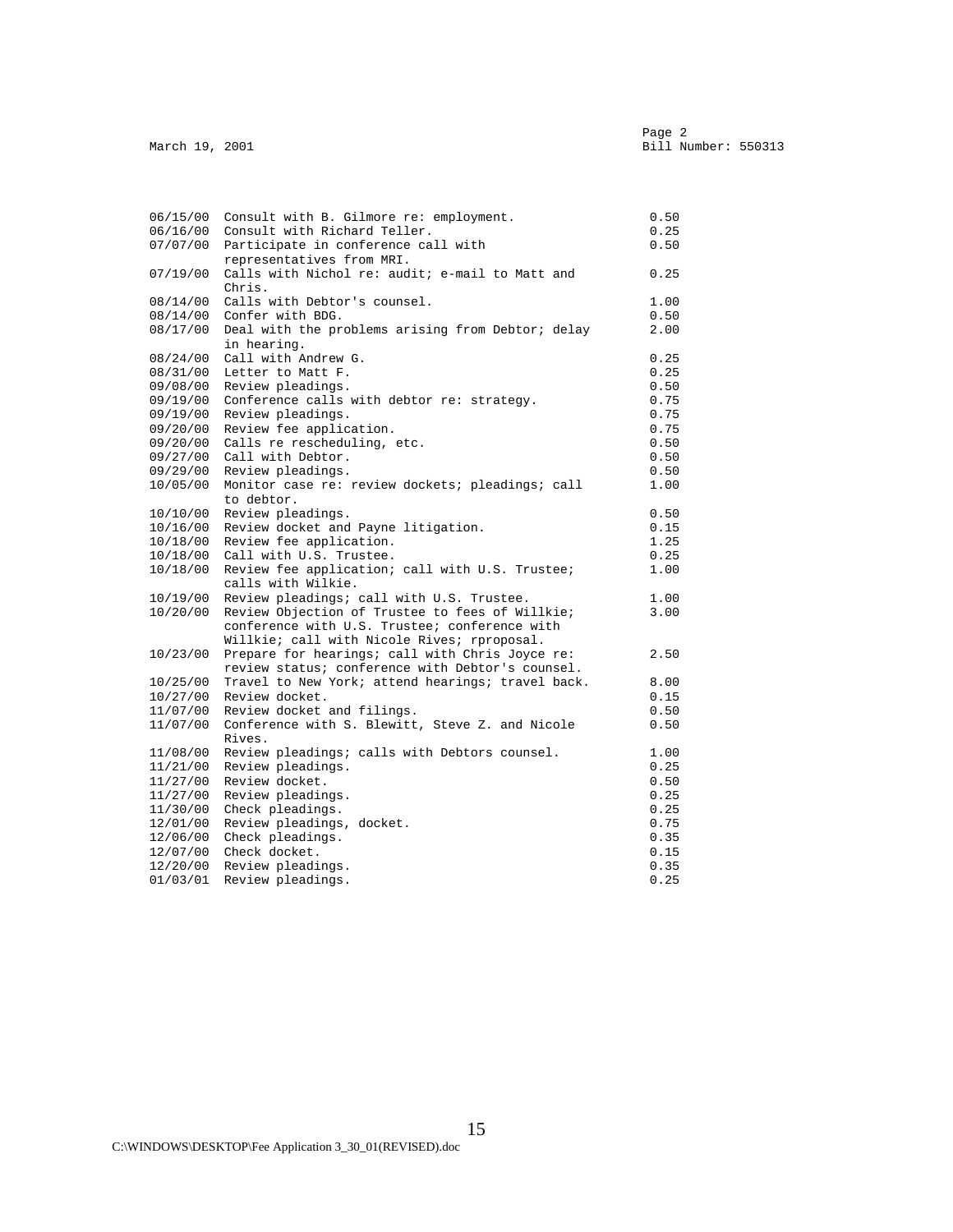| March 19, 2001    |                                                                                                                                                                                                                                                               | Page 3<br>Bill Number: 550313 |
|-------------------|---------------------------------------------------------------------------------------------------------------------------------------------------------------------------------------------------------------------------------------------------------------|-------------------------------|
|                   |                                                                                                                                                                                                                                                               |                               |
|                   | 01/23/01 Check docket.                                                                                                                                                                                                                                        | 0.15                          |
|                   | 02/28/01 Conference with Nicole Rives; check docket.                                                                                                                                                                                                          | 0.50                          |
|                   | 03/06/01 Finalize allocation; conference with Pam                                                                                                                                                                                                             | 1.00                          |
|                   | Holleman.                                                                                                                                                                                                                                                     |                               |
|                   | Barbara D. Gilmore                                                                                                                                                                                                                                            |                               |
|                   | 06/08/00 Review disinterested cases and claimants'<br>affidavits and opposition.                                                                                                                                                                              | 4.75                          |
|                   | 06/09/00 Telephone conference GAE re background of case.                                                                                                                                                                                                      | 0.50                          |
|                   | 06/14/00 Review Wilkie Farr response to objection re<br>employment.                                                                                                                                                                                           | 2.00                          |
|                   | 06/14/00 Pro hac vice motion and affidavit.                                                                                                                                                                                                                   | 1.00                          |
|                   | 06/15/00 To New York re hearing on motion re Wilkie Farr<br>employment.                                                                                                                                                                                       | 14.50                         |
| Richard E. Teller |                                                                                                                                                                                                                                                               |                               |
|                   | 05/01/00 Review Motion.                                                                                                                                                                                                                                       | 1.00                          |
|                   | 05/09/00 Calls; sale.                                                                                                                                                                                                                                         | 1.00                          |
| Nicole L. Rives   |                                                                                                                                                                                                                                                               |                               |
|                   | 04/07/00 Review documents; telephone call with RET, GAE<br>and MF.                                                                                                                                                                                            | 3.00                          |
|                   | 04/11/00 Telephone call with Matt Feldman and Richard<br>Teller.                                                                                                                                                                                              | 0.50                          |
|                   | 04/26/00 Schedules.                                                                                                                                                                                                                                           | 0.25                          |
|                   | $04/27/00$ Schedules.                                                                                                                                                                                                                                         | 1.00                          |
|                   | 02/27/01 Review of documents; Schedule 13D preparation.                                                                                                                                                                                                       | 3.00                          |
|                   | Pamela Smith Holleman                                                                                                                                                                                                                                         |                               |
|                   | 02/21/01 Review correspondence; meeting Pat Dinardo<br>regarding Gayle Ehrlich correspondence.                                                                                                                                                                | 0.50                          |
| Mary Hurley       |                                                                                                                                                                                                                                                               |                               |
|                   | 05/04/00 Per GAE's request, track down information and<br>implement Electronic Filing Procedure in the<br>matter of Medical Resource, Inc.; examine general<br>order on EFP, as well as the First and Second<br>Amendments to same; telephone conference with | 1.80                          |
|                   | Clerk of SDNY, USBC re password instructions.<br>05/05/00 Telephone conference with Clerk, USBC, SDNY<br>regarding procedure re filings re verified<br>statements.                                                                                            | 0.30                          |
|                   | 05/05/00 Retrieve Local Rules of SDNY and forward same to                                                                                                                                                                                                     | 0.40                          |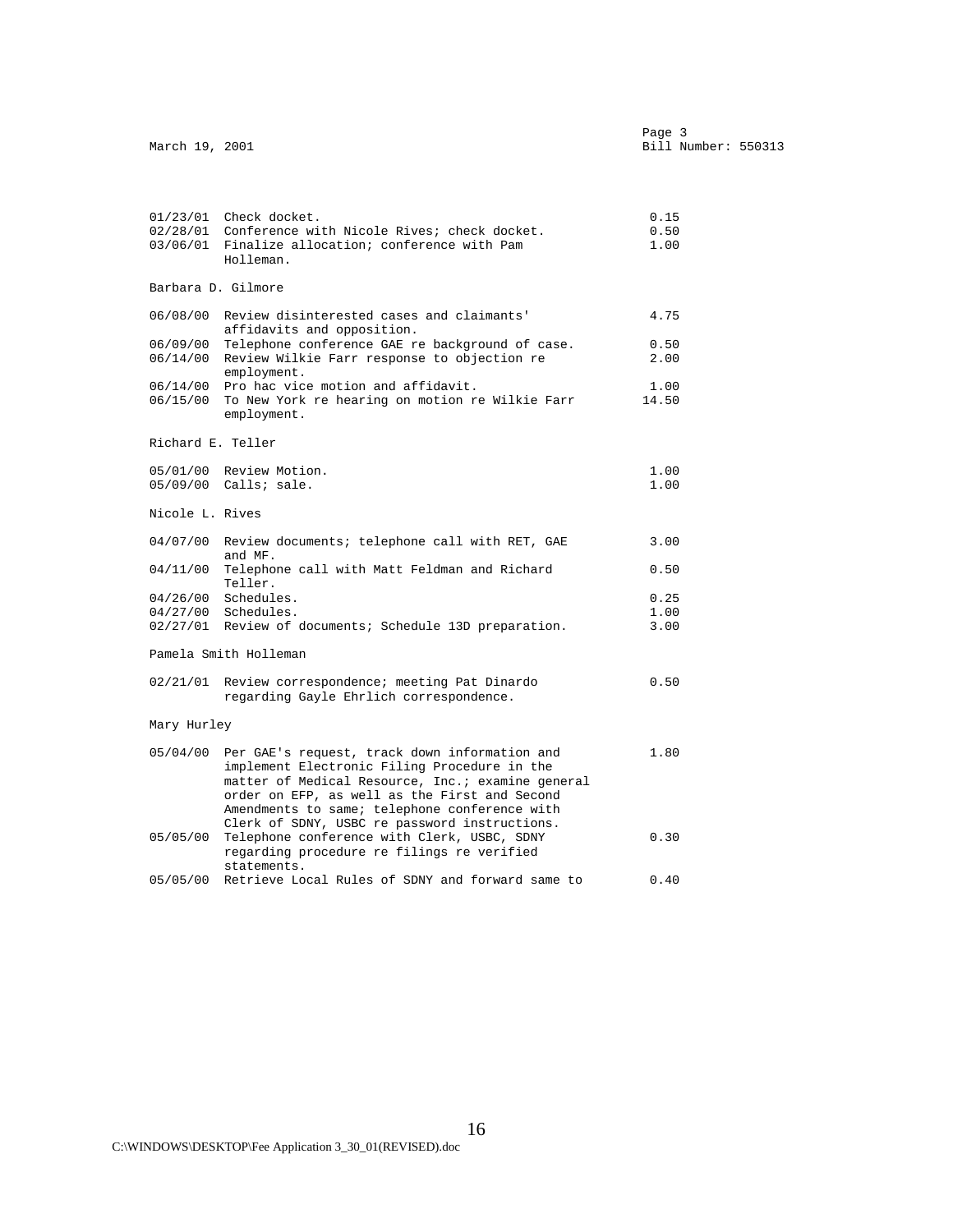| March 19, 2001     | Page 4<br>Bill Number: 550313                                                                                                                                                           |
|--------------------|-----------------------------------------------------------------------------------------------------------------------------------------------------------------------------------------|
| GAE.<br>R. Teller. | 1.60                                                                                                                                                                                    |
|                    | \$34,137.25                                                                                                                                                                             |
| COSTS ADVANCED     |                                                                                                                                                                                         |
|                    | \$0.00                                                                                                                                                                                  |
|                    | \$34,137.25                                                                                                                                                                             |
|                    | \$34,137.25                                                                                                                                                                             |
|                    | Access MRI docket and pull and organize imaged<br>documents; plans and disclosure statements; for<br>FEES THIS MATTER:<br>COSTS THIS MATTER:<br>TOTAL THIS MATTER:<br>TOTAL AMOUNT DUE: |

 To insure proper credit on our books for your payment, please make the following notation on your remittance check:

Your bill number: 550313

 Questions regarding this bill should be directed to Linda Robrish, Manager of Billing and Collections, at (617) 338-2896.

Payment is due within 30 days of receipt.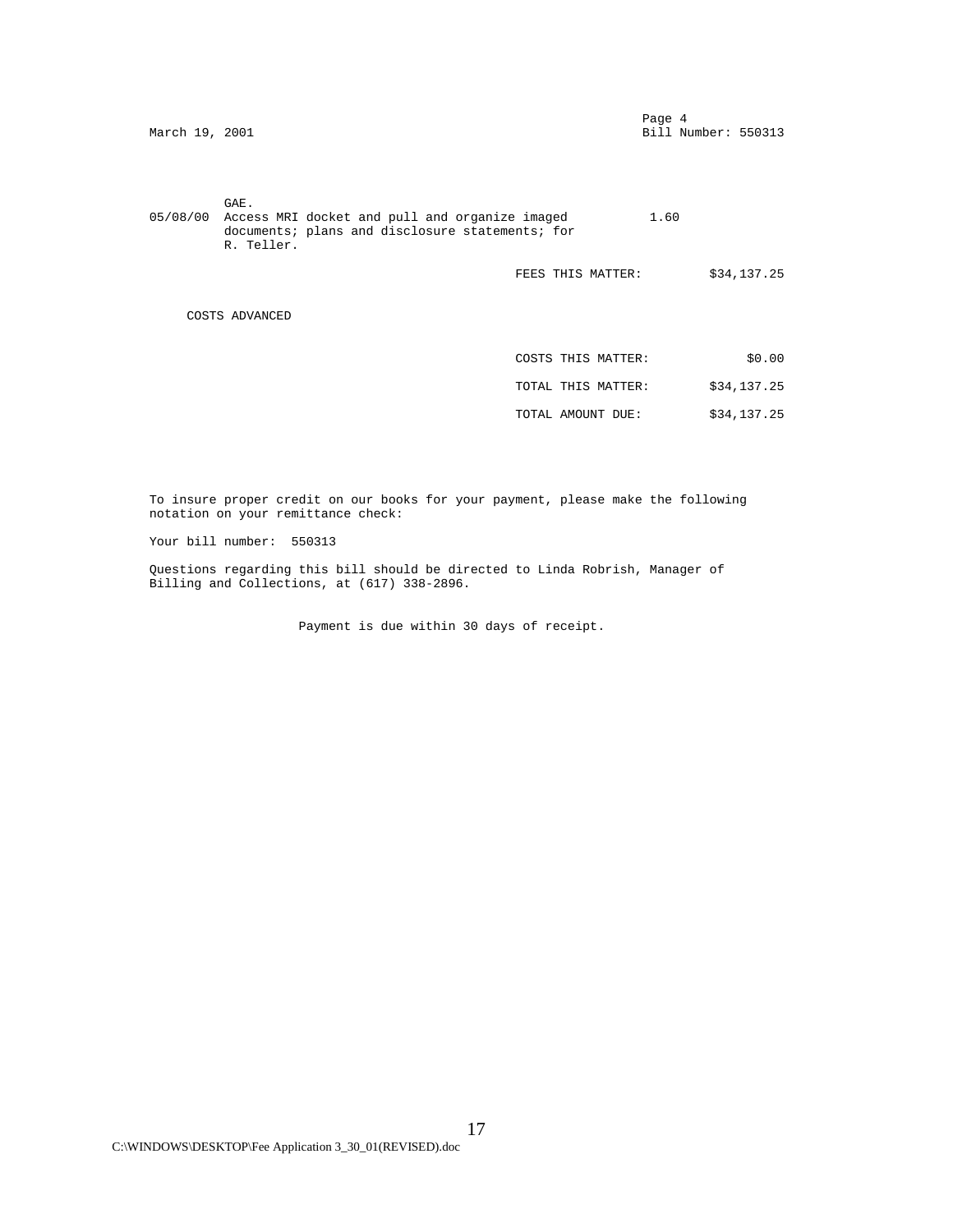## **EXHIBIT C**

#### CATEGORY 2

#### RESOLUTION OF LITIGATION

The Applicant played a crucial role in monitoring and at times mediating disputes relating to ongoing prepetition litigation against the Debtor so as to achieve a consensual Plan that would provide for the practical resolution of such disputes on a going-forward basis.<sup>3</sup> As of the Petition Date, the Debtor's financial structure reflected an acquisition spree typical of business in the mid-through late 1990's whereby acquisitions were done through the roll-up of independent operations into single purpose subsidiaries. The choice faced by companies was to acquire or be acquired. MRI purchased independently-owned centers with a combination of cash, stock, notes and earn-outs. The financial incentives for all participants were the projected savings resulting from consolidation. As a result of the numerous acquisitions, the Debtor was faced with a relatively complicated financial structure and numerous suits resulting from the unmet expectations of the owners of the acquired centers. As of the Petition Date, seven pieces of significant litigation were outstanding against the Debtor.

At the commencement of the case, Debtor's counsel hoped to estimate these claims, rather than initiating adversary proceedings against the litigants. It quickly became apparent, however, that as a practical matter, all of the litigation must be resolved prior to confirmation. Certain of the significant litigants were reluctant to negotiate their disputes with Debtor's counsel because of the history of animosity that had developed on the part of the various litigants towards Debtor's counsel's law firm,

 <sup>3</sup> <sup>3</sup> The Applicant has refrained from a detailed account of the litigation as the Court is well aware of the identity of and the gravamen of the issues raised by each piece of litigation.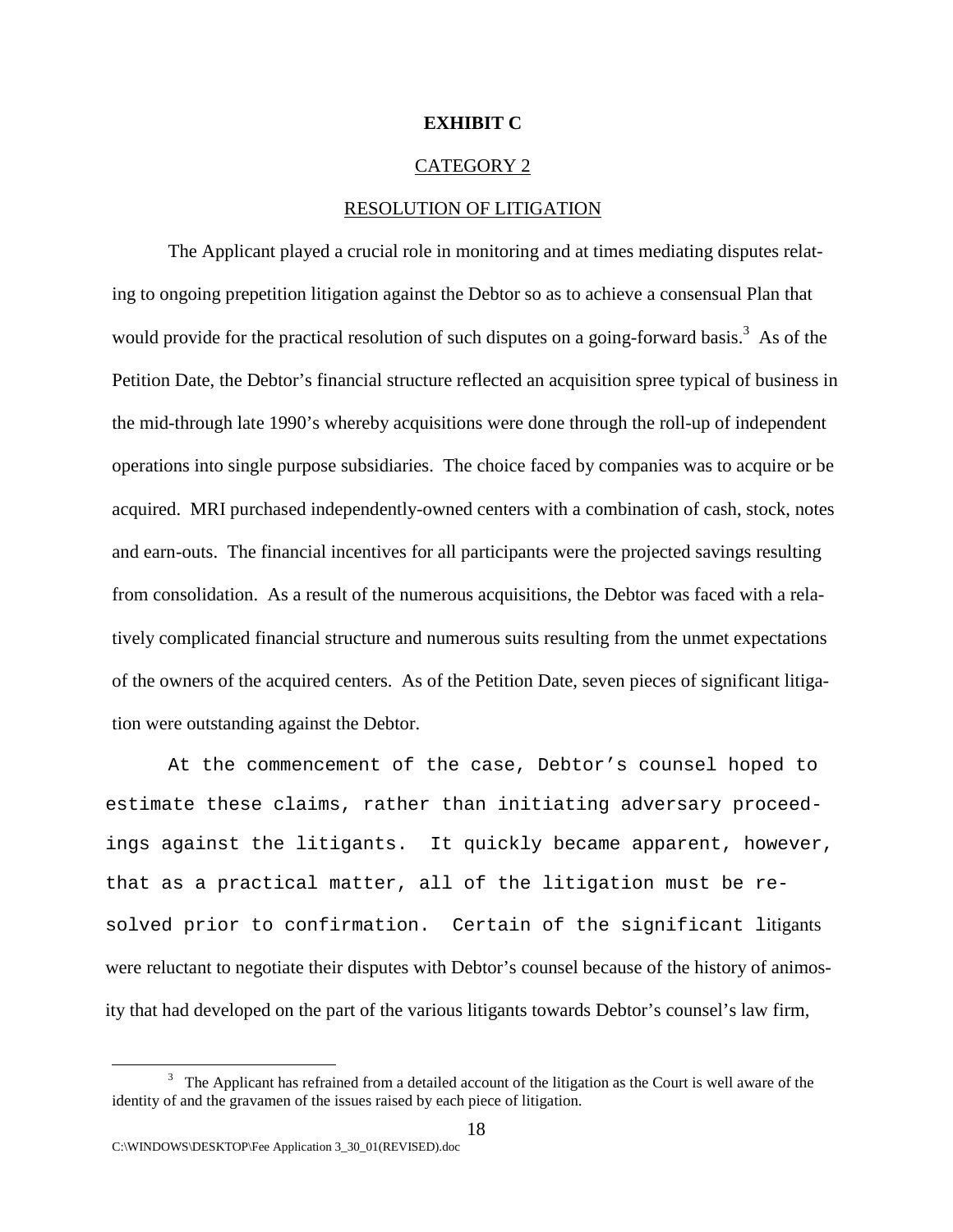which had represented the Debtor throughout the course of the prepetition litigation. Consequently, it fell to S&W, using the Senior Noteholders' leverage and affirmatively acting as a gobetween, to confer with Debtor's counsel, research various issues under Sections §§510(b) and (c) of the Code, meet with the litigants and foster resolution of the outstanding litigation, either through negotiation or by means of motivating the Debtor to take quick action suggested by the Court.

While the Debtor initially contemplated resolving the claims of the litigants under the Plan, in the form of a \$1.5 million cap on such claims, such a limitation proved unrealistic. At the behest of the Court, and with the consent of S&W as the representative of the Senior Noteholders, the Debtor consequently increased the cap to \$4.6 million, whereby the litigants ultimately received an approximately \$4.0 million payout. About half way through the Case, the Debtor urged the Senior Noteholders to waive the litigation cap as a condition to confirmation. After consideration, the Senior Noteholders refused the request because of the complications which would likely arise if the cap were eliminated.

The Class Action Noteholder group had settled a shareholder suit prepetition accepting a cash payout combined with a promissory note subordinate to the rights and claims of the Senior Noteholders. Although legally the Senior Noteholders could have fully enforced their rights of subordination, practically it was clearly necessary to carve-out a distribution in order to achieve a consensual plan. Additionally, S&W's efforts resulted in a payout to the subordinated debt holders to which they were not entitled by virtue of their junior status.

In rendering the services in Category 2, the following persons expended the time represented below at the hourly rates indicated for total fees of \$42,110.25. Ehrlich Aff., Exhibit C.

Attorney/Paralegal Hours Rate Total

C:\WINDOWS\DESKTOP\Fee Application 3\_30\_01(REVISED).doc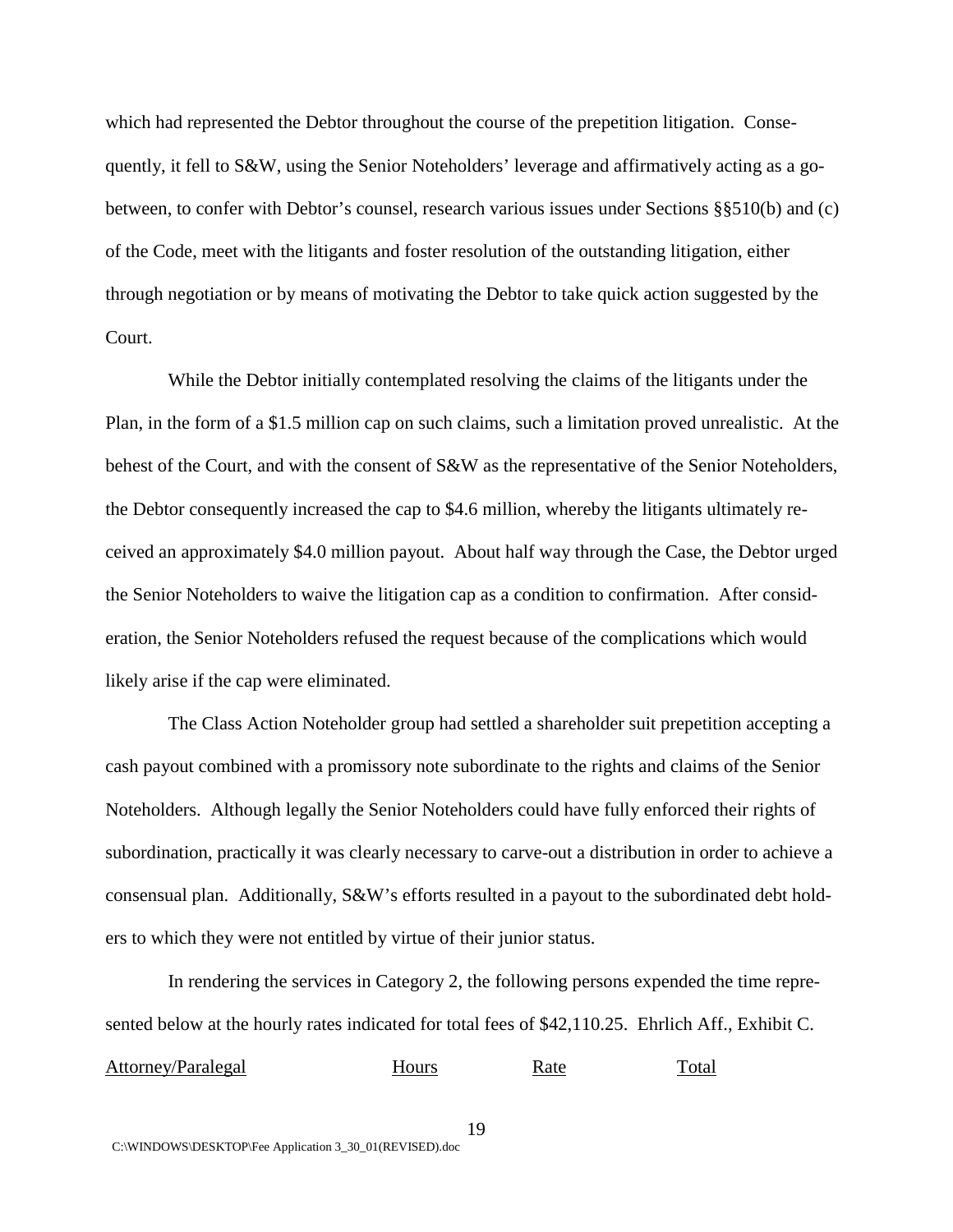| Patrick P. Dinardo    | 8.80           | \$350.00             | \$3,080.00                |
|-----------------------|----------------|----------------------|---------------------------|
| Gayle P. Ehrlich      | 20.15<br>65.40 | \$375.00<br>\$325.00 | \$7,556.25<br>\$21,255.00 |
| Barbara D. Gilmore    | 21.50          | \$325.00             | \$6,987.50                |
| Pamela Smith Holleman | .80<br>11.70   | \$220.00<br>\$185.00 | 176.00<br>S<br>\$2,164.50 |
| Ryan D. Bjerke        | 6.60           | \$135.00             | 891.00                    |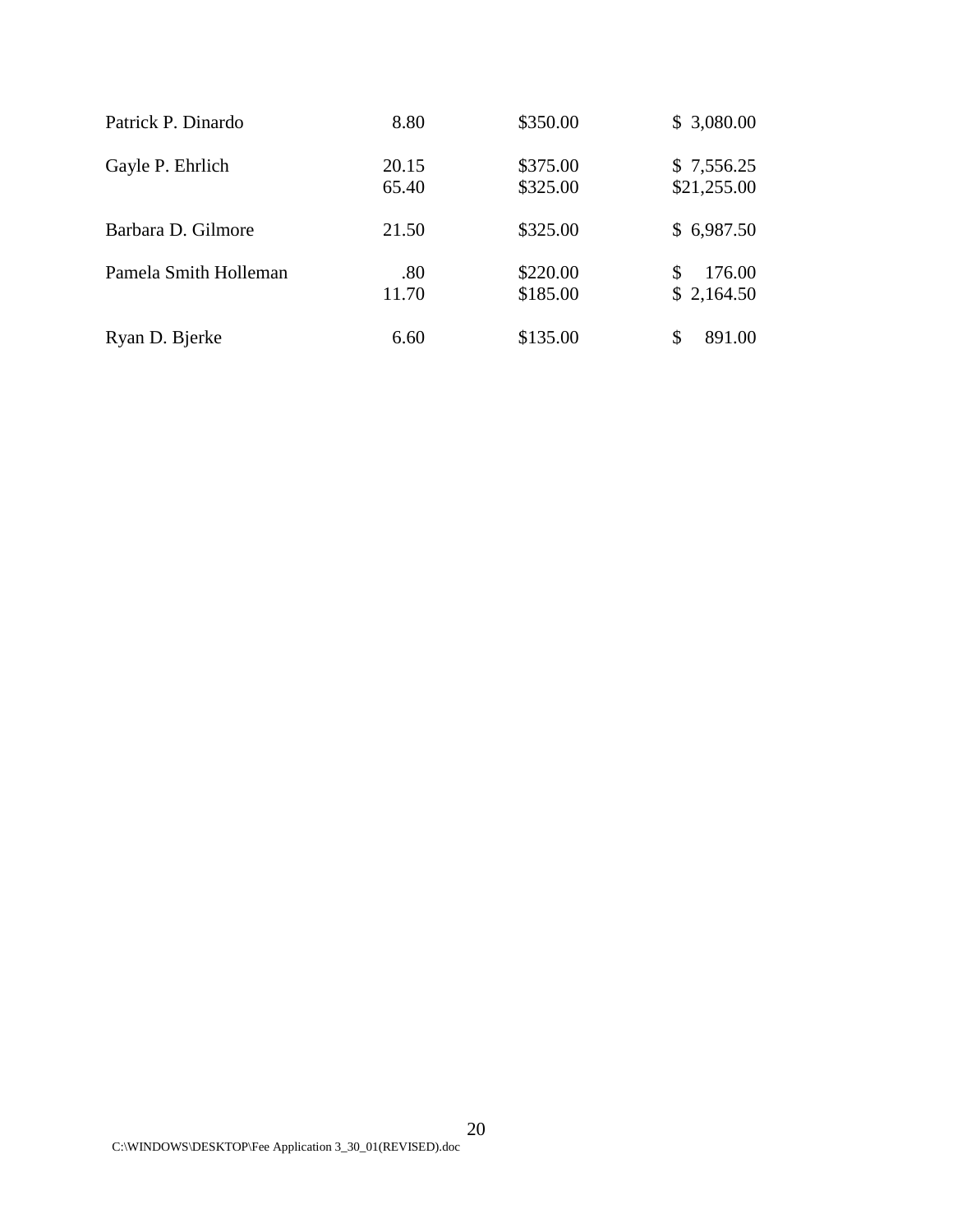March 19, 2001 **Bill Number: 550117** 

#### RE: MRI - Litigation-Settlements

For legal services rendered thru 03/19/2001:

Patrick P. Dinardo

| 12/13/00 | Discussion with G. Ehrlich regarding New York<br>hearing re: Farrell Fields; review motion papers;<br>telephone call to Feldman; telephone call to<br>R.Teller.                | 2.20 |
|----------|--------------------------------------------------------------------------------------------------------------------------------------------------------------------------------|------|
| 12/14/00 | Telephone conference with Feldman; travel to New<br>York for hearing regarding MRI; review papers<br>(reply and subordination papers); attend hearing<br>regarding settlement. | 6.50 |
| 12/15/00 | Discussion with G. Ehrlich regarding hearing.                                                                                                                                  | 0.10 |
|          | Gayle Ehrlich                                                                                                                                                                  |      |
| 05/18/00 | Confer with P. Holleman regarding subordination<br>assignment.                                                                                                                 | 0.25 |
| 06/06/00 | CCW Nichole; emails to Matt.                                                                                                                                                   | 1.00 |
| 06/07/00 | Review pleading.                                                                                                                                                               | 0.50 |
| 06/09/00 | CCW Chris Joyce.                                                                                                                                                               | 0.75 |
| 06/09/00 | Review ccw BDG Thursday's meeting.                                                                                                                                             | 1.25 |
| 06/22/00 | Review pleadings.                                                                                                                                                              | 0.75 |
| 06/26/00 | Review submission regarding releases and summary                                                                                                                               | 0.40 |
|          | judgment agreement.                                                                                                                                                            |      |
| 06/26/00 | Confer with Matt Feldman.                                                                                                                                                      | 0.40 |
| 06/26/00 | Confer with Pam Holleman.                                                                                                                                                      | 0.20 |
| 06/26/00 | Confer with Pat.                                                                                                                                                               | 1.00 |
| 06/27/00 | Call with Pat Coty regarding summary judgment and<br>scheduling order.                                                                                                         | 0.25 |
| 07/10/00 | Prepare for next day's hearings.                                                                                                                                               | 1.00 |
| 07/11/00 | Travel to NYC; attend hearing; return travel.                                                                                                                                  | 9.00 |
| 07/13/00 | Conference call with Debtor's counsel and                                                                                                                                      | 0.50 |
|          | financial advisor re: 510(b) settlements.                                                                                                                                      |      |
| 07/18/00 | Call with Matt.                                                                                                                                                                | 0.50 |
| 07/21/00 | Conference calls re: scheduling and resolution of<br>litigation; review proposed letter to Judge; call<br>with Chris J.                                                        | 2.00 |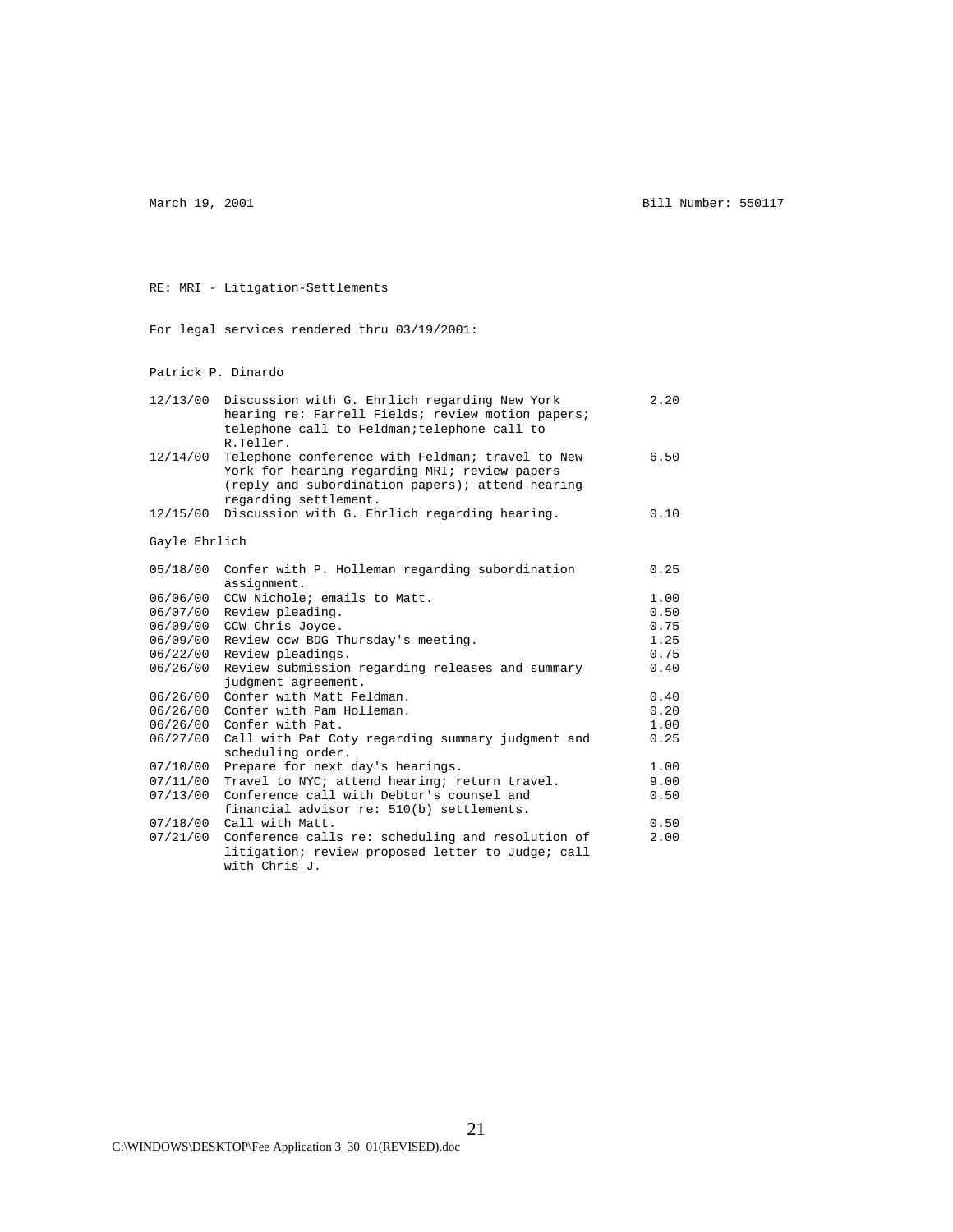| 07/27/00 | Call with Debtor's counsel.                                                        | 0.50         |
|----------|------------------------------------------------------------------------------------|--------------|
| 07/28/00 | Conference call; confer with BDG.                                                  | 0.50         |
|          | E-mail back and forth with BDG re: status.                                         | 0.50         |
| 08/02/00 | Calls with Patrick Cotty.                                                          |              |
| 08/16/00 |                                                                                    | 0.50         |
| 08/21/00 | Review Debtor's proposed schedule.<br>Review Farrell Fields Motion for Relief from | 0.50<br>0.50 |
| 08/21/00 |                                                                                    |              |
|          | Stay.                                                                              |              |
| 08/23/00 | Review of objections to claiming Farrell &                                         | 0.75         |
|          | Fields.                                                                            |              |
| 08/23/00 | Call with Chris Joyce.                                                             | 0.50         |
| 08/23/00 | Review draft memo Farrell Fields.                                                  | 0.50         |
| 08/23/00 | Call with Andrew G.                                                                | 0.25         |
| 08/29/00 | Conference call with Debtor.                                                       | 0.75         |
| 08/30/00 | Review and comment on memo re: Farrell & Fields.                                   | 1.50         |
| 08/30/00 | Confer with Richard T.                                                             | 0.25         |
| 08/30/00 | Confer with Chris Joyce.                                                           | 0.25         |
| 09/20/00 | Review memo re Payne litigation.                                                   | 0.75         |
| 09/21/00 | Conference with Nicole.                                                            | 0.25         |
| 09/21/00 | Meet with Jodi Davis - who represents Ash.                                         | 1.00         |
| 09/27/00 | Review pleadings re: Payne and Farrell.                                            | 0.75         |
| 09/28/00 | Assess.                                                                            | 0.75         |
| 10/05/00 | Call with counsel for Ash.                                                         | 0.50         |
| 10/06/00 | Review litigation pleadings.                                                       | 0.50         |
| 10/10/00 | Telephone call with debtor's litigation counsel.                                   | 0.50         |
| 10/11/00 | Travel to New York; attend hearing; travel back.                                   | 9.00         |
| 10/12/00 | Numerous calls re: Payne settlement discussions.                                   | 4.00         |
| 10/16/00 | Calls re: Farrell settlement.                                                      | 0.25         |
| 10/16/00 | Evaluate settlement.                                                               | 0.75         |
| 10/16/00 | Review docket and Payne litigation.                                                | 0.15         |
| 10/16/00 | Evaluate settlement.                                                               | 0.50         |
| 10/16/00 | Calls re: Farrell settlement.                                                      | 0.75         |
| 10/26/00 | Call with Nicole Rives; call to Steve; call to                                     | 1.50         |
|          | Steve B.; review memo from Debtor.                                                 |              |
| 11/09/00 | Call with Matt Feldman.                                                            | 0.50         |
| 11/09/00 | Review settlements with Farrel Field and Condra.                                   | 1.25         |
| 11/10/00 | Calls with counsel for Medical.                                                    | 0.50         |
| 11/10/00 | Conference call with debtor's counsel.                                             | 0.50         |
| 11/13/00 | Call with Steve B.                                                                 | 0.25         |
| 11/16/00 | Travel to New York; attend hearing; meet with                                      | 8.50         |
|          | indemnification claimants; travel back.                                            |              |
| 12/11/00 | Conference with Patrick Dinardo; attendance.                                       | 0.50         |
| 12/11/00 | Conference with Matt re: Thursday's hearing.                                       | 0.25         |
| 12/13/00 | Call with Pat Dinardo.                                                             | 0.25         |
| 12/13/00 | Describe postition to be taken in court.                                           | 0.50         |
| 12/14/00 | Conference with Pat; conference with Nicole,                                       | 0.75         |
|          | Farrell Field.                                                                     |              |
| 12/18/00 | Conference with Nicole - call with Matt Feldman;                                   | 0.75         |
|          | check document re: Farrell Fields.                                                 |              |
|          |                                                                                    |              |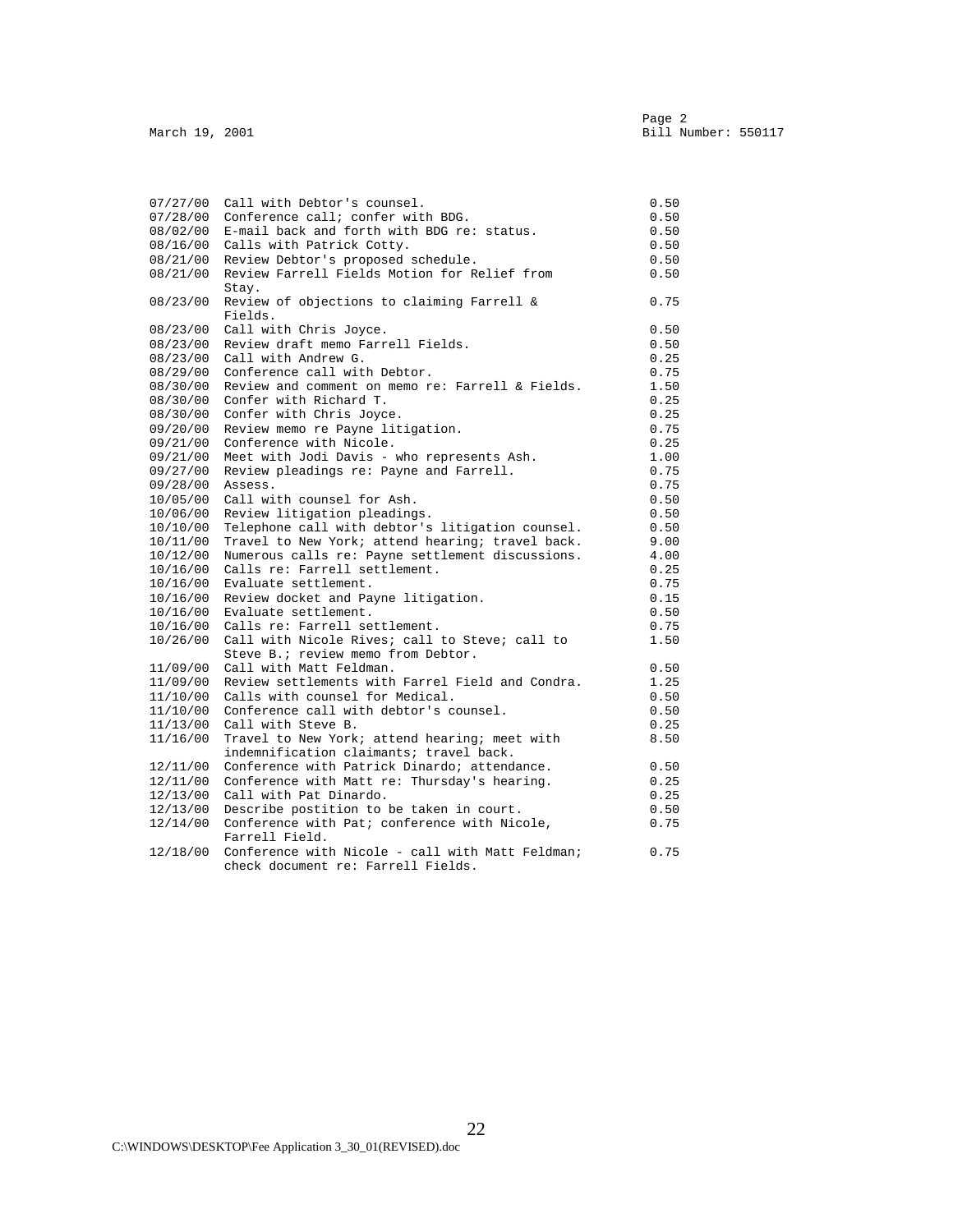| 12/20/00 | Call with counsel to Ash.                                  | 0.50  |
|----------|------------------------------------------------------------|-------|
| 12/21/00 | Call with Nicole.                                          | 0.25  |
| 12/21/00 | Call with Matt Feldman.                                    | 0.35  |
|          | 12/21/00 E-mail to Steve B. regarding settlement with Ash. | 0.40  |
| 01/03/01 | Conference with Chris Joyce as to status.                  | 0.50  |
|          | 01/03/01 Call with Matt Feldman.                           | 0.25  |
|          | 01/04/01 Calls with Matt Feldman.                          | 0.50  |
| 01/04/01 | Review pleadings.                                          | 0.25  |
| 01/04/01 | Review documents re: Ash.                                  | 0.50  |
| 01/04/01 | Call with Jody Davis re: Ash Settlement.                   | 0.50  |
| 01/05/01 | Call with counsel for MRI-handling New Rochelle            | 0.15  |
|          | litigation; review correspondence from Joyce and           |       |
|          | Feldman re: Ash; prepare for conference call;              |       |
|          | participate in conference call; call with Joyce;           |       |
|          | e-mail to Nicole re: insurance and Ash;                    |       |
|          | correspondence from Gottesman re: need to file             |       |
|          | certificate with vote; review opinion re: New              |       |
|          | Rochelle.                                                  |       |
| 01/05/01 | Review opinion re: New Rochelle.                           | 0.25  |
| 01/05/01 | Call with Joyce; e-mail to Nicole re: insurance            | 0.25  |
|          | and Ash.                                                   |       |
| 01/05/01 | Call with counsel for MRI-handling New Rochelle            | 0.50  |
|          | litigation.                                                |       |
| 01/05/01 | Review correspondence from Joyce and Feldman re:           | 0.50  |
|          | Ash.                                                       |       |
| 01/07/01 | Matt re: update.                                           | 0.25  |
| 01/07/01 | Review supplemental motion to approve                      | 0.50  |
|          | Farrell-Fields settlement.                                 |       |
| 01/08/01 | Review conditional objection; prepare papers in            | 2.00  |
|          | support of Farrell-Fields; review filings.                 |       |
| 01/09/01 | See to filing.                                             | 0.25  |
| 01/10/01 | Call with Nicole Rives; e-mail Chris Joyce;                | 1.00  |
|          | service of pleading.                                       |       |
| 01/11/01 | Exchange e-mails with Willkie; conference with             | 11.00 |
|          | Nicole Rives; travel to New York; travel back to           |       |
|          | Farrell Field hearing.                                     |       |
|          | 01/17/01 Call with Matt Feldman.                           | 0.50  |
|          | 02/15/01 Review settlement Motions.                        | 0.50  |
|          | Barbara D. Gilmore                                         |       |
|          |                                                            |       |
| 06/23/00 | Review and edit Debtor's 510(b) motion.                    | 2.50  |
| 07/10/00 | Telephone conference P. Cordy and GAE re Joinder           | 0.10  |
|          | Motion and objection to scheduled order.                   |       |
| 07/10/00 | Conference with GAE re joinder motion and                  | 0.50  |
|          | objection to scheduled order.                              |       |
| 07/11/00 | To New York re S.J. hearing.                               | 9.00  |
| 07/11/00 | Telephone conference with GAE and P. Cordy.                | 0.25  |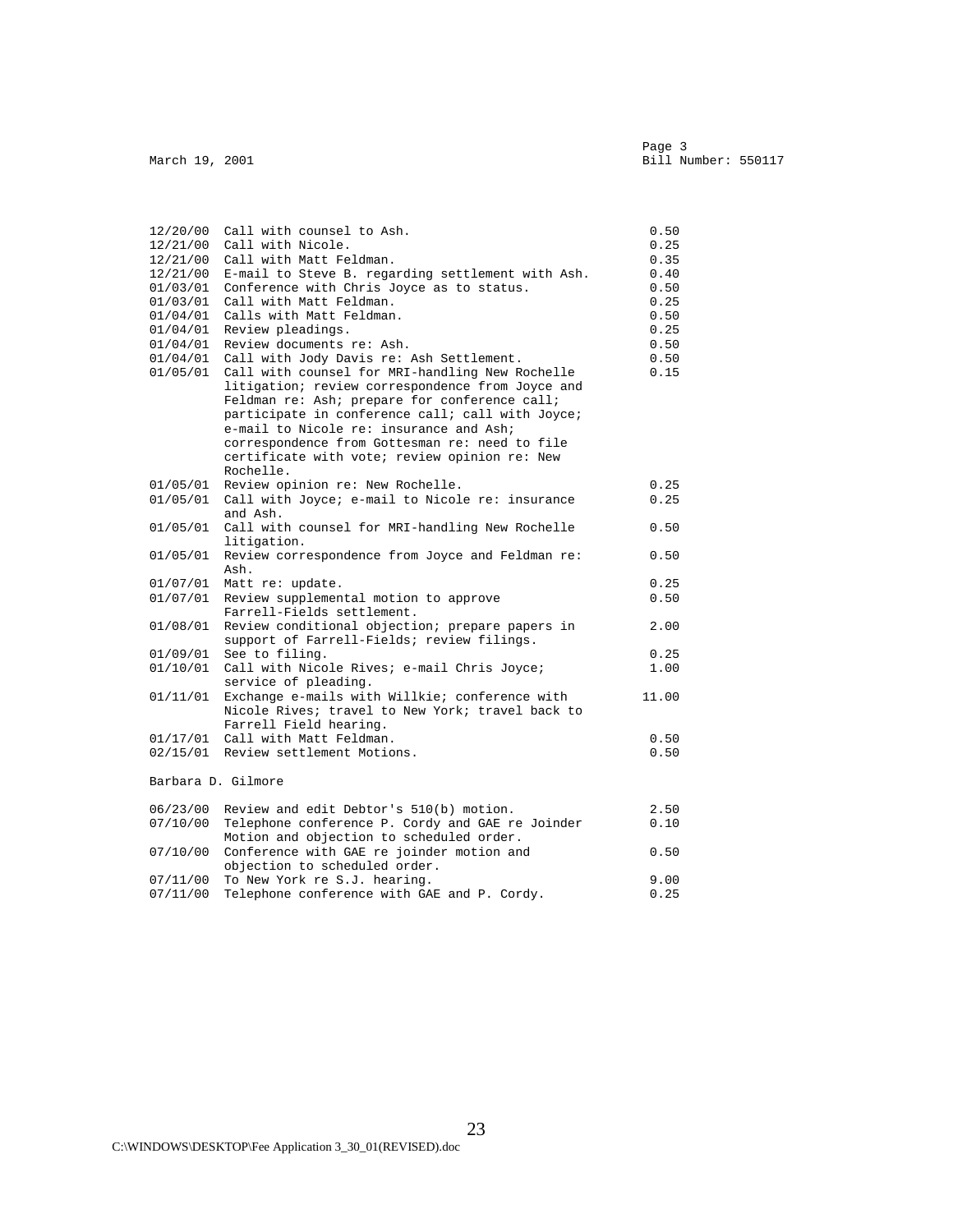|                            | 07/21/00 Conference call with GAE, M. Feldman.                                                                                                                              | 0.40 |  |
|----------------------------|-----------------------------------------------------------------------------------------------------------------------------------------------------------------------------|------|--|
|                            | 07/28/00 Conference call regarding July 31st hearing.                                                                                                                       | 0.50 |  |
| 07/28/00                   | Meeting with GAE regarding open issues.                                                                                                                                     | 1.00 |  |
| 07/31/00                   | To Bankruptcy Court, SDNY, including travel time.                                                                                                                           | 7.25 |  |
|                            | Pamela Smith Holleman                                                                                                                                                       |      |  |
|                            | 05/20/00 Review case law and secondary source materials on<br>equitable subordination.                                                                                      | 1.40 |  |
|                            | 05/22/00 Review case law on equitable subordination.                                                                                                                        | 2.20 |  |
|                            | 05/23/00 Research case law on equitable subordination.                                                                                                                      | 0.30 |  |
|                            | 06/05/00 Meeting G. Ehrlich regarding case status and<br>510(b) issue; research 510(b) issue.                                                                               | 4.00 |  |
| 06/26/00                   | Review memorandum from B. Gilmore; telephone<br>conference G. Ehrlich; prepare insert for summary<br>judgment memo (Weil, Gotschal); meeting B.<br>Gilmore, G. Ehrlich.     | 3.80 |  |
| 01/09/01                   | Telephone conference Gayle Ehrlich; telephone<br>conference Mary Kelly regarding court filing;<br>review pleading; edit motion and clerk's letter.                          | 0.80 |  |
|                            |                                                                                                                                                                             |      |  |
|                            |                                                                                                                                                                             |      |  |
|                            | 07/27/00 Meet with Barbara Gilmore to get factual<br>background and assignment introduction. Begin<br>research into non-issue of stock after stock swap<br>under $510(b)$ . | 1.30 |  |
| Ryan D. Bjerke<br>07/28/00 | Continued research of non-issue of stock after                                                                                                                              | 4.30 |  |
| 07/28/00                   | stock-swap under 510(b).<br>Send e-mail to Barbara Gilmore regarding 510(b)<br>findings.                                                                                    | 1.00 |  |

COSTS ADVANCED

| COSTS<br>THIS MATTER<br>_____ | 00<br>ሓ ጣ<br>5U |
|-------------------------------|-----------------|
|                               |                 |

TOTAL THIS MATTER: \$42,110.25

TOTAL AMOUNT DUE: \$42,110.25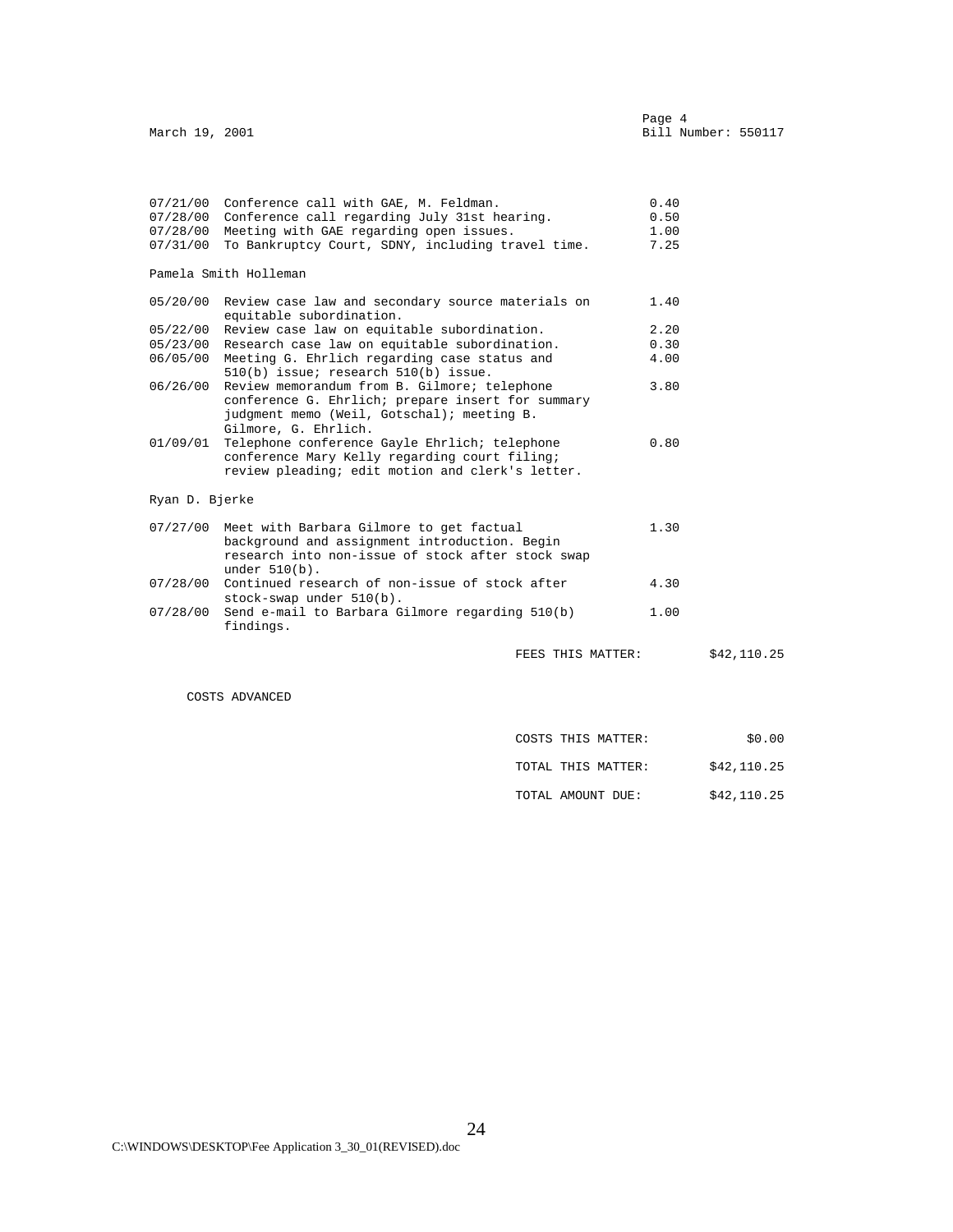To insure proper credit on our books for your payment, please make the following notation on your remittance check:

Your bill number: 550117

 Questions regarding this bill should be directed to Linda Robrish, Manager of Billing and Collections, at (617) 338-2896.

Payment is due within 30 days of receipt.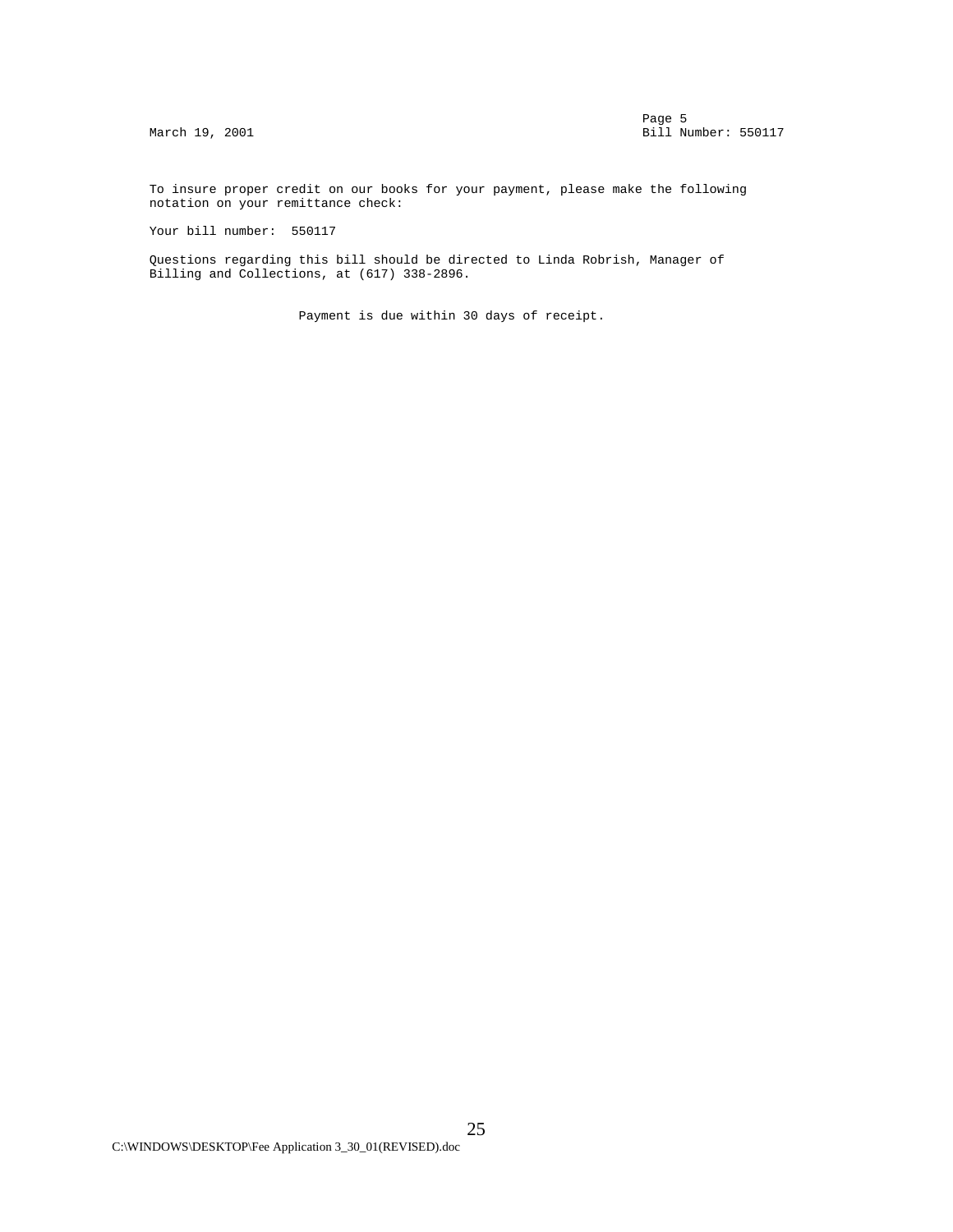#### **EXHIBIT D**

#### CATEGORY 3

#### CREDITOR RELATIONS

S&W acted as a single voice unifying the fourteen Senior Noteholders that it represented and serving as an intermediary between general unsecured debt and the Debtor and its counsel. Given the number and magnitude of claims and claimants included within the Senior Noteholder group, S&W's role was of pivotal importance. Had each of the Senior Noteholders hired separate counsel, it is unlikely that all such representatives could have been prevailed upon to accept the concessions made by the Senior Noteholders and ultimately accepted by all the constituent classes. Moreover, S&W often acceded to creditor relations functions customarily performed by an official creditors committee. While the Code contemplates the formation of an official committee to protect the interests of unsecured creditors, as a practical matter disputed claim holders, such at the prepetition litigants in this case, had divergent interest from holders of long-term debt such as the Senior Noteholders. Here, the interests of the Debtor's creditor constituents were so divergent and in certain instances at odds that an official committee that would represent the interests of the Debtor's general unsecured creditors could not be formed. In its absence, S&W provided the central point of contact customarily supplied by a committee. Had S&W not provided a unifying voice for the Senior Noteholders then Debtor's counsel would have been forced to spend substantially more legal resources attempting to achieve a consensual plan. Although not always agreeing, at least the Debtor and its counsel were able to communicate with S&W and negotiate a practical resolution in the interest of moving the Case closer to confirmation.

Approximately six months after the Petition Date certain equity holders petitioned the United States Trustee's Office urging the formation of an equity holders committee. It was ap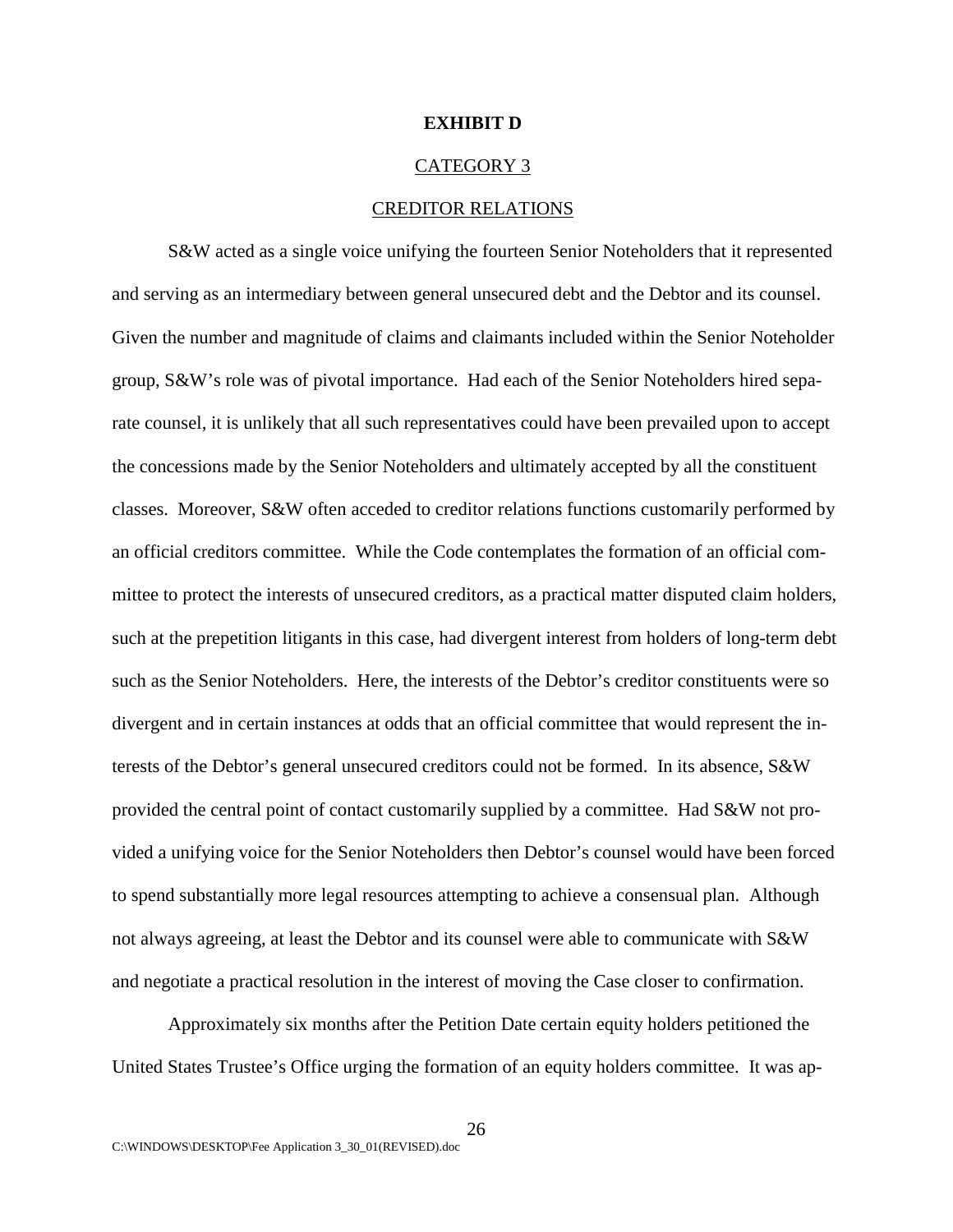parent to S&W that: (1) an equity holders committee was unwarranted because unsecured creditors were receiving impaired treatment under the Plan; and (2) the formation of an equity holders committee would substantially diminish the Debtor's prospects for a timely reorganization. S&W with the assistance of the Senior Noteholder's financial advisor provided the United States Trustee's Office with a comprehensive analysis of the applicable law, financial and other pertinent facts to dissuade the United States Trustee's Office from the formation of any equity committee.

Throughout the case, S&W played a key role in coordinating communications by and among the various creditor constituencies and Debtor's counsel. S&W and Debtor's counsel negotiated the Plan by which the Senior Noteholders agreed to substantial financial concessions to ensure that holders of subordinated debt would receive a distribution in the Case. S&W also worked out an agreement with DVI with respect to the makeup of the post-effective date board of directors of the reorganized debtor together with corporate governance issues, in addition to S&W drafting key organization documents as more fully discussed below.

In rendering the services in Category 3, the following persons expended the time represented below at the hourly rates indicated for total fees of \$48,015.50. Ehrlich Aff., Exhibit D.

| Attorney/Paralegal    | Hours | Rate     | Total        |
|-----------------------|-------|----------|--------------|
| Richard E. Teller     | 2.00  | \$530.00 | \$1,060.00   |
|                       | 18.50 | \$500.00 | \$9,250.00   |
| Nicole L. Rives       | 9.25  | \$375.00 | \$3,468.75   |
|                       | 8.95  | \$350.00 | \$3,132.50   |
| Gayle P. Ehrlich      | 6.75  | \$375.00 | \$2,531.25   |
|                       | 83.40 | \$325.00 | \$27,105.00  |
| Barbara D. Gilmore    | 1.50  | \$325.00 | \$<br>487.50 |
| Pamela Smith Holleman | 5.30  | \$185.00 | \$<br>980.50 |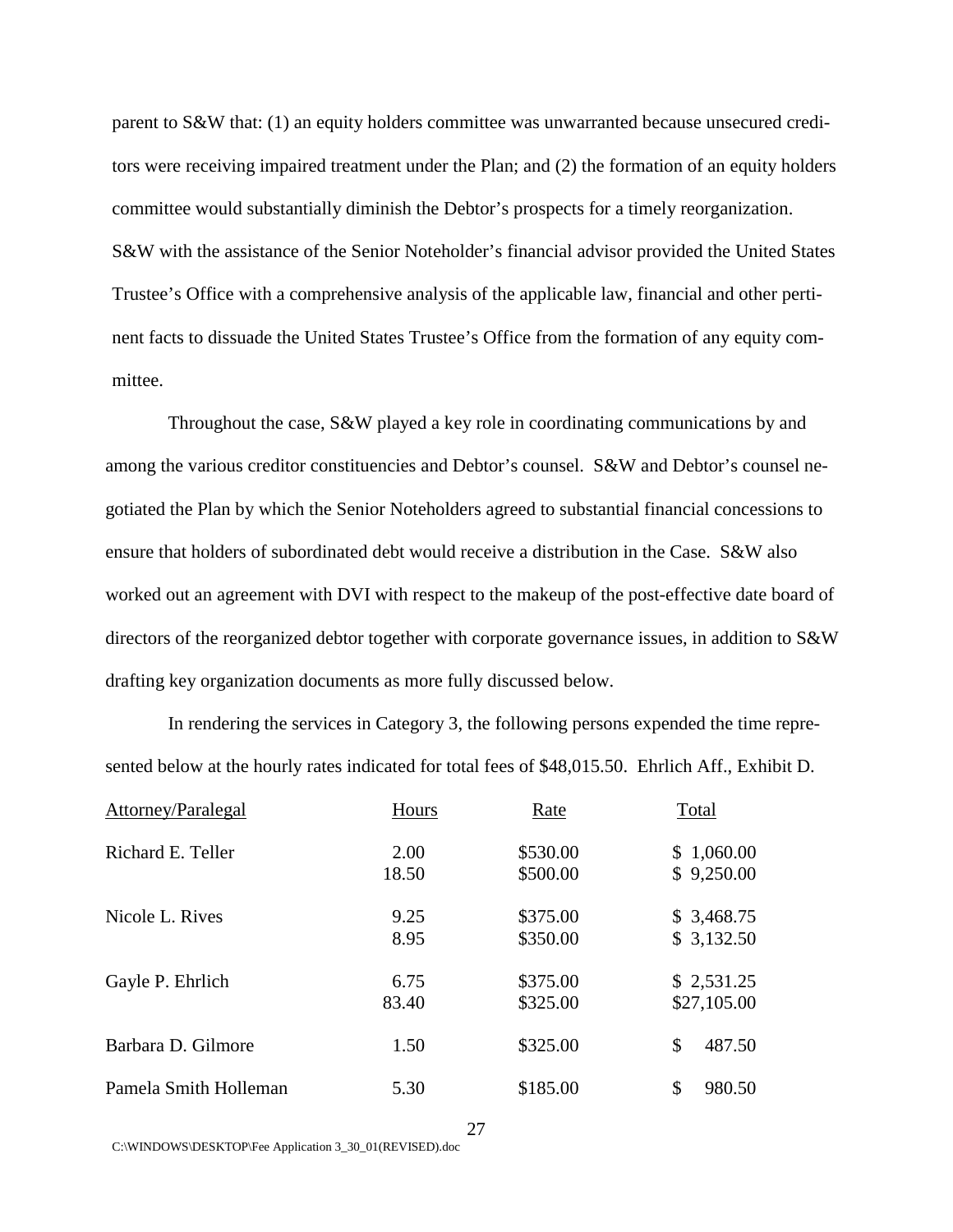March 19, 2001 **Bill Number: 550112** 

RE: MRI - Creditor Relationships

For legal services rendered thru 03/19/2001:

#### Gayle Ehrlich

| 04/10/00 | Call with Matt on status; call to R. Teller<br>regarding report. | 0.75 |
|----------|------------------------------------------------------------------|------|
| 04/11/00 | Call with Matt; strategize with Richard and                      | 1.00 |
|          | Nicole regarding creditor's committee.                           |      |
| 04/12/00 | Calls with Matt, R. Teller and N. Rives; call                    | 2.50 |
|          | with A. Kassner, counsel for DVI.                                |      |
| 04/13/00 | Continue discusstions regarding no creditors                     | 1.25 |
|          | committee.                                                       |      |
| 04/14/00 | Calls with DVI, Matt, U.S. Trustee and Richard;                  | 2.00 |
|          | general strategy issues etc.                                     |      |
| 04/17/00 | Calls with R. Teller; travel to NY; attend                       | 8.00 |
|          | meeting; travel back.                                            |      |
| 04/18/00 | Calls with R. Teller.                                            | 0.25 |
| 04/27/00 | Prepare statement.                                               | 1.00 |
| 05/15/00 | Draft status memo.                                               | 0.75 |
| 05/17/00 | Edit status memorandum.                                          | 0.60 |
| 05/18/00 | Finalize status memo.                                            | 0.50 |
| 05/19/00 | Finalize memo forward to Seniors.                                | 0.25 |
| 05/22/00 | Call with counsel to DVI.                                        | 0.25 |
| 05/22/00 | Email memo.                                                      | 0.15 |
| 05/26/00 | Conference calls; consult with R. Teller.                        | 2.00 |
| 05/30/00 | CCW Andy K.                                                      | 0.40 |
| 06/02/00 | Prepare for CC; draft memo; CCW Andy K.                          | 1.75 |
| 06/07/00 | Draft memo.                                                      | 1.00 |
| 06/08/00 | CCW Andy K.; draft memo; CCW Nichole.                            | 2.00 |
| 06/09/00 | Meet with RET; revise and forward memo.                          | 1.00 |
| 06/12/00 | CCW Andy K; CCW Steve Z; CCW RET; prepare agenda.                | 0.75 |
| 06/19/00 | Call with BDG; conference with Richard T.; begin                 | 2.00 |
|          | drafting memo.                                                   |      |
| 06/22/00 | Memo to Seniors.                                                 | 1.75 |
| 06/23/00 | Finalize memo to Seniors.                                        | 0.25 |
| 06/23/00 | Conference calls.                                                | 0.75 |
| 06/30/00 | Participate in conference call with seniors.                     | 1.00 |
| 07/05/00 | Prepare for and participate in conference call                   | 2.00 |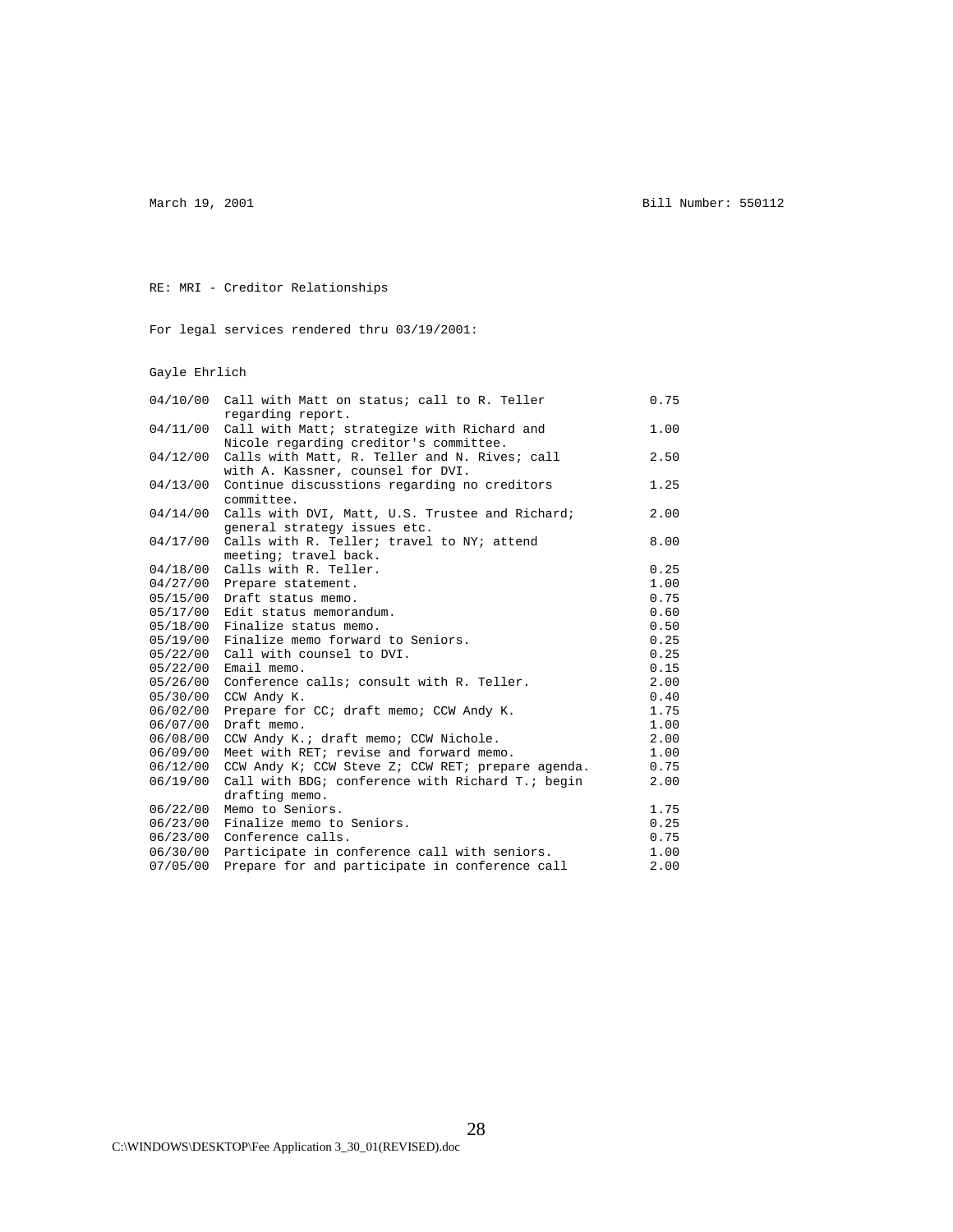|          | with Seniors; draft memo.                                  |      |
|----------|------------------------------------------------------------|------|
| 07/14/00 | Conference call; confer with Richard T.                    | 1.00 |
| 07/17/00 | Confer with Nichol R. re: intercreditor; review            | 0.50 |
|          | provision in intercreditor.                                |      |
| 07/20/00 | Memo to Seniors.                                           | 1.00 |
| 07/24/00 | Prepare proofs of claim.                                   | 1.00 |
| 07/26/00 | Oversee preparation of proofs of claim.                    | 1.00 |
| 07/27/00 | Work on proofs of claim.                                   | 1.00 |
| 07/27/00 | Calls with DUI.                                            | 0.50 |
| 07/28/00 | Confer with Richard T.                                     | 0.50 |
| 07/28/00 | Finalize draft proofs of claim.                            | 1.00 |
| 07/28/00 | Prepare memo to committee.                                 | 0.50 |
| 08/14/00 | Check on proofs of claim, etc.                             | 0.50 |
| 08/15/00 | Work on proofs of claim; confer with BDG; call to          | 2.50 |
|          | each Senior Noteholder.                                    |      |
| 08/16/00 | Work on proofs of claim.                                   | 0.75 |
| 08/16/00 | Calls with Seniors.                                        | 0.75 |
| 08/17/00 | Finalize filing of proofs of claim.                        | 3.00 |
|          | 08/23/00 Confer with Nichol.                               | 0.50 |
| 08/23/00 | Call to counsel for DVI.                                   | 0.50 |
| 08/23/00 | Draft status memo.                                         | 1.00 |
| 08/24/00 | Finalize status memo.                                      | 1.75 |
|          | 08/29/00 Call with Richard t.                              | 0.50 |
|          | 08/31/00 Confer with Richard.                              | 0.25 |
| 09/13/00 | Notice out and prepare for conference call with            | 2.00 |
|          | Seniors; Follow-up conference with Steve and               |      |
|          | Richard.                                                   |      |
| 09/21/00 | Call with Andy Kassner.                                    | 0.50 |
|          | 09/22/00 Call with Steve; review letter re request for     | 4.25 |
|          | equity committee; E-Memo to Nicole and Richard;            |      |
|          | Conference with Nicole; research.                          |      |
| 09/24/00 | Review law equity committee.                               | 1.00 |
|          | 09/25/00 Conference call with Steve Z.; Nicole R. and Matt | 4.00 |
|          | F. Edit letter re: Equity Committee.                       |      |
| 09/26/00 | Call with Nicole Rives.                                    | 0.25 |
| 09/27/00 | Edit letter.                                               | 1.15 |
| 09/28/00 | Conference with counsel for DVI.                           | 0.50 |
| 09/28/00 | Call with Blackstone re: additions to letter.              | 0.75 |
| 10/02/00 | Review cases, etc.                                         | 1.00 |
| 10/02/00 | Revise letter re: equity committee opposition.             | 0.75 |
| 10/02/00 | Conference call.                                           | 1.00 |
| 10/04/00 | Revise letter re: equity committee; finalize and           | 2.00 |
|          | send.                                                      |      |
| 10/05/00 | Call with Andy Kassman counsel for DVI.                    | 0.50 |
| 10/06/00 | Conference with DVI.                                       | 0.50 |
|          | 10/10/00 Coference with Nicole.                            | 0.25 |
|          | 10/16/00 Conference with DVI.                              | 0.25 |
|          | 10/16/00 Conference with DVI.                              | 0.50 |
|          |                                                            |      |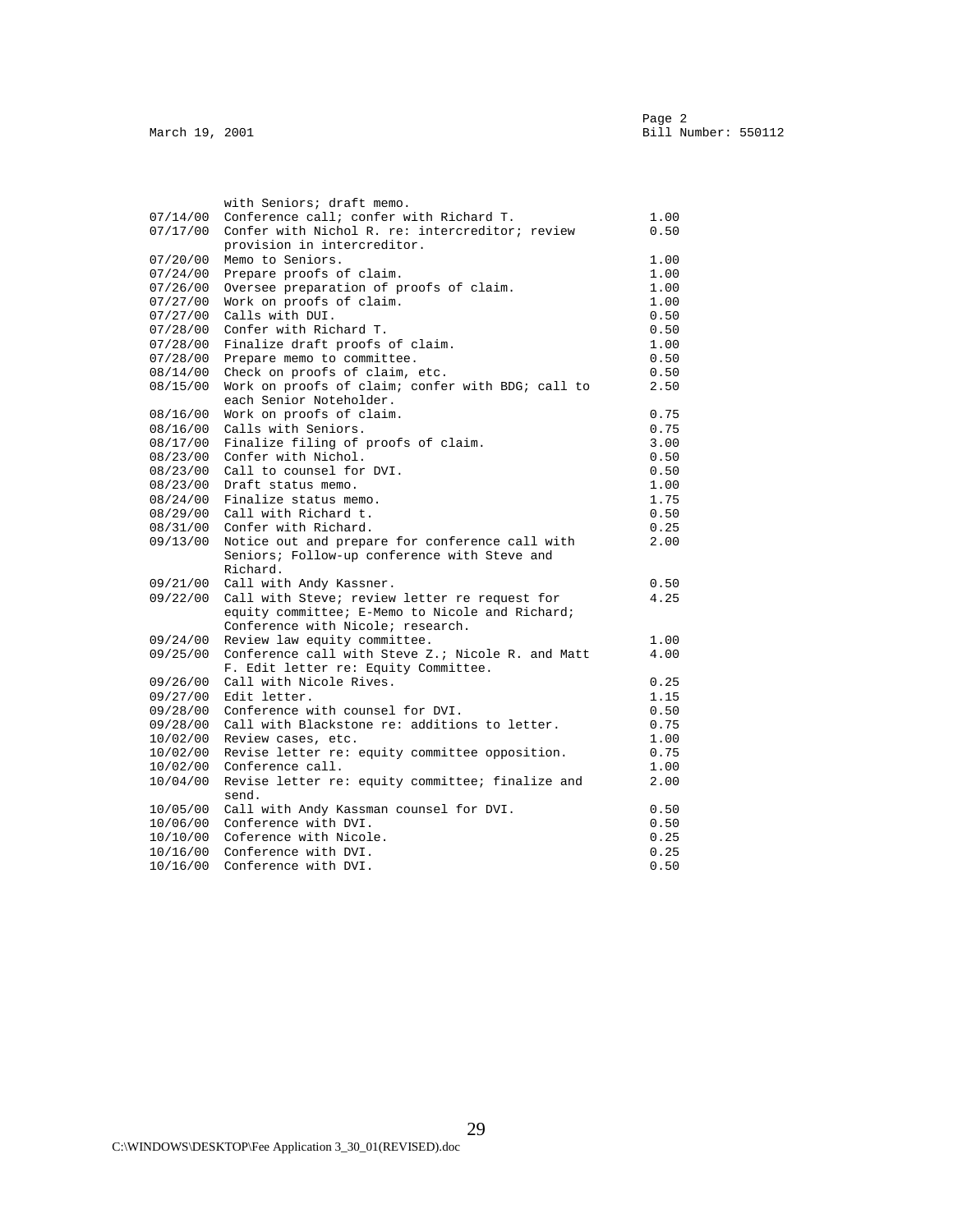| 10/18/00          | Meet with counsel for DVI.                        | 0.75 |
|-------------------|---------------------------------------------------|------|
| 10/27/00          | Call to DVI.                                      | 0.25 |
| 10/31/00          | Conference with Nicole Rives; conference call.    | 1.00 |
| 11/03/00          | Conference with counsel to DVI.                   | 0.75 |
| 11/03/00          | Conference call.                                  | 0.75 |
| 11/10/00          | Calls with Steve B.                               | 0.50 |
| 11/10/00          | Call with Nicole Rives.                           | 0.25 |
| 11/17/00          | Call with Nicole Rives; call to Steve B.          | 0.50 |
| 11/20/00          | Draft memo.                                       | 0.50 |
| 11/21/00          | Review revised memo.                              | 0.25 |
| 12/20/00          | Call with Steve B.                                | 0.50 |
| 12/28/00          | Check memo from Joyce regarding class action note | 0.35 |
|                   | holders.                                          |      |
| 01/03/01          | Draft memo to Seniors.                            | 1.00 |
|                   | $01/04/01$ Review memo.                           | 0.50 |
| 01/05/01          | Pepare for conference call; participate in        | 1.00 |
|                   | conference call.                                  |      |
| 01/10/01          | Call with DVI.                                    | 0.25 |
| 01/12/01          | Memo to Seniors.                                  | 1.00 |
| 01/16/01          | Conference with Nicole Rives; review e-mails;     | 2.00 |
|                   | memo to Seniors.                                  |      |
|                   | $01/17/01$ Review memos.                          | 0.25 |
|                   | 01/26/01 Memorandum to clients.                   | 0.75 |
|                   |                                                   |      |
|                   | Barbara D. Gilmore                                |      |
| 06/23/00          | Conference call with GAE, RT, Matt Feldman and    | 1.50 |
|                   | Debtor and client.                                |      |
| Richard E. Teller |                                                   |      |
|                   |                                                   |      |
| 04/10/00          | Calls.                                            | 1.00 |
| 04/11/00          | Calls.                                            | 1.00 |
| 04/12/00          | Calls.                                            | 2.50 |
| 04/13/00          | Calls.                                            | 0.50 |
| 04/14/00          | Calls.                                            | 2.00 |
| 04/18/00          | Calls.                                            | 1.00 |
| 04/19/00          | Calls.                                            | 2.00 |
| 04/20/00          | Calls; review.                                    | 1.00 |
| 05/24/00          | Calls; review.                                    | 1.00 |
| 05/30/00          | Calls.                                            | 1.00 |
| 06/01/00          | Review; calls.                                    | 1.00 |
| 06/09/00          | Calls; review.                                    | 1.00 |
| 06/14/00          | Calls.                                            | 1.00 |
| 06/19/00          | Calls.                                            | 1.00 |
| 07/05/00          | Calls.                                            | 0.50 |
| 08/25/00          | Bankruptcy.                                       | 1.00 |
| 01/09/01          | Review.                                           | 1.00 |
|                   |                                                   |      |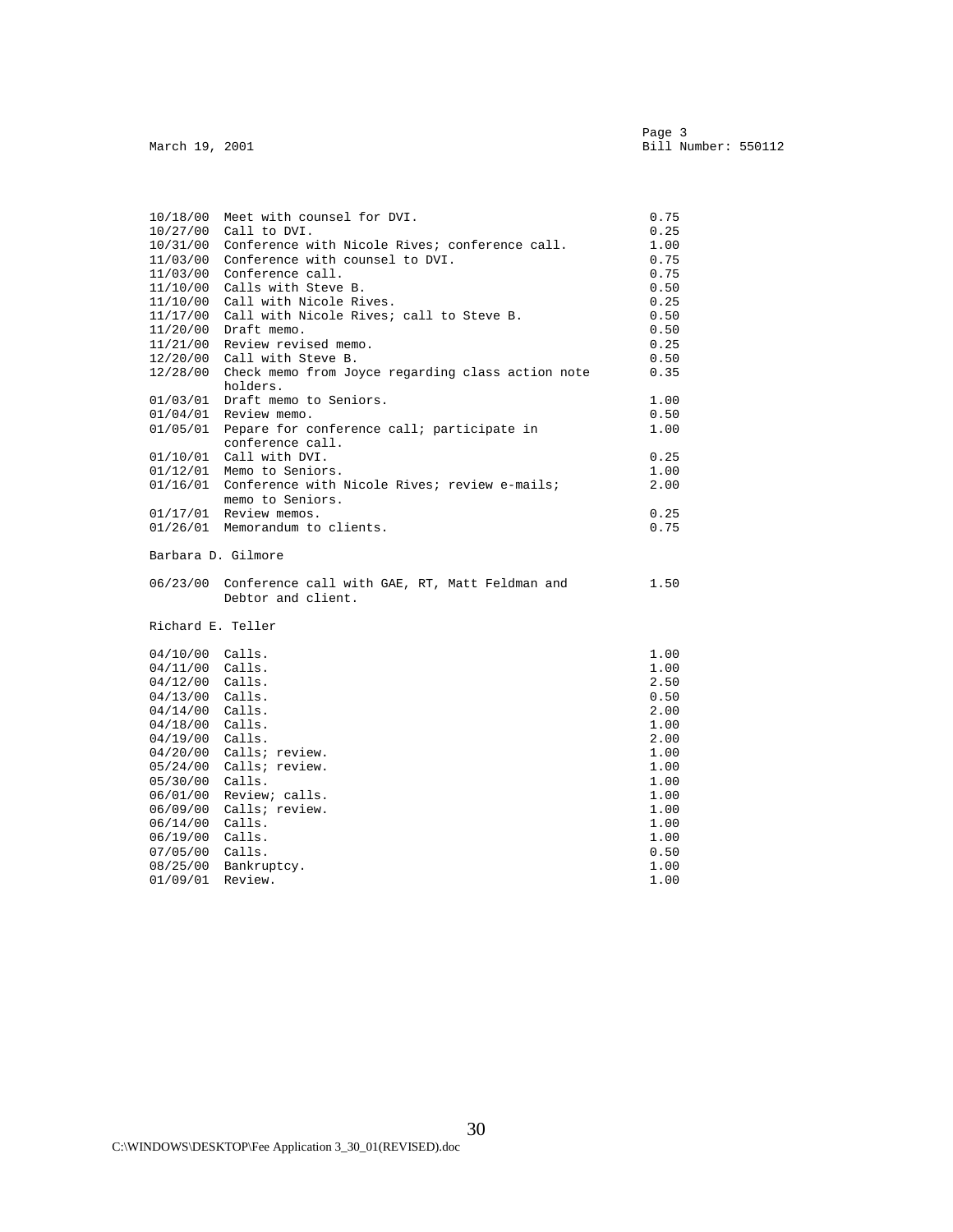| March 19, 2001   |                                                                                                                        |                    | Page 4<br>Bill Number: 550112 |
|------------------|------------------------------------------------------------------------------------------------------------------------|--------------------|-------------------------------|
|                  |                                                                                                                        |                    |                               |
| 01/18/01 Review. |                                                                                                                        |                    | 1.00                          |
| Nicole L. Rives  |                                                                                                                        |                    |                               |
|                  | 05/31/00 Correspondence.                                                                                               |                    | 0.50                          |
|                  | 07/24/00 Memorandum to G. Ehrlich.                                                                                     |                    | 0.50                          |
|                  | 09/12/00 Calls with clients.                                                                                           |                    | 0.50                          |
|                  | 10/04/00 Conference call.                                                                                              |                    | 1.00                          |
|                  | 10/19/00 Memorandum; telephone calls; correspondence.                                                                  |                    | 1.00                          |
|                  | $10/26/00$ Conference call.                                                                                            |                    | 0.50                          |
|                  | 10/30/00 Conference call.                                                                                              |                    | 1.00                          |
|                  | 11/16/00 Memo to noteholders.                                                                                          |                    | 1.00                          |
|                  | 11/17/00 Telephone call with G. Ehrlich; telephone call                                                                |                    | 0.45                          |
|                  | with S. Blewitt.                                                                                                       |                    |                               |
|                  | 11/21/00 Memo; telephone call; update.                                                                                 |                    | 1.50                          |
|                  | 11/28/00 Correspondence; telephone calls.                                                                              |                    | 1.00                          |
|                  | 01/03/01 Correspondence with Senior Noteholders.                                                                       |                    | 0.50                          |
|                  | 01/04/01 Review issues.                                                                                                |                    | 0.50                          |
|                  | 01/04/01 Review issues.                                                                                                |                    | 0.50                          |
|                  | 01/05/01 Conference call responding to Noteholder<br>questions.                                                        |                    | 1.50                          |
|                  | 01/09/01 Calls to Noteholders.                                                                                         |                    | 0.50                          |
|                  | 02/01/01 Correspondence with client; telephone call with<br>G. Ehrlich re hearing.                                     |                    | 1.25                          |
|                  | 02/06/01 Correspondence with Senior Noteholders.                                                                       |                    | 1.00                          |
|                  | 02/08/01 Memo to Senior Noteholders re: confirmation<br>order.                                                         |                    | 1.75                          |
|                  | 02/13/01 Telephone call with Senior Noteholders re:<br>distribution reduction.                                         |                    | 1.75                          |
|                  | Pamela Smith Holleman                                                                                                  |                    |                               |
|                  | 09/22/00 Meeting G. Ehrlich; research equity committee<br>issue.                                                       |                    | 4.40                          |
|                  | 09/25/00 Telephone conference G. Ehrlich regarding case<br>status; meeting G. Ehrlich; edit letter to U.S.<br>Trustee. |                    | 0.90                          |
|                  |                                                                                                                        | FEES THIS MATTER:  | \$48,015.50                   |
|                  | COSTS ADVANCED                                                                                                         |                    |                               |
|                  |                                                                                                                        |                    |                               |
|                  |                                                                                                                        | COSTS THIS MATTER: | \$0.00                        |

TOTAL THIS MATTER:  $$48,015.50$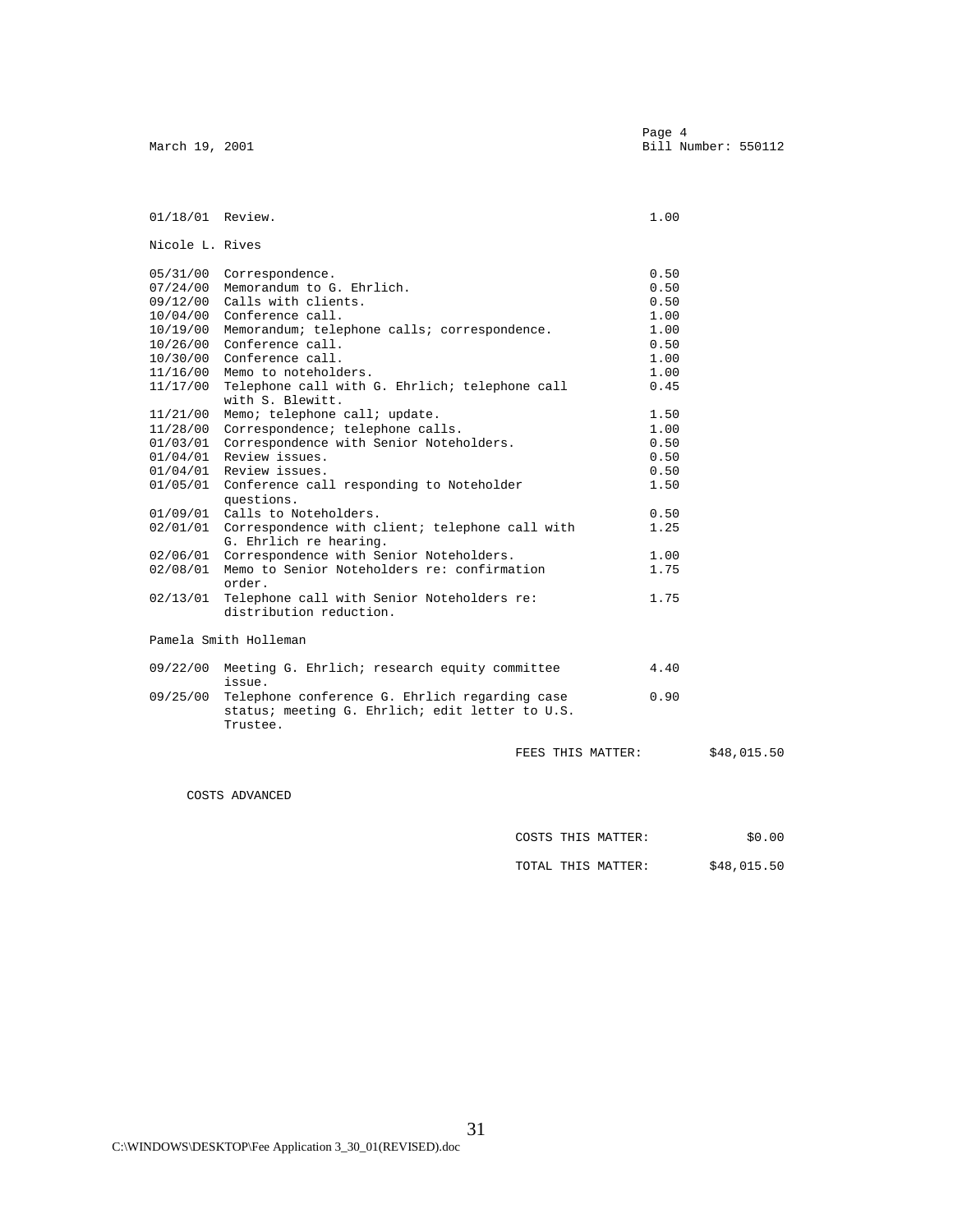Page 5 and 2012 to 2012 the contract of the contract of the contract of the contract of the contract of the contract of the contract of the contract of the contract of the contract of the contract of the contract of the co March 19, 2001 **Bill Number: 550112** 

TOTAL AMOUNT DUE:  $$48,015.50$ 

 To insure proper credit on our books for your payment, please make the following notation on your remittance check:

Your bill number: 550112

 Questions regarding this bill should be directed to Linda Robrish, Manager of Billing and Collections, at (617) 338-2896.

Payment is due within 30 days of receipt.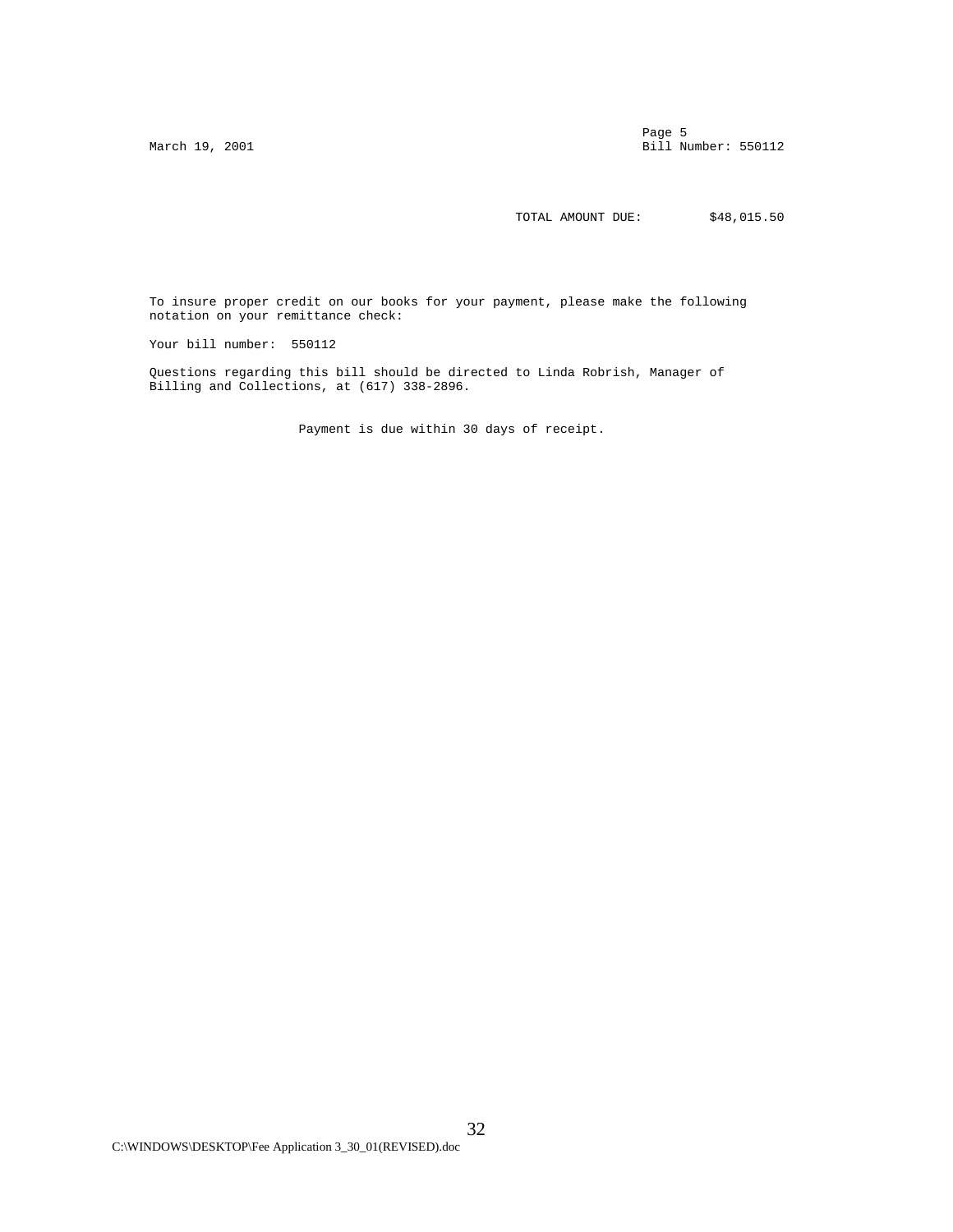#### **EXHIBIT E**

#### CATEGORY 4

#### CLAIMS ANALYSIS AND REVIEW

As a necessary precaution in overseeing the reorganization process, S&W conducted an independent review of all of the claims filed in the Debtor's Chapter 11 Case and the Debtor's claims analysis. The Senior Noteholders required that the Debtor undertake the objection process in order that an evaluation could be finalized as to the post-consummation enterprise value of the Debtor. S&W suggested certain objections and reviewed and commented on those presented by the Debtor. The Senior Noteholders believed that it was important to maintain an independent set of eyes on the objection process in order to assure that all possible objections could be timely processed and the reorganization process completed.

In rendering the services in Category 4, the following persons expended the time represented below at the hourly rates indicated for total fees of \$4,415.50. Ehrlich Aff., Exhibit E.

| Attorney/Paralegal    | Hours | Rate     | Total      |
|-----------------------|-------|----------|------------|
| Gayle P. Ehrlich      | 10.25 | \$325.00 | \$3,331.25 |
| Pamela Smith Holleman | 3.80  | \$185.00 | 703.00     |
| Nancy Loubier         | 3.05  | \$125.00 | \$381.25   |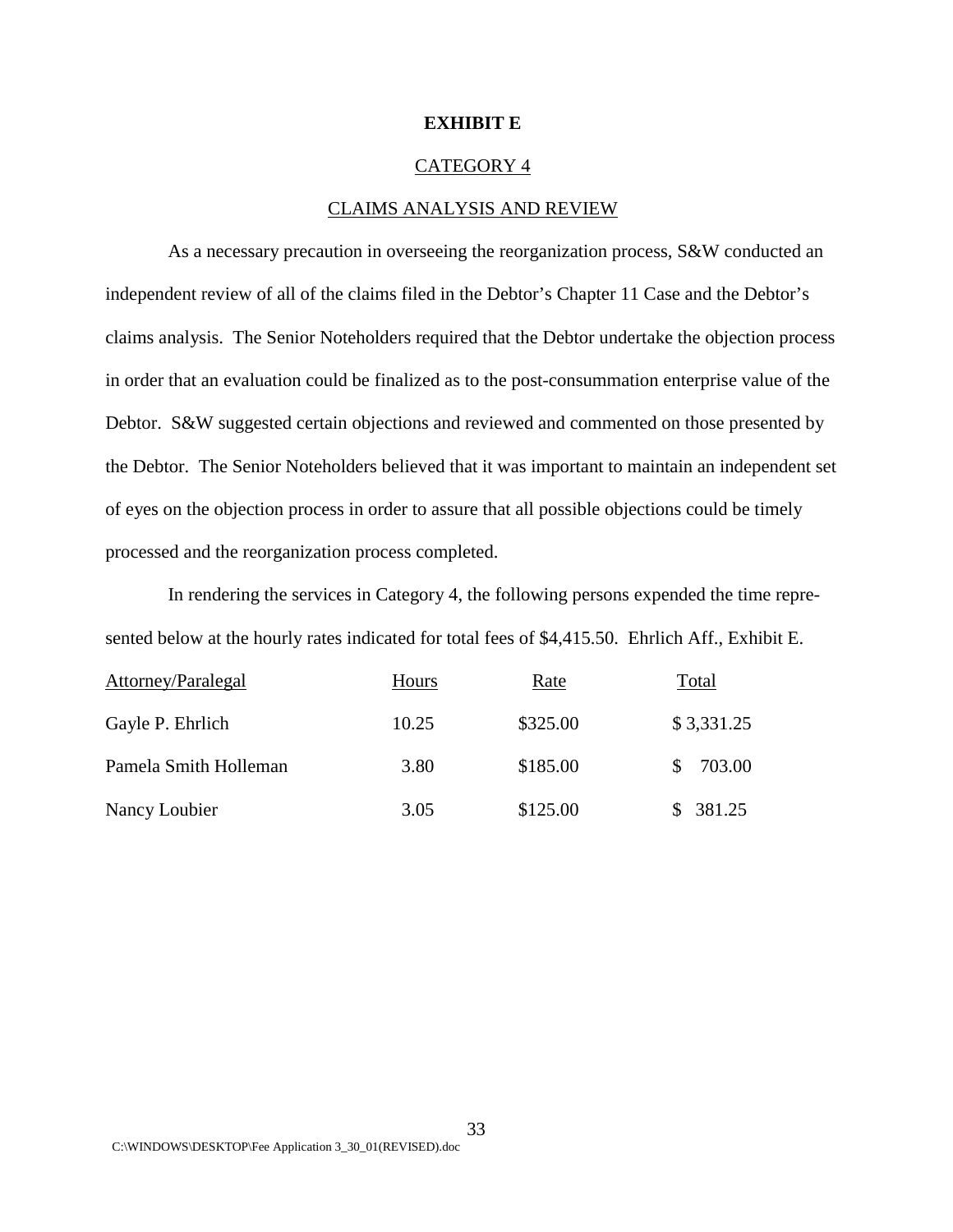March 19, 2001 **Bill Number: 550121** 

RE: MRI - Claims Analysis and

For legal services rendered thru 03/19/2001:

Gayle Ehrlich

|          | 08/28/00 Review claims; call with Matt F.; review cases | 2.00 |
|----------|---------------------------------------------------------|------|
|          | re: disallowance of indemnification claims.             |      |
| 08/31/00 | Review proofs of claim; review plan.                    | 1.50 |
|          | 09/11/00 Review claims analysis.                        | 1.00 |
| 09/21/00 | Review proof of claims.                                 | 1.25 |
| 09/22/00 | Review objections to claims.                            | 0.75 |
|          | 09/28/00 Reconcile claims.                              | 0.75 |
|          | 09/29/00 Review claims objection.                       | 0.50 |
|          | 10/02/00 Review claims.                                 | 0.75 |
|          | 10/06/00 Review claim objections.                       | 0.50 |
|          | 10/10/00 Conference with paralegal re: reviewing claims | 0.25 |
|          | objections.                                             |      |
|          | 11/01/00 Review claim amounts.                          | 1.00 |
|          | Pamela Smith Holleman                                   |      |
|          |                                                         |      |
|          | 0.0100(00, 0.00)                                        | ה כפ |

|               | 08/28/00 Review G. Enriich message; research Section    | 2.30 |
|---------------|---------------------------------------------------------|------|
|               | $502(c)$ issue; research Section $502(e)(1)(B)$ .       |      |
|               | $08/29/00$ Review case law on Section 502(e)(1)(B).     | 0.90 |
| 08/30/00      | Telephone conference G. Ehrlich.                        | 0.20 |
| 08/31/00      | Meeting G. Ehrlich; locate form of claims<br>objection. | 0.20 |
|               | 09/01/00 Meeting G. Ehrlich regarding case status.      | 0.20 |
| Nancy Loubier |                                                         |      |
| 10/10/00      | Telephone conference with G. Ehrlich.                   | 0.20 |

|  | 10/10/00 ICICPHONE CONTECTONCE WITH O. BHITICH.           | <u>v. 20</u> |
|--|-----------------------------------------------------------|--------------|
|  | 10/11/00 Compare Claims charts for any possible oversight | 2.85         |
|  | or discrepancy; make notations, memo to G.<br>Ehrlich.    |              |
|  |                                                           |              |

34

FEES THIS MATTER:  $$4,415.50$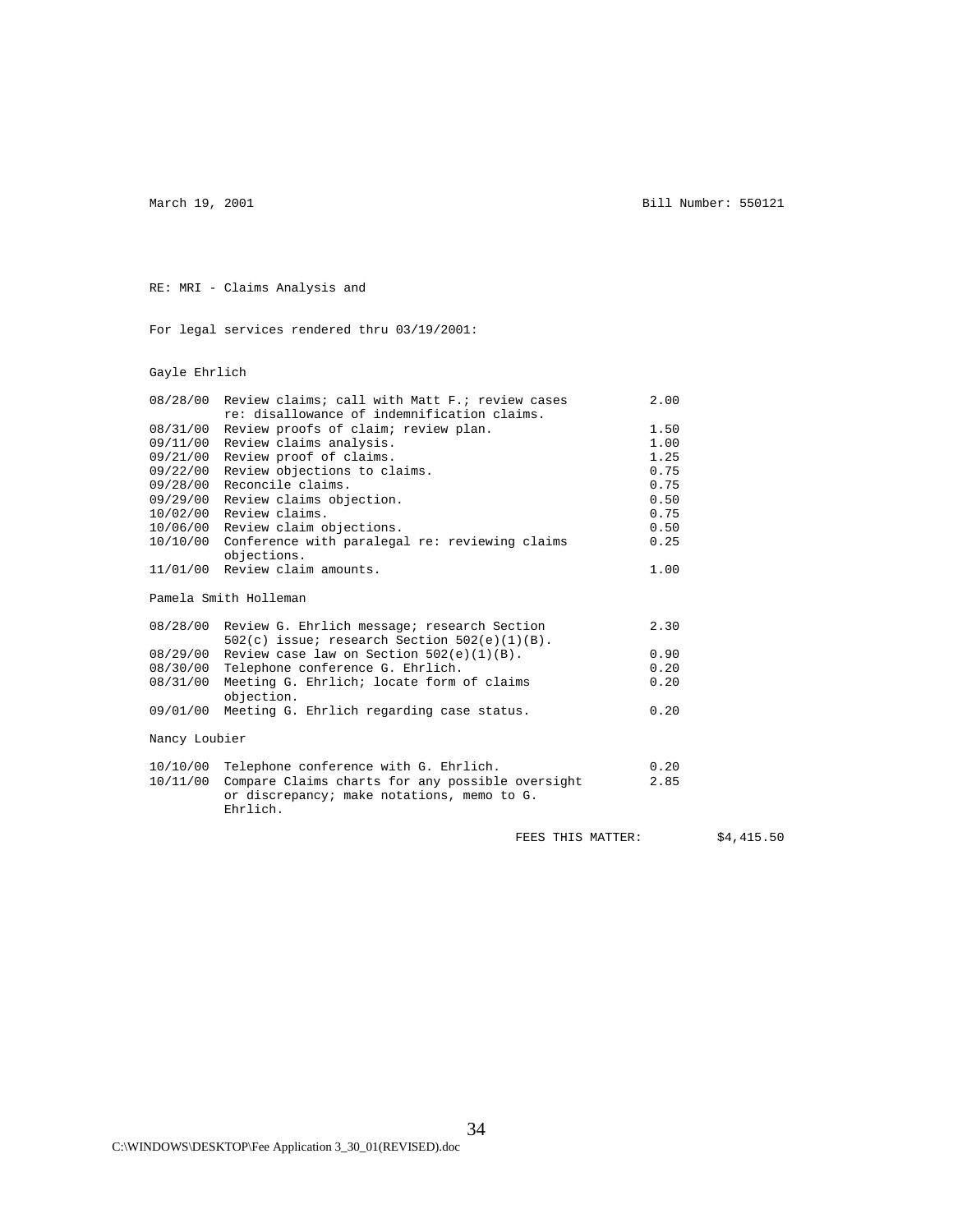Page 2 and 2 and 2 and 2 and 2 and 2 and 2 and 2 and 2 and 2 and 2 and 2 and 2 and 2 and 2 and 2 and 2 and 2 and 2 March 19, 2001 **Bill Number: 550121** 

COSTS ADVANCED

| \$0.00     | COSTS THIS MATTER: |
|------------|--------------------|
| \$4,415.50 | TOTAL THIS MATTER: |
| \$4,415.50 | TOTAL AMOUNT DUE:  |

 To insure proper credit on our books for your payment, please make the following notation on your remittance check:

Your bill number: 550121

 Questions regarding this bill should be directed to Linda Robrish, Manager of Billing and Collections, at (617) 338-2896.

Payment is due within 30 days of receipt.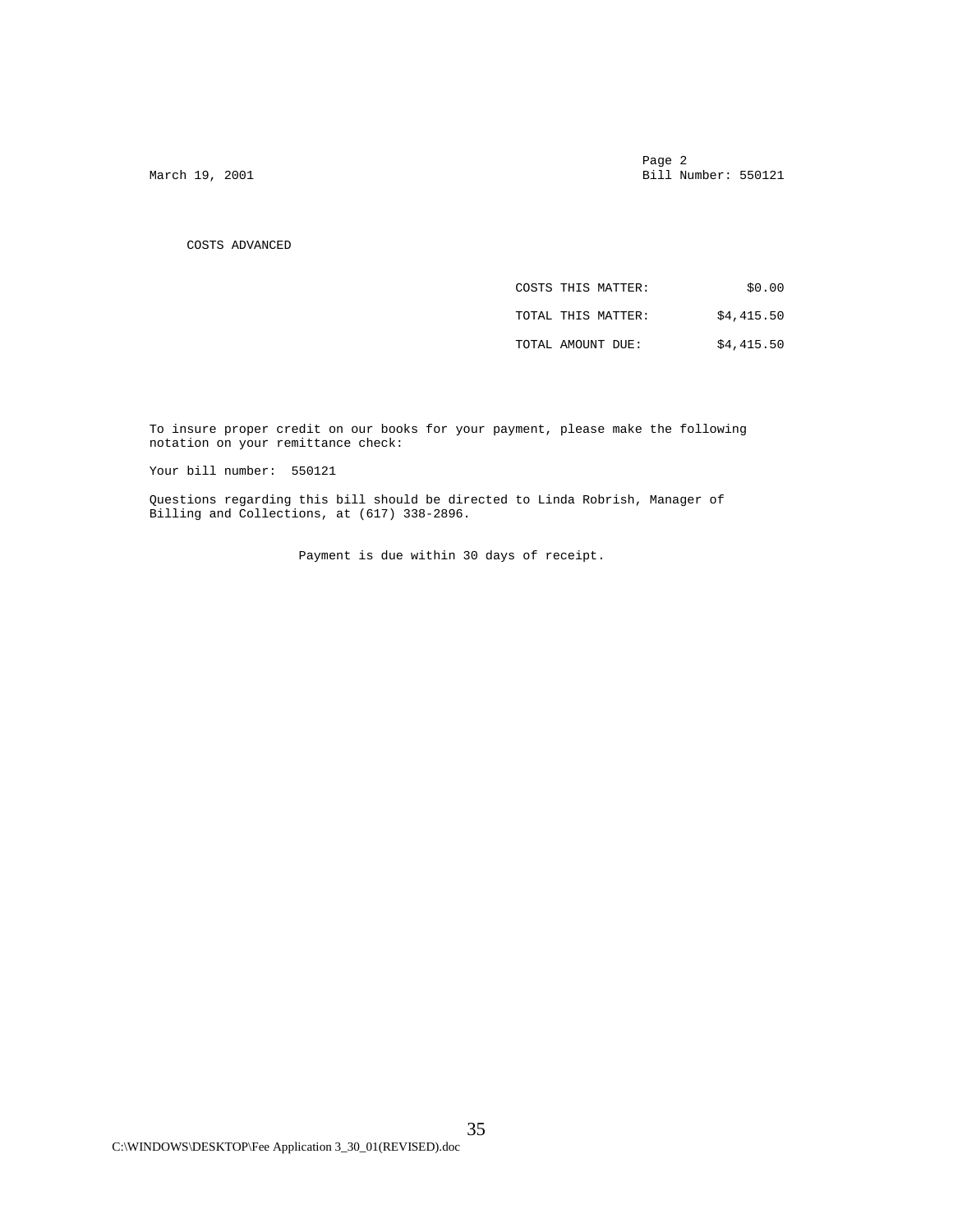#### EXHIBIT F

#### CATEGORY 5

# REVIEW AND MODIFICATION OF DISCLOSURE STATEMENT

In conjunction with its role in working with the Debtor on structuring and editing the Plan, S&W furnished Debtor's counsel with continuing editorial commentary and composed emendations to numerous revisions to the disclosure statement. While, from a drafting perspective, the document remains essentially the product of Debtor's counsel, S&W's input – solicited and furnished over a nine-month period exceeds customary expectations for any non-plan proponent and is accordingly deserving of reimbursement.

In rendering the services in Category 5, the following persons expended the time represented below at the hourly rates indicated for total fees of \$26,447.25. Ehrlich Aff., Exhibit F.

| Attorney/Paralegal    | Hours | Rate     | Total        |
|-----------------------|-------|----------|--------------|
| Ira K. Gross          | .25   | \$400.00 | 100.00<br>\$ |
| Nicole L. Rives       | 9.50  | \$350.00 | \$3,325.00   |
| Gayle P. Ehrlich      | 36.00 | \$325.00 | \$11,700.00  |
| Barbara D. Gilmore    | 24.25 | \$325.00 | \$7,881.25   |
| Pamela Smith Holleman | 18.60 | \$185.00 | \$3,441.00   |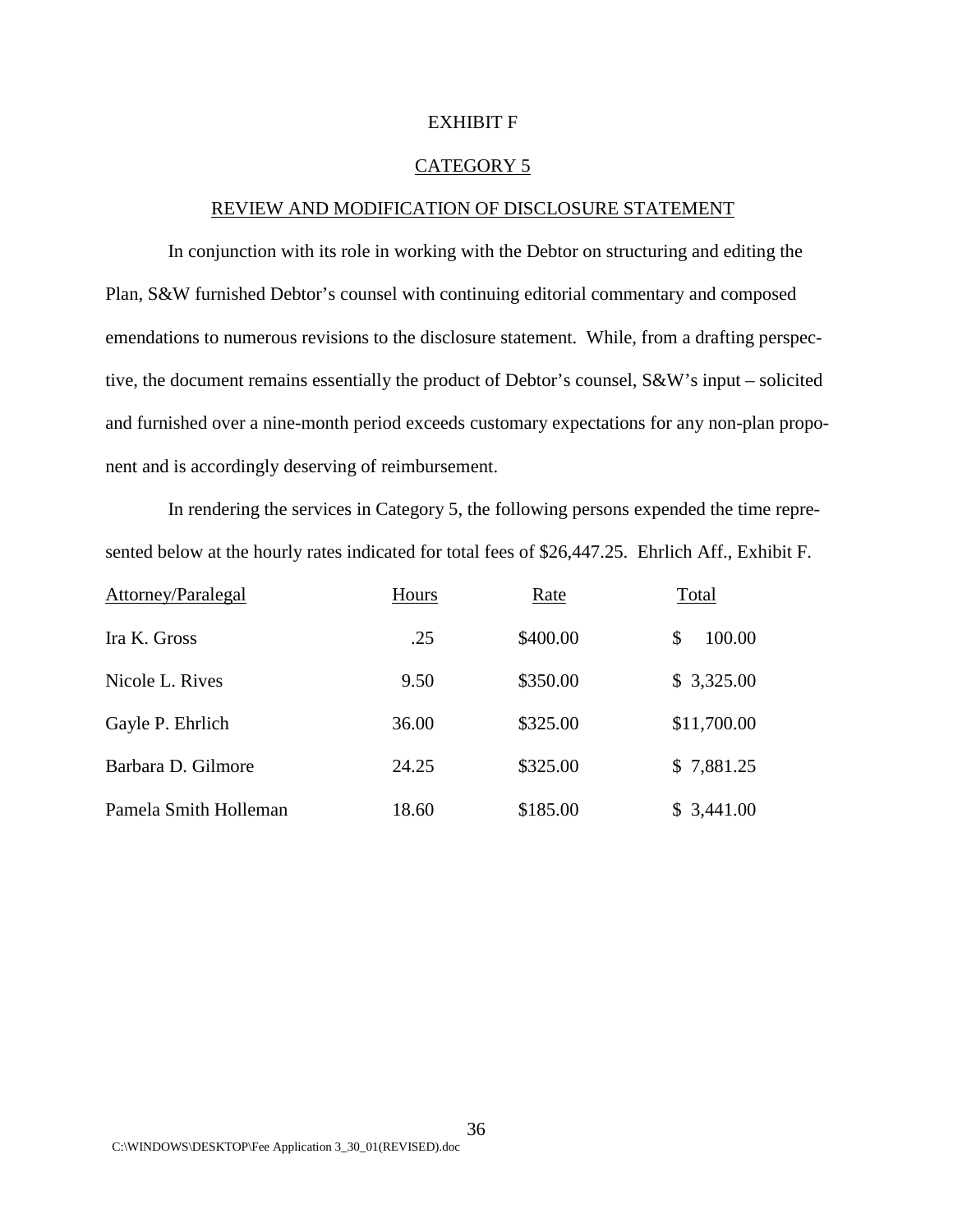March 19, 2001 **Bill Number: 550118** 

RE: MRI - Disclosure Statement

For legal services rendered thru 03/19/2001:

Gayle Ehrlich

| 05/22/00 | Call with Matt Feldman, R. Teller and N. Rives;   | 1.10 |
|----------|---------------------------------------------------|------|
|          | review disclosure statement.                      |      |
| 05/23/00 | Calls with N. Rives; review disclosure statement. | 1.00 |
| 05/24/00 | Review disclosure statement and plan; calls with  | 4.00 |
|          | Matt; calls with Dick.                            |      |
| 05/25/00 | Confer with R. Teller; review objections.         | 1.00 |
| 06/23/00 | Work on language for disclosure statements.       | 2.00 |
| 06/28/00 | Confer with Nicole; work on insert to disclosure  | 1.25 |
|          | statement regarding waiver and release.           |      |
| 06/29/00 | Confer with B. Gilmore; meet with Pam Holleman;   | 2.00 |
|          | edit language for inclusion in disclosure         |      |
|          | regarding release.                                |      |
| 07/17/00 | Travel to NYC; attend hearing; return travel.     | 8.50 |
| 08/16/00 | Review disclosure statement and comment.          | 1.00 |
| 08/18/00 | Travel to NY; attend hearing; return travel.      | 9.00 |
| 09/11/00 | Review disclosure statement.                      | 1.00 |
| 11/02/00 | Meet with N. Rives re:disclosure Statement.       | 1.00 |
| 11/05/00 | Review revised Plan; conference with Nicole       | 1.25 |
|          | Rives.                                            |      |
| 11/20/00 | Meet with Pam Holleman re: research.              | 0.25 |
| 11/20/00 | Conference with Nicole Rives re: board and sale.  | 0.25 |
| 11/21/00 | Review law re: securities issues and sales.       | 0.25 |
| 11/21/00 | Disclosure issues.                                | 0.50 |
| 11/21/00 | Conference with Pam Holleman.                     | 0.25 |
| 11/22/00 | Conference with Pam Holleman re: results of       | 0.40 |
|          | research re: proceeding with sale process         |      |
|          | pre-conference.                                   |      |

| 06/14/00 Disclosure statement.                 | 1.25 |
|------------------------------------------------|------|
| 06/14/00 Review plan and disclosure statement. | 2.00 |
| $06/24/00$ Review plan.                        | 2.00 |
| 07/07/00 Begin review disclosure statement.    | 4.00 |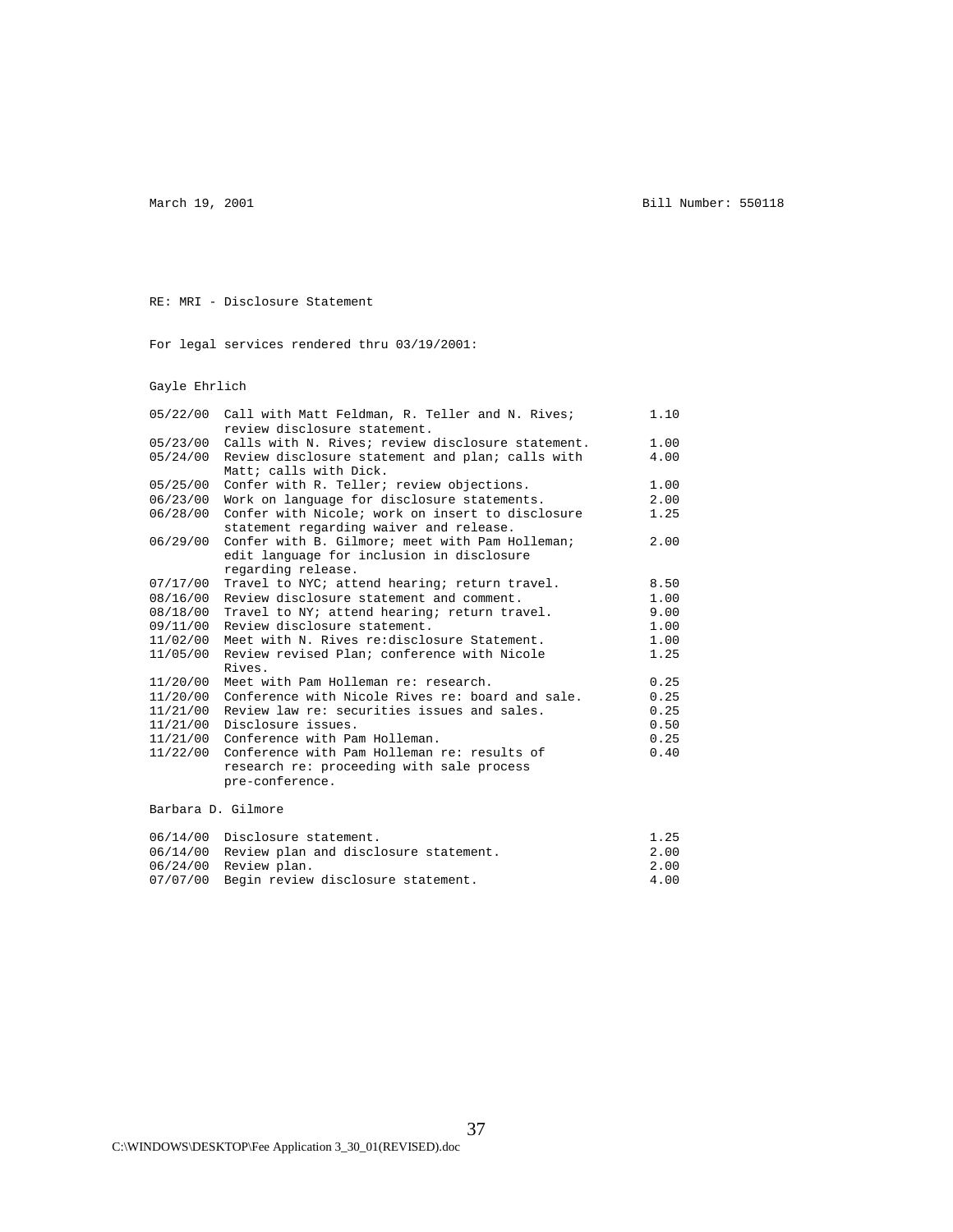|                | Page 2 |                     |  |
|----------------|--------|---------------------|--|
| March 19, 2001 |        | Bill Number: 550118 |  |
|                |        |                     |  |

|                 | 07/08/00 Complete review of disclosure statement; fax<br>comments to M. Feldman. | 4.00 |             |
|-----------------|----------------------------------------------------------------------------------|------|-------------|
|                 | 07/12/00 Review new amended disclosure statement.                                | 3.00 |             |
|                 | 07/17/00 To New York for disclosure hearing; pretrials.                          | 8.00 |             |
| Ira K. Gross    |                                                                                  |      |             |
|                 | 09/28/00 Consult with G. Ehrlich regarding lender<br>liability issue.            | 0.25 |             |
| Nicole L. Rives |                                                                                  |      |             |
|                 | 05/23/00 Review of Disclosure Statement; call with RET and<br>GE.                | 1.50 |             |
|                 | 05/30/00 Review; conference call.                                                | 1.00 |             |
|                 | 11/01/00 Mark-up Disclosure Statement.                                           | 1.00 |             |
|                 | 11/02/00 Mark-up plan.                                                           | 3.00 |             |
|                 | 11/05/00 Review disclosure statement; comments.                                  | 3.00 |             |
|                 | Pamela Smith Holleman                                                            |      |             |
|                 | 06/23/00 Draft memorandum of law (for disclosure                                 | 9.50 |             |
|                 | statement) regarding permanent injunctions                                       |      |             |
|                 | against actions against non-debtor parties.                                      |      |             |
| 06/28/00        | Review injunctive relief cases; telephone                                        | 0.90 |             |
|                 | conference G. Ehrlich regarding disclosure                                       |      |             |
| 06/29/00        | statement.<br>Research injunctive relief issue; review insert                    | 4.00 |             |
|                 | to disclosure statement.                                                         |      |             |
| 11/20/00        | Telephone conference G. Ehrlich; meeting P.                                      | 0.30 |             |
|                 | Dinardo regarding solicitation issue.                                            |      |             |
| 11/21/00        | Research lender solicitation issue; telephone                                    | 1.30 |             |
|                 | conferences G. Ehrlich.                                                          |      |             |
|                 | 11/22/00 Research solicitation issue; telephone conference                       | 2.60 |             |
|                 | G. Ehrlich; telephone conference G. Ehrlich                                      |      |             |
|                 | regarding research results.                                                      |      |             |
|                 |                                                                                  |      | \$26,447.25 |
|                 | FEES THIS MATTER:                                                                |      |             |

COSTS ADVANCED

| THIS MATTER:<br>COSTS<br>______<br>____ | $\sim$<br>. 00<br>ن ۱. |
|-----------------------------------------|------------------------|
|-----------------------------------------|------------------------|

|       |             | つに                             |
|-------|-------------|--------------------------------|
| TOTAL | THIS MATTER | \$26<br>44<br>ر ہے .<br>$\sim$ |

TOTAL AMOUNT DUE:  $$26,447.25$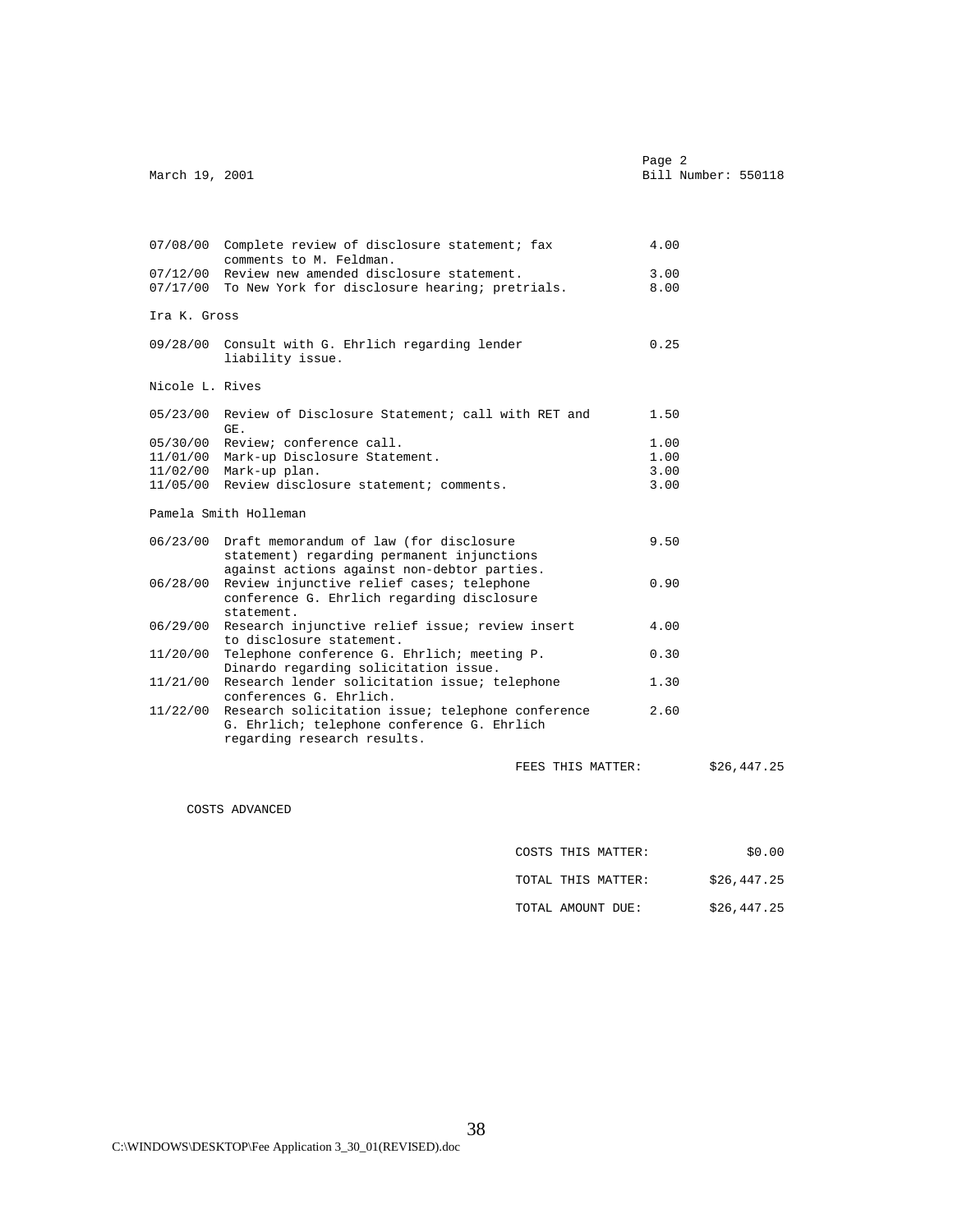Page 3 and 2012 to 2012 the set of the set of the set of the set of the set of the set of the set of the set of the set of the set of the set of the set of the set of the set of the set of the set of the set of the set of March 19, 2001 **Bill Number: 550118** 

 To insure proper credit on our books for your payment, please make the following notation on your remittance check:

Your bill number: 550118

 Questions regarding this bill should be directed to Linda Robrish, Manager of Billing and Collections, at (617) 338-2896.

Payment is due within 30 days of receipt.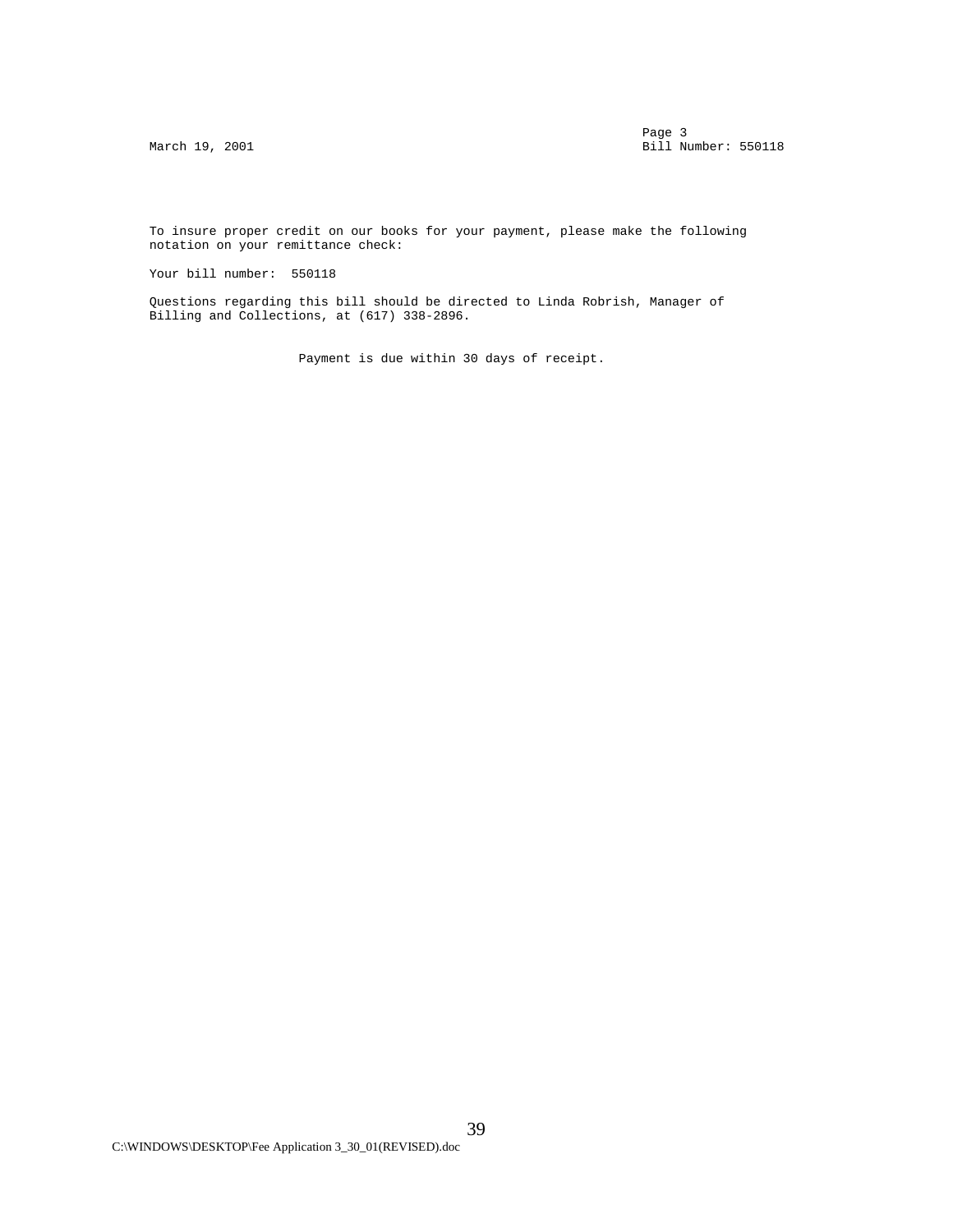#### **EXHIBIT G**

#### CATEGORY 6

#### STRUCTURING, REVIEW AND MODIFICATION OF PLAN

The Debtor and its representatives and the Senior Noteholders and their representatives worked together prior to the Petition Date to structure the Plan. The Plan was filed on the Petition Date in an effort to streamline the reorganization process by showing all concerned the proposed treatments. The Plan was revised throughout the Case; however, had the basic Plan structure not been negotiated between the Senior Noteholders and the Debtor in order to be presented on the Petition Date, then most certainly the Case would have been more lengthy and contentious than it at times proved. The Senior Noteholders revisited Plan issues throughout the Case in order to provide a quick resolution to the conflicting interests among the constituent groups.

S&W reviewed and edited each round of changes in successive revisions of the Plan as drafted by Debtor's counsel. Realizing at the commencement of the case that MRI could not operate without wholesale restructuring, in terms of a debt for equity swap,  $S\&W$  – acting as representative of the Senior Noteholders – had considerable leverage throughout the case. However, S&W chose to use such leverage in the best interests of the Debtor and the estate as a whole, rather than simply forcing excessive concessions to the Senior Noteholders.

As drafting progressed, S&W reviewed and consulted extensively with Debtor's counsel concerning specific points of law, including ballot and classification issues under Sections §§1122 and 1129 of the Code. S&W attorneys also reviewed and performed sensitivity analyses to assess the feasibility of earnings projections and distribution schemes contained in successive iterations of the Plan. Finally, S&W's ongoing monitoring and oversight was key to ensuring that there would be no delay in the Plan becoming effective.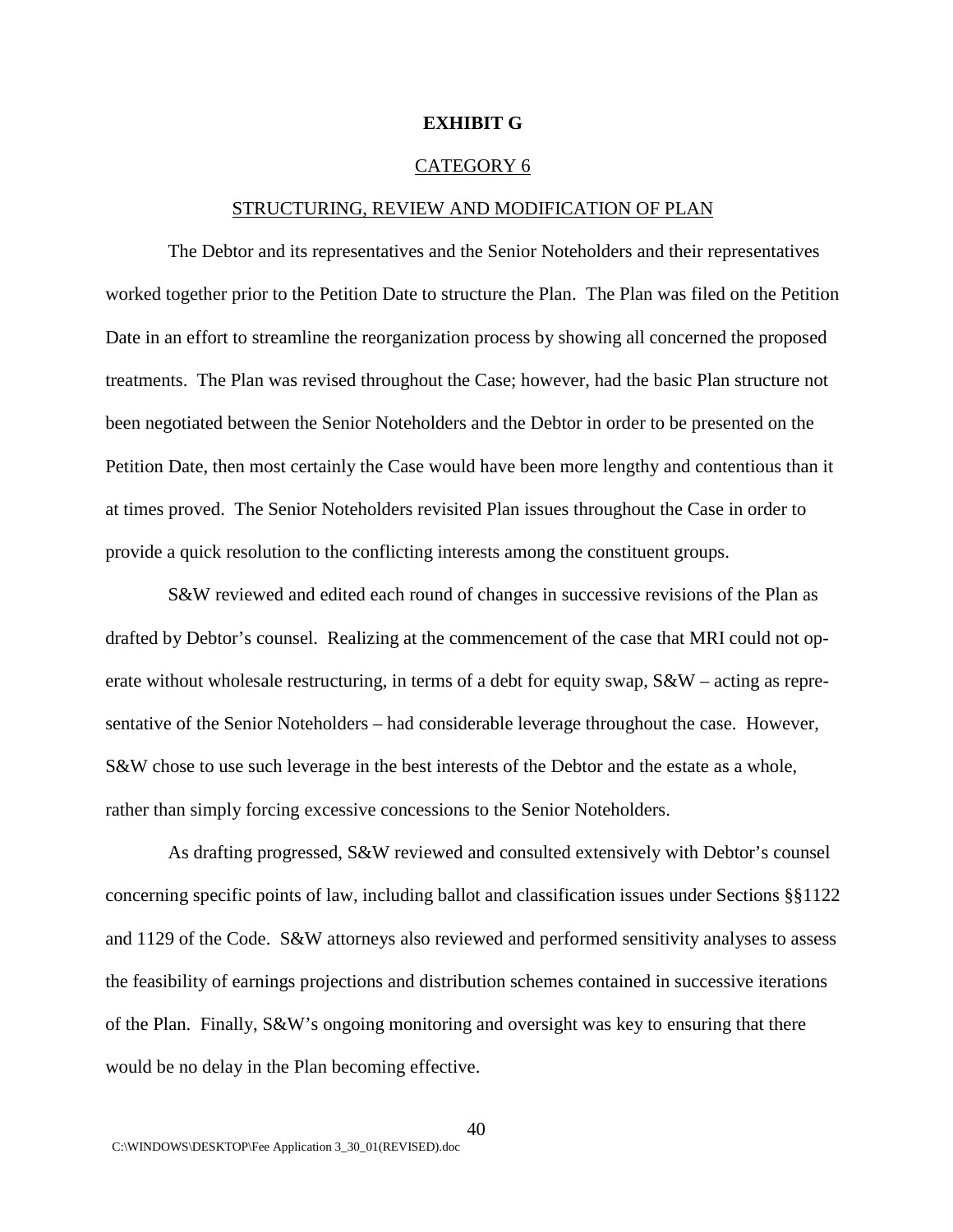In rendering the services in Category 6, the following persons expended the time represented below at the hourly rates indicated for total fees of \$56,456.75. Ehrlich Aff., Exhibit G.

| Attorney/Paralegal    | Hours          | Rate                 | Total                      |
|-----------------------|----------------|----------------------|----------------------------|
| Richard E. Teller     | 2.00           | \$500.00             | 1,000.00<br>\$             |
| Nicole L. Rives       | 11.75<br>28.15 | \$375.00<br>\$350.00 | 4,406.25<br>9,852.50       |
| Gayle P. Ehrlich      | 48.65<br>50.65 | \$375.00<br>\$325.00 | \$18,243.75<br>\$16,461.25 |
| Barbara D. Gilmore    | 14.40          | \$325.00             | 4,680.00                   |
| Pamela Smith Holleman | 9.80           | \$185.00             | 1,813.00                   |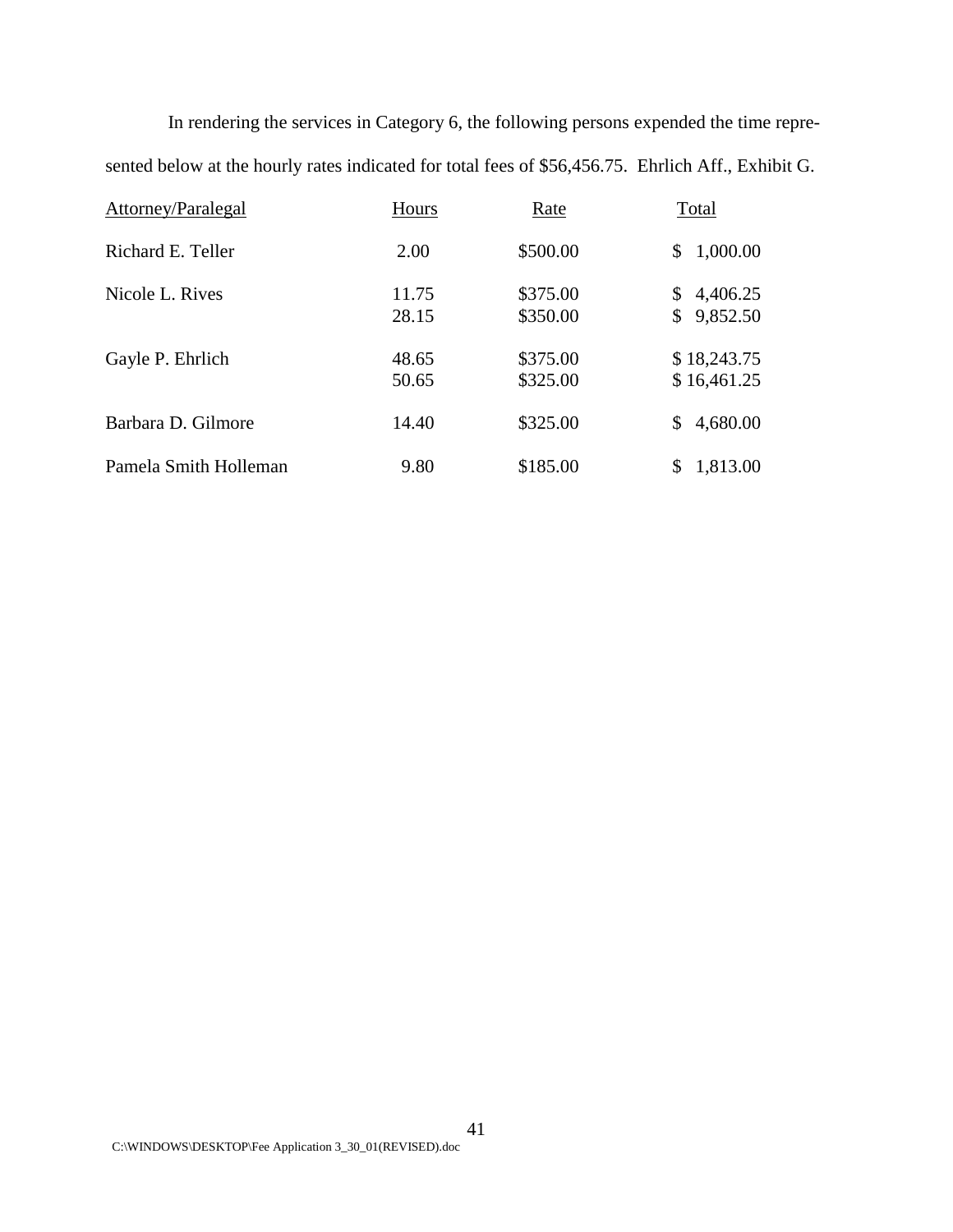March 19, 2001 **Bill Number: 550119** 

RE: MRI - Plan of Reorganization

For legal services rendered thru 03/19/2001:

Gayle Ehrlich

| 04/07/00 | Review plan.                                      | 1.50 |
|----------|---------------------------------------------------|------|
| 06/05/00 | CCW Nichole; CCW Matt. F; CCW Matt F and Chris T. | 2.00 |
| 06/07/00 | CCW M. Lahr of Blackstone; CCW Nichole.           | 1.00 |
| 08/16/00 | Review plan and comment.                          | 1.00 |
| 08/21/00 | Confer with Nichol.                               | 0.50 |
| 08/22/00 | Call with Nichol.                                 | 0.25 |
| 08/24/00 | Confer with Steve Z.                              | 0.50 |
| 08/24/00 | Confer with Nichol.                               | 0.50 |
| 08/25/00 | Follow-up with Nichol.                            | 0.50 |
| 09/01/00 | Review memos from Chris Joyce waiver of claims    | 2.50 |
|          | corp. : review plan and analyze proposal; confer  |      |
|          | with Richard T.; call with Chris Joyce; arrange   |      |
|          | conference call.                                  |      |
| 09/05/00 | Call with Steve Z; prepare for conference call;   | 3.00 |
|          | participate in conference call; follow up with    |      |
|          | Richard T.; call with Chris J.                    |      |
| 09/06/00 | Arrange for follow-up call; calls with Steve Z.;  | 3.00 |
|          | confer with BDG; call with Chris T. and Matt F.;  |      |
|          | call with Seniors.                                |      |
| 09/07/00 | Draft memo to Chris; call with Mike L.; calls     | 3.00 |
|          | with Seniors.                                     |      |
| 09/08/00 | Finalize memo to Chris.                           | 1.00 |
| 09/11/00 | Conference with Zelin and Nicole re waiver of     | 1.00 |
|          | claims cap.                                       |      |
| 09/12/00 | Call with Nicole, Richard and Steve.              | 1.00 |
| 09/14/00 | Call with Zelin, Matt and Nicole; Memo to Matt;   | 4.50 |
|          | Conference with Nicole and Zelin.                 |      |
| 09/15/00 | Call with Nicole Rives.                           | 0.25 |
| 09/20/00 | Conference with Nicole.                           | 0.50 |
| 09/28/00 | Review financial information from accountant.     | 0.75 |
| 10/04/00 | Calls with Mike Lahr; prepare for and participate | 1.50 |
|          | in conference call.                               |      |
| 10/06/00 | Review Motion to Extend Exclusivity.              | 0.25 |
| 10/06/00 | Conference with Debtor.                           | 0.50 |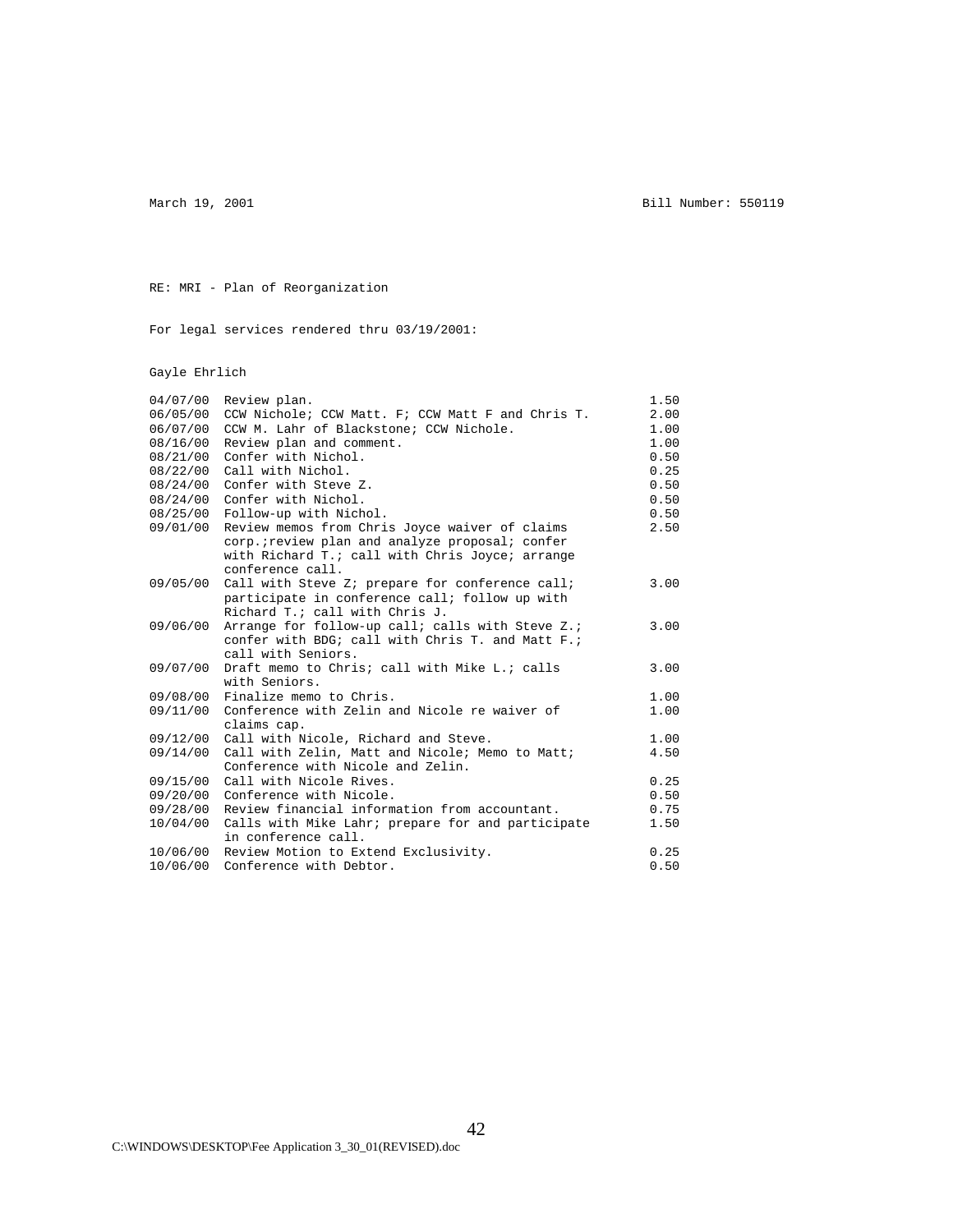Page 2 and 2 and 2 and 2 and 2 and 2 and 2 and 2 and 2 and 2 and 2 and 2 and 2 and 2 and 2 and 2 and 2 and 2 and 2 Page 2<br>March 19, 2001 Bill Number: 550119

| 10/18/00 | Conference with Nicole Rives.                   | 0.25 |
|----------|-------------------------------------------------|------|
| 10/18/00 | Call with Blackstone.                           | 0.50 |
| 10/27/00 | Memorandum to Chris Joyce and Matt Feldman.     | 0.35 |
| 11/01/00 | Review Plan.                                    | 1.50 |
| 11/01/00 | Conference with N. Rives.                       | 0.50 |
| 11/02/00 | E-mail to same.                                 | 0.25 |
| 11/02/00 | Meet with N. Rives re: Plan.                    | 1.00 |
| 11/02/00 | Call with Steve B.                              | 0.50 |
| 11/03/00 | Conference with Nicole Rives.                   | 0.25 |
| 11/03/00 | Review sensitivity analysis.                    | 0.50 |
| 11/03/00 | Follow-up with N. Rives.                        | 0.25 |
| 11/05/00 | Review revised plan; conference with Nicole     | 1.25 |
|          | Rives.                                          |      |
| 11/06/00 | Edit Plan; Several call with Debtors counsel,   | 4.00 |
|          | Nicole Rives and financial advisors; review     |      |
|          | numbers.                                        |      |
| 11/07/00 | Review plan.                                    | 0.75 |
| 11/09/00 | Conference with Nicole Rives.                   | 0.50 |
| 11/13/00 | Conference with Nicole Rives.                   | 0.25 |
| 11/13/00 | Conference with Debtor's counsel.               | 0.50 |
| 11/13/00 | Review revisions.                               | 0.50 |
| 11/15/00 | Conferences call with Debtor's counsel.         | 0.50 |
| 11/15/00 | Review revisions to plan.                       | 0.75 |
| 11/15/00 | Conference with Nicole Rives.                   | 0.25 |
| 11/15/00 | Call with Steve B. and Steve Z.                 | 0.50 |
| 11/20/00 | Review revised language to Plan and Disclosure  | 0.50 |
|          | Statement.                                      |      |
| 11/20/00 | Conference with Debtor's counsel.               | 0.50 |
| 11/27/00 | Check e-mails re: voting.                       | 0.25 |
| 11/28/00 | Conference with Nicole re: conference call,     | 0.25 |
|          | balloting, check code.                          |      |
| 11/30/00 | Conference with Nicole Rives; conference call   | 0.75 |
|          | with Nicole and Matt Feldman.                   |      |
| 12/06/00 | Conference with Nicole Rives re: status etc.    | 0.40 |
| 12/07/00 | Conference with Nicole Rives.                   | 0.25 |
| 12/20/00 | Call with Nicole.                               | 0.15 |
| 12/26/00 | Review package; plan and voting.                | 0.50 |
| 12/28/00 | Call with Andrew G. of Wilkie regarding ballot  | 1.00 |
|          | issues; Review correspondence and respond.      |      |
| 01/02/01 | Conference with Nicole Rives; prepare and mail  | 0.75 |
|          | ballot.                                         |      |
| 01/03/01 | Call with Nicole Rives.                         | 0.25 |
| 01/04/01 | Letter to Gottesman.                            | 0.50 |
| 01/04/01 | Call with Andrew Gottesman - authority to vote. | 0.25 |
| 01/04/01 | Review certificate.                             | 0.15 |
| 01/05/01 | Correspondence from Gottman re: need to file    | 0.25 |
|          | certificate with vote.                          |      |
| 01/07/01 | E-Mail Andy re: ballots.                        | 0.25 |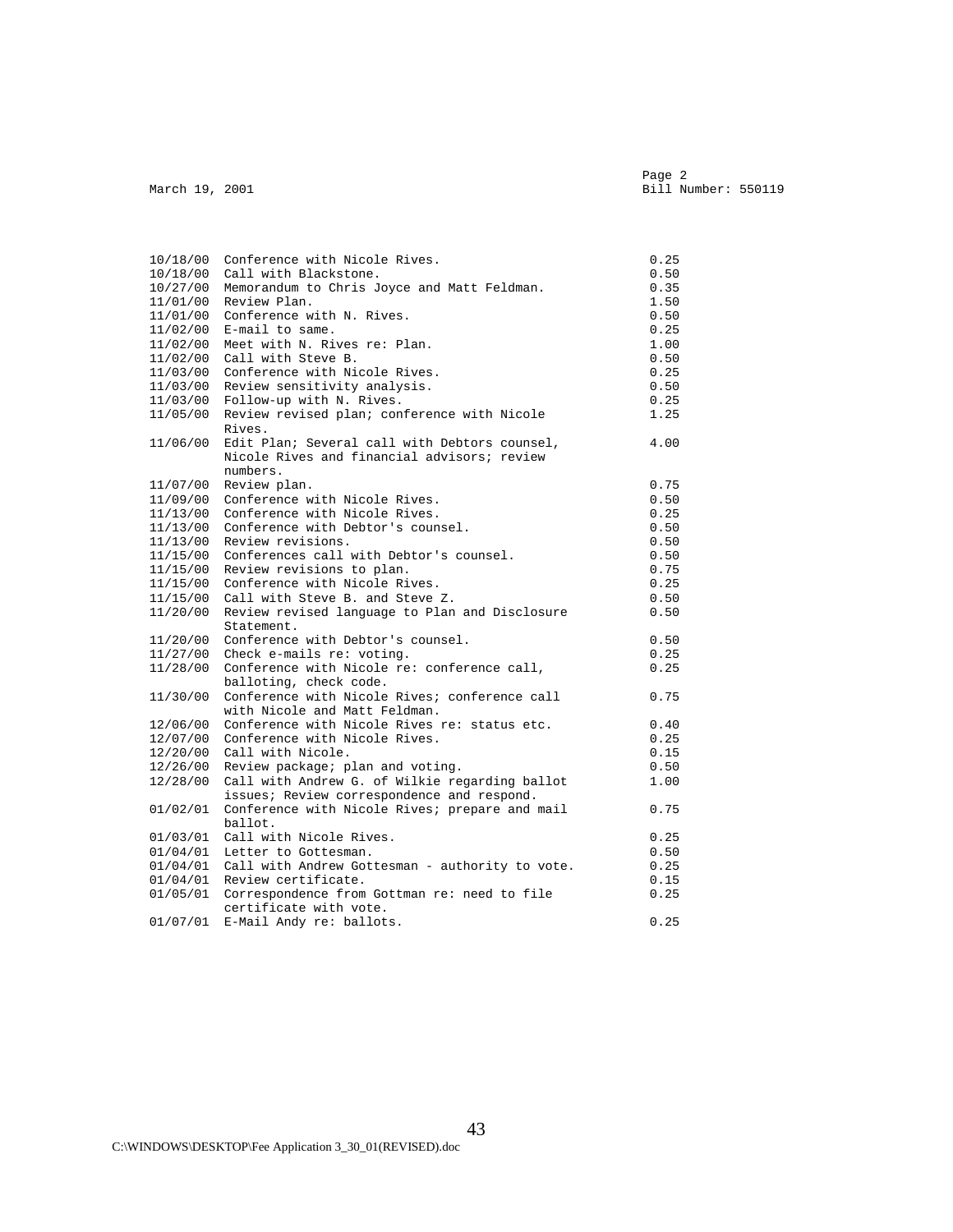|                    | 01/17/01 Calls with Nicole.<br>01/17/01 Draft release.                                                                                                                                                                                                        | 0.50<br>0.75 |
|--------------------|---------------------------------------------------------------------------------------------------------------------------------------------------------------------------------------------------------------------------------------------------------------|--------------|
|                    | 01/18/01 Conference with Nicole Rives; review documents;                                                                                                                                                                                                      | 2.50         |
| 01/19/01           | review confirmation order.<br>Call with Matt Feldman; conference with Nicole<br>Rives; review Confirmation Order - comment;<br>review Whynot Affidavit - comment; conference<br>with clients; review documents; call with Willkie<br>Associates re: comments. | 3.25         |
| 01/22/01           | Conference with Nicole Rives; Conference with<br>John L., et. al.; review Whynot Affidavit -<br>comment review objections to Plan; conference<br>with Willkie re: class litigation cap.; review<br>claims re: liquidated indemnification claims.              | 3.00         |
| 01/23/01           | Call with Nicole Rives; call with counsel to DVI;<br>review changes to Order, Memo and Affidavits;<br>review Plan.                                                                                                                                            | 2.35         |
| 01/24/01           | Review revised Order; check docket; call with<br>counsel for DVI; confernce with Nicole Rives;<br>call with Matt Feldman; call with counsel for<br>Class action; respond to e-mails.                                                                          | 3.50         |
| 01/25/01           | Conference with Debtor's counsel; travel to New<br>York City for confirmation; travel back; review<br>pleadings and docket.                                                                                                                                   | 9.50         |
| 01/26/01           | Call with MRI's counsel; conference with Nicole<br>Rives; Review Motion to Amend; call from client.                                                                                                                                                           | 2.50         |
| 01/31/01           | Conference with Matt; Conference with Nicole<br>Rives; Telephone conference with Matt; Review<br>plan provisions; Review objection to Plan by CAN.                                                                                                            | 3.00         |
| 02/01/01           | Conference call with clients; conference with<br>Nicole Rives; conference with Debtor's counsel;<br>travel to New York City for continued<br>confirmation; hearing.                                                                                           | 8.15         |
| 02/02/01           | Review proposed Order; Conference with Nicole<br>Rives; Review Lazard analysis; Calls with<br>Debtor's counsel; Review correspondence.                                                                                                                        | 2.50         |
| 02/05/01           | Review correspondence re: order; Review and<br>comment on changes to proofs of claim; conference<br>with Debtors counsel re: Class CAN; Conference<br>with Nicole Rives.                                                                                      | 2.50         |
| 02/06/01           | Review edits to Confirmation Order; call with<br>Nicole Rives.                                                                                                                                                                                                | 0.75         |
| 02/07/01           | Conference re: Effective Date; review pleadings.                                                                                                                                                                                                              | 1.00         |
|                    | 02/12/01 Review correspondence.                                                                                                                                                                                                                               | 0.50         |
| Barbara D. Gilmore |                                                                                                                                                                                                                                                               |              |
|                    | 06/14/00 Review plan.                                                                                                                                                                                                                                         | 1.00         |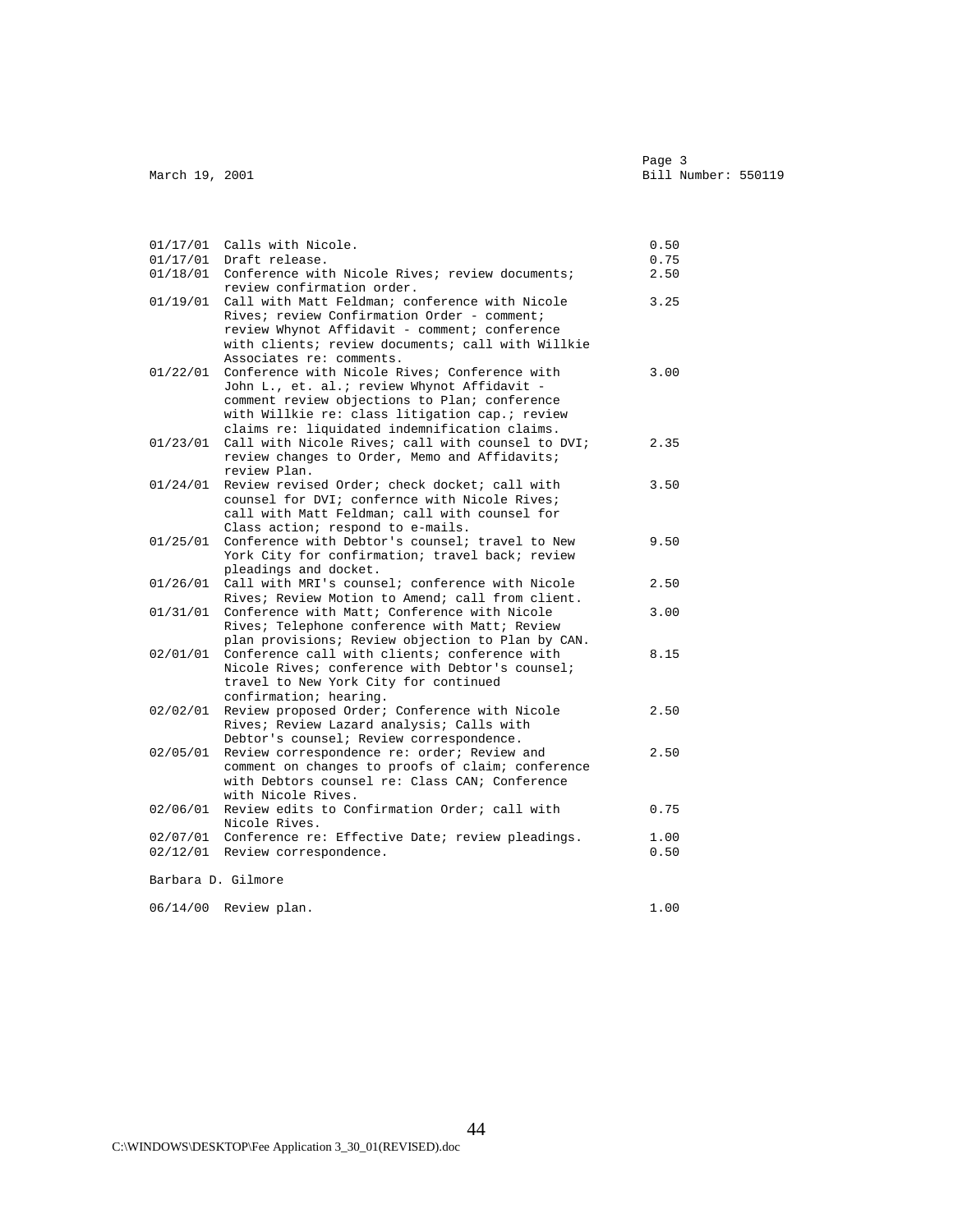| 06/21/00          | Conference call GAE, RT, client; Matt Feldman re<br>plan modifications. | 0.75 |
|-------------------|-------------------------------------------------------------------------|------|
| 06/22/00          | Edit insert to Plan.                                                    | 0.50 |
| 06/22/00          | Review Plan and D. St.                                                  | 0.25 |
| 06/22/00          | Telephone conference GAE re P&D Std. P&H re<br>"double receivery.".     | 0.25 |
| 06/23/00          | Conference with PSH re release issue.                                   | 0.30 |
| 06/24/00          | Disclosure statement.                                                   | 2.00 |
| 06/26/00          | Re-read plan and memo to GAE re comments;                               | 2.50 |
|                   | conference with PHS re classification issue.                            |      |
| 06/27/00          | Telephone conference GAE re July 11 hearing and<br>plan issues.         | 0.10 |
| 06/30/00          | Conference call GAE, M. Feldman and clients re<br>status.               | 0.50 |
| 07/05/00          | Review Amended Plan and Disclosure Statement.                           | 1.50 |
| 07/06/00          | Edit plan and telephone conference GAE re same;                         | 1.50 |
|                   | e-mail M. Feldman re same.                                              |      |
| 07/07/00          | Conference call.                                                        | 0.25 |
|                   | 07/12/00 Review new amended plan - comment.                             | 3.00 |
|                   |                                                                         |      |
| Richard E. Teller |                                                                         |      |
|                   | 05/25/00 Drafting.                                                      | 2.00 |
| Nicole L. Rives   |                                                                         |      |
| 06/01/00          | Telephone call with Gayle; telephone call with S.<br>Zelin.             | 1.00 |
| 06/05/00          | Telephone call; review of status; telephone call<br>with Gail.          | 1.50 |
| 06/06/00          | Review; telephone call with Gail and C. Joyce.                          | 1.00 |
| 06/15/00          | Review; Telephone call.                                                 | 1.00 |
| 06/20/00          | Amendment.                                                              | 0.50 |
| 08/15/00          | Review opinion; telephone call with R. Krapf;                           | 0.50 |
|                   | review UCC issues.                                                      |      |
| 08/16/00          | Telephone call with B. Gilmore; review notes.                           | 0.75 |
| 08/21/00          | Telephone call with Gayle; telephone call with                          | 1.00 |
|                   | Gayle and Richard Teller.                                               |      |
| 09/20/00          | Telephone call with Gayle and Steve Zelin;                              | 1.50 |
|                   | telephone call with Blewitt.                                            |      |
| 09/29/00          | Call with Gail.                                                         | 0.50 |
| 10/02/00          | Conference calls.                                                       | 1.50 |
| 11/01/00          | Mark-up Plan.                                                           | 1.00 |
| 11/02/00          | Mark-up DS.                                                             | 3.00 |
| 11/05/00          | Review and comment on plan.                                             | 3.00 |
| 11/06/00          | Review Plan; conference calls; correspondence.                          | 4.00 |
| 11/07/00          | Conference call re: issues; correspondence.                             | 1.50 |
| 11/08/00          | Correspondence; issues.                                                 | 3.00 |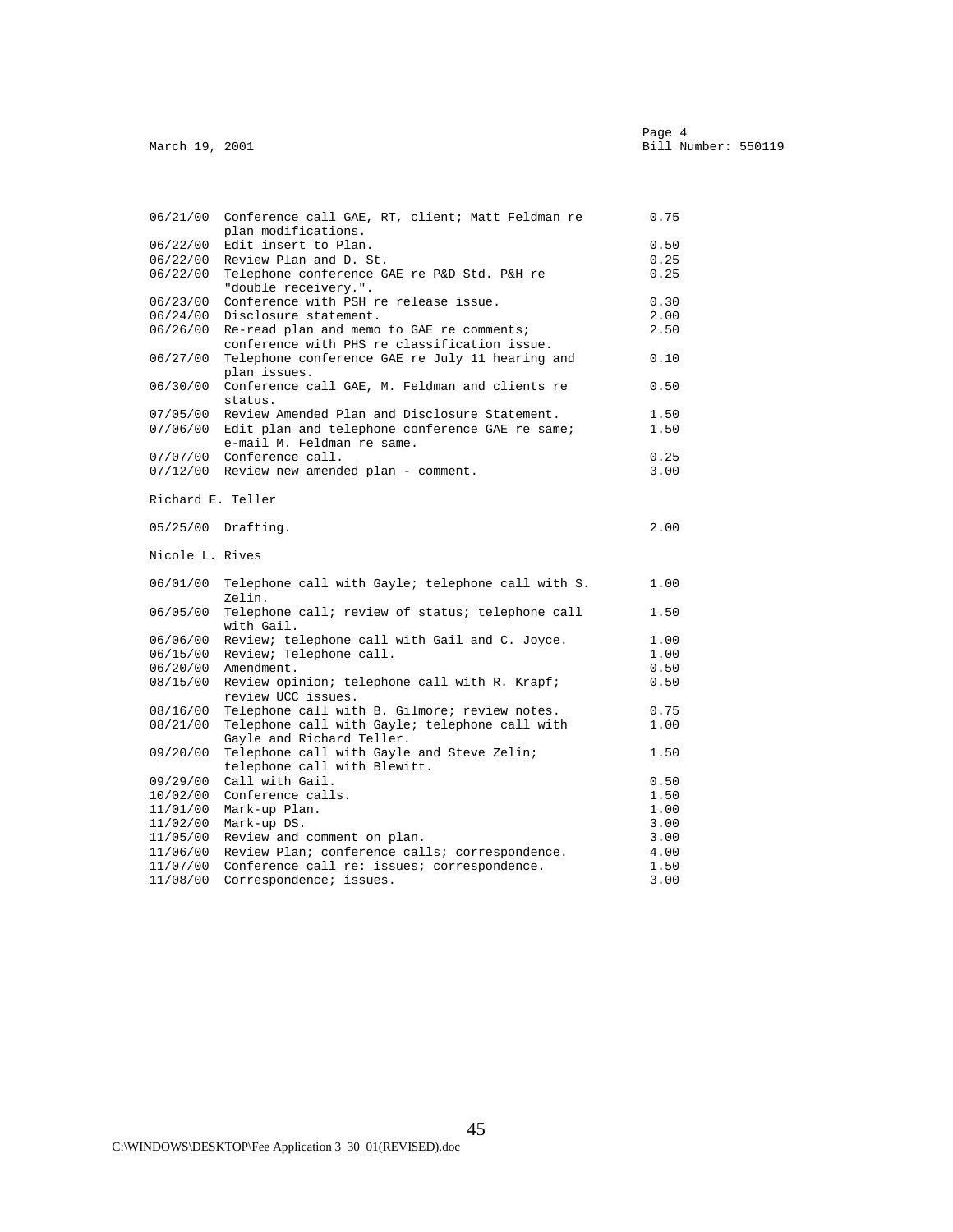Page 5 and the state of the state of the state of the state of the state of the state of the state of the state of the state of the state of the state of the state of the state of the state of the state of the state of the Page 5<br>March 19, 2001 Bill Number: 550119

|          | 11/10/00 Telephone call with G. Ehrlich and Matt.                           | 0.45 |             |
|----------|-----------------------------------------------------------------------------|------|-------------|
|          | 11/13/00 Telephone call with Gayle Ehrlich; telephone call                  | 0.45 |             |
|          | with Gayle Ehrlich and Steve.                                               |      |             |
|          | $11/16/00$ Review plan.                                                     | 1.00 |             |
|          | 01/19/01 Review; correspondence.                                            | 2.00 |             |
|          | 01/22/01 Review; correspondence.                                            | 1.50 |             |
|          | 01/23/01 Review order; correspondence.                                      | 1.50 |             |
|          | $01/24/01$ Review order and affidavit; telephone call with                  | 1.50 |             |
|          | G. Ehrlich.                                                                 |      |             |
|          | 01/26/01 Telephone call with G. Ehrlich.                                    | 0.75 |             |
|          | 02/02/01 Telephone call with G. Ehrlich re: order.                          | 0.75 |             |
|          | 02/05/01 Review of Order; comment; conference calls.                        | 3.75 |             |
|          | Pamela Smith Holleman                                                       |      |             |
|          | 06/21/00 Meeting G. Ehrlich; research injunctive relief<br>for non-debtors. | 0.50 |             |
| 06/22/00 | Telephone conference G. Ehrlich; research                                   | 8.70 |             |
|          | injunctive relief issue.                                                    |      |             |
|          | 11/03/00 Research issue of convenience classes under<br>$1122(b)$ .         | 0.60 |             |
|          | FEES THIS MATTER:                                                           |      | \$56,456.75 |
|          |                                                                             |      |             |

COSTS ADVANCED

| COSTS THIS MATTER: | \$0.00      |
|--------------------|-------------|
| TOTAL THIS MATTER: | \$56,456.75 |
| TOTAL AMOUNT DUE:  | \$56,456.75 |

 To insure proper credit on our books for your payment, please make the following notation on your remittance check:

Your bill number: 550119

 Questions regarding this bill should be directed to Linda Robrish, Manager of Billing and Collections, at (617) 338-2896.

Payment is due within 30 days of receipt.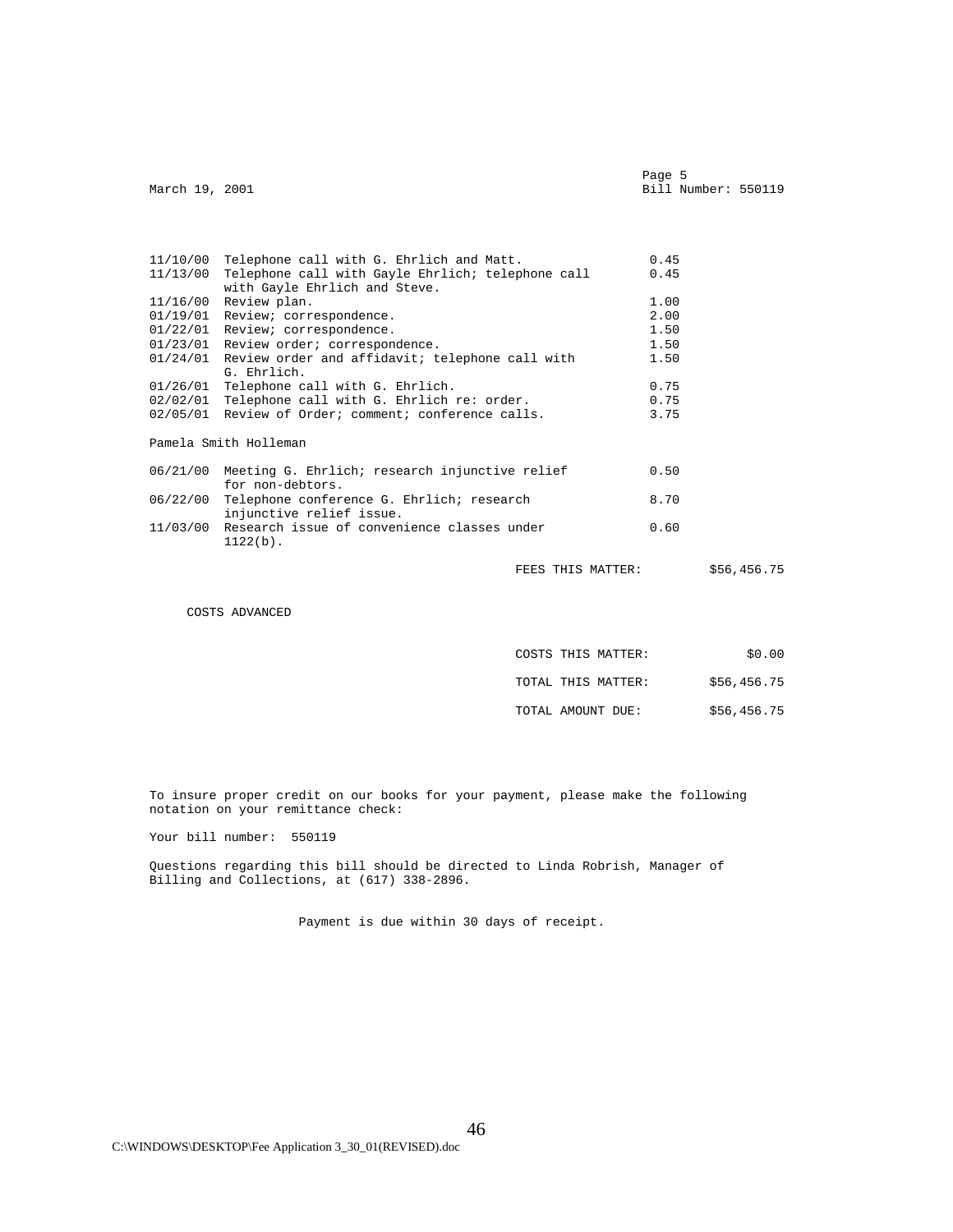# **EXHIBIT H**

#### CATEGORY 7

# CORPORATE TRANSACTIONAL WORK IN CONNECTION WITH PLAN CONFIRMATION AND CONSUMMATION

The Applicant performed numerous tasks essential to Plan confirmation and formation of the reorganized Debtor entity. Specifically, S&W attorneys researched federal securities law requirements and drafted key organization documents including corporate bylaws, corporate charter, shareholders agreement, voting rights agreement, and directors' indemnity agreement. Additionally, S&W attorneys reviewed and commented on stock warrants, the employment agreement for co-Chief Executive Officers of the reorganized Debtor, and its stock option plan.

From the Confirmation Date through the Effective Date, S&W worked with the Debtor to see to a successful consummation. Various issues arose during this period which required monitoring and oversight.

In rendering the services in Category 7, the following persons expended the time represented below at the hourly rates indicated for \$35,894.50. Ehrlich Aff., Exhibit H.

| Attorney/Paralegal | Hours          | Rate                 | Total                      |
|--------------------|----------------|----------------------|----------------------------|
| Richard E. Teller  | 3.50           | \$500.00             | \$1,750.00                 |
| Patrick P. Dinardo | .20            | \$385.00             | \$<br>77.00                |
| Nicole L. Rives    | 39.75<br>38.95 | \$375.00<br>\$350.00 | \$14,906.25<br>\$13,632.50 |
| Gayle P. Ehrlich   | 6.50<br>4.00   | \$375.00<br>\$325.00 | \$2,437.50<br>\$1,300.00   |
| Michael A. Matzka  | 4.75<br>.25    | \$360.00<br>\$325.00 | \$1,710.00<br>\$<br>81.25  |

C:\WINDOWS\DESKTOP\Fee Application 3\_30\_01(REVISED).doc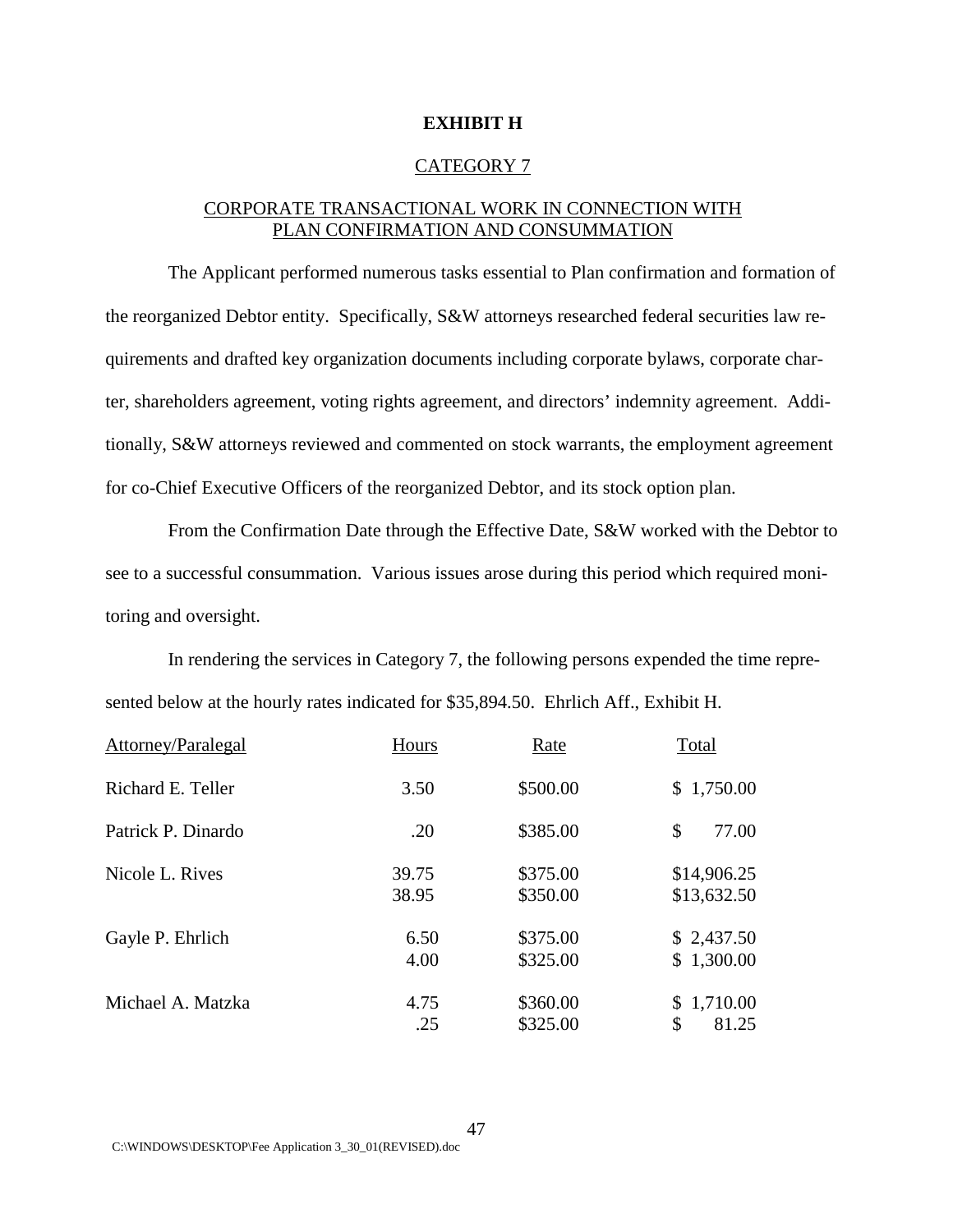RE: MRI - Corporate Matters in

March 19, 2001 **Bill Number: 550157** 

 For legal services rendered thru 03/19/2001: Patrick P. Dinardo 02/22/01 Telephone conference with N. Rives regarding MRI 0.20 plan implementation. Gayle Ehrlich 06/30/00 Begin work on stockholders agreement. 1.00 07/26/00 Confer with PUF re: Shareholder Agreement. 1.00<br>07/28/00 Deal with shareholder agreement issues. 0.50 07/28/00 Deal with shareholder agreement issues. 0.50<br>11/21/00 Conference with Nicole Rives re: Board. 0.25 11/21/00 Conference with Nicole Rives re: Board. 0.25<br>11/29/00 Conference with Nicole Rives; see to various 1.25  $11/29/00$  Conference with Nicole Rives; see to various matters. 01/12/01 Call with Steve B. and Richard T. re: Board; 2.25 calls with Nicole; call with Steve B.; calls with Willkie; call with Mark Dunn; calls with Mo; memo to Debtors counsel. 02/08/01 Conference with Nicole Rives; call with John L.;  $1.25$  Check closing agenda. 02/09/01 Conference call with Willkie re: closing; 1.50 Follow-up call with Nicole Rives; E-mail Chris Joyce. 02/14/01 Review documents; conference with Nicole Rives. 1.00<br>02/15/01 Conference with Nicole Rives re: Closing. 0.50 02/15/01 Conference with Nicole Rives re: Closing. Richard E. Teller 07/14/00 Shareholders Agreement. 2.50<br>07/17/00 Drafting. 1.00  $07/17/00$  Drafting. Michael A. Matzka 05/25/00 RET re registration rights issue re prospective 0.25 5% shareholder. 01/09/01 NLR re Form 15 and effects; copy of old accel req 0.50 for NLR.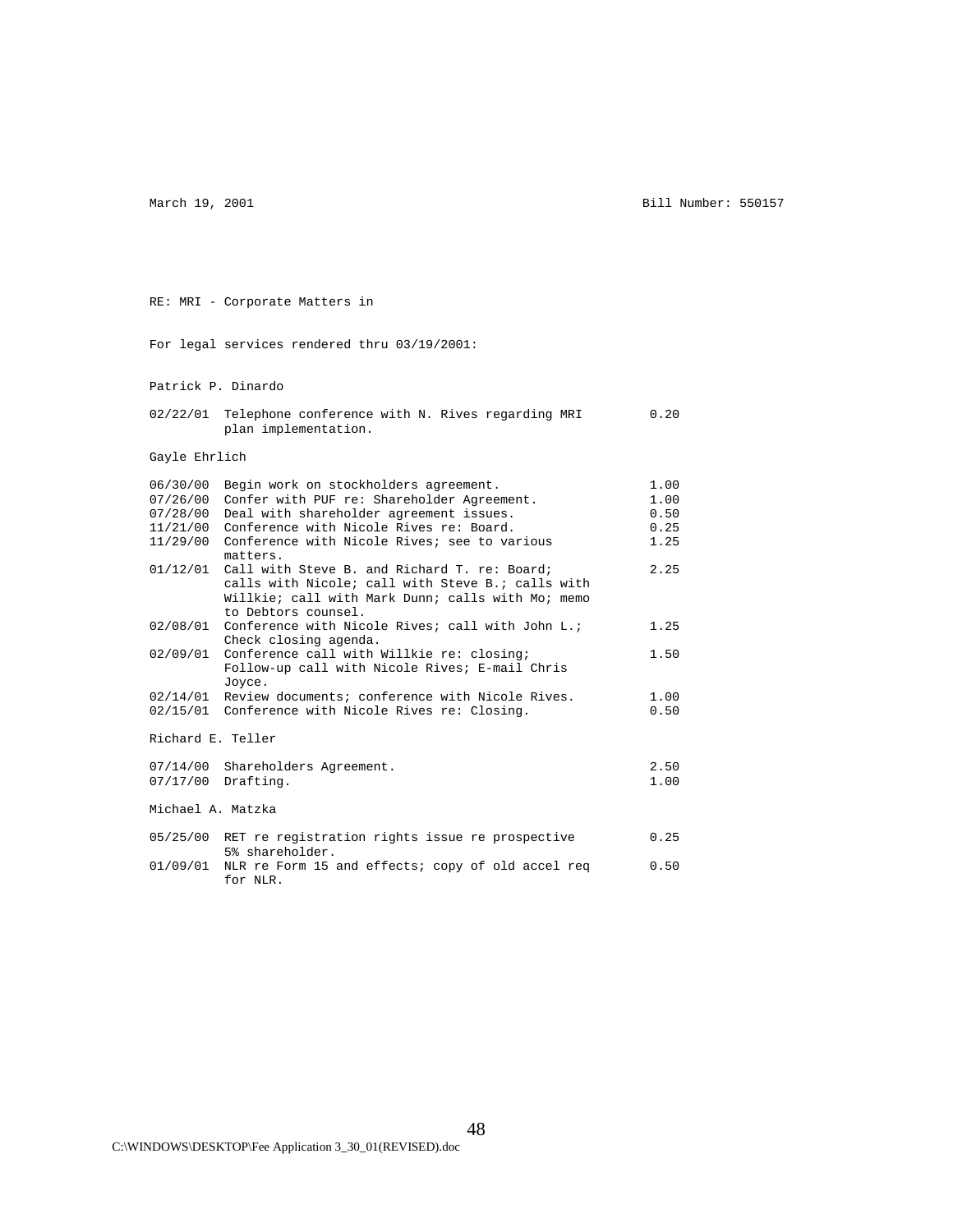| 02/08/01        | NLR re Forms 3 and 13D reqs, group status, etc.               | 0.50 |
|-----------------|---------------------------------------------------------------|------|
| 02/14/01        | Prepare securities analysis for NLR.                          | 1.00 |
| 02/15/01        | Review WFG memorandum; review and mark up NLR<br>memo.        | 1.25 |
| 02/27/01        | NLR re 13D, etc.; create spreadsheet re                       | 1.50 |
|                 | shareholdings and percentages.                                |      |
| Nicole L. Rives |                                                               |      |
| 07/11/00        | Review comments on warrants.                                  | 1.00 |
| 08/24/00        | By-laws; Shareholders Agreement.                              | 7.50 |
| 08/25/00        | Telephone call with Gayle; revise document.                   | 1.00 |
| 09/12/00        | Charter; by-laws.                                             | 1.50 |
| 09/13/00        | Charter; Shareholders Agreement; drafting;<br>by-laws; calls. | 2.50 |
| 09/14/00        | Drafting; client calls; telephone call with<br>Feldman.       | 2.00 |
| 09/19/00        | Review of status.                                             | 1.00 |
| 09/20/00        | Review of Shareholder Agreement.                              | 1.00 |
| 09/21/00        | Indemnity Agreement; telephone call with S.                   | 3.00 |
|                 | Zelin; telephone call with DVI counsel; revise                |      |
|                 | shareholder; correspondence.                                  |      |
| 09/25/00        | Telephone call with company.                                  | 1.25 |
| 09/26/00        | Indemnity Agreement.                                          | 1.00 |
| 09/27/00        | Telephone call with Gail; review documents.                   | 1.00 |
| 10/18/00        | Shareholders Agreement issues; memo.                          | 1.00 |
| 11/01/00        | Review and respond to correspondence; Mark up and             | 2.00 |
|                 | draft charter, by-laws, Shareholders Agreement<br>review.     |      |
| 11/03/00        | Review; conference calls; review of Warrant and               | 3.00 |
|                 | Option Plan; revsie agreements.                               |      |
| 11/09/00        | Revise Agreement; draft Indemnity Agreement;                  | 1.25 |
|                 | telephone call with S. Blewitt; telephone call                |      |
|                 | with G. Ehrlich; correspondence.                              |      |
| 11/14/00        | Review employment agreement; telephone call with              | 0.45 |
|                 | Matt; telephone call with John N.                             |      |
| 11/16/00        | Markup shareholders agreement.                                | 0.50 |
| 11/29/00        | Review; conference call.                                      | 2.00 |
| 11/30/00        | Review; conference call.                                      | 1.00 |
| 12/01/00        | Drafting; telephone call with Gayle.                          | 1.00 |
| 12/04/00        | Calls; review.                                                | 1.00 |
| 12/05/00        | Document review; drafting.                                    | 1.00 |
| 12/18/00        | Correspondence.                                               | 1.00 |
| 01/03/01        | Revise agreement.                                             | 1.00 |
|                 | 01/08/01 Correspondence.                                      | 1.00 |
| 01/09/01        | Revisions to agreement.                                       | 1.00 |
| 01/09/01        | Review of Form 15 issues.                                     | 0.50 |
| 01/09/01        | Research re: memo re: D&O liability.                          | 1.00 |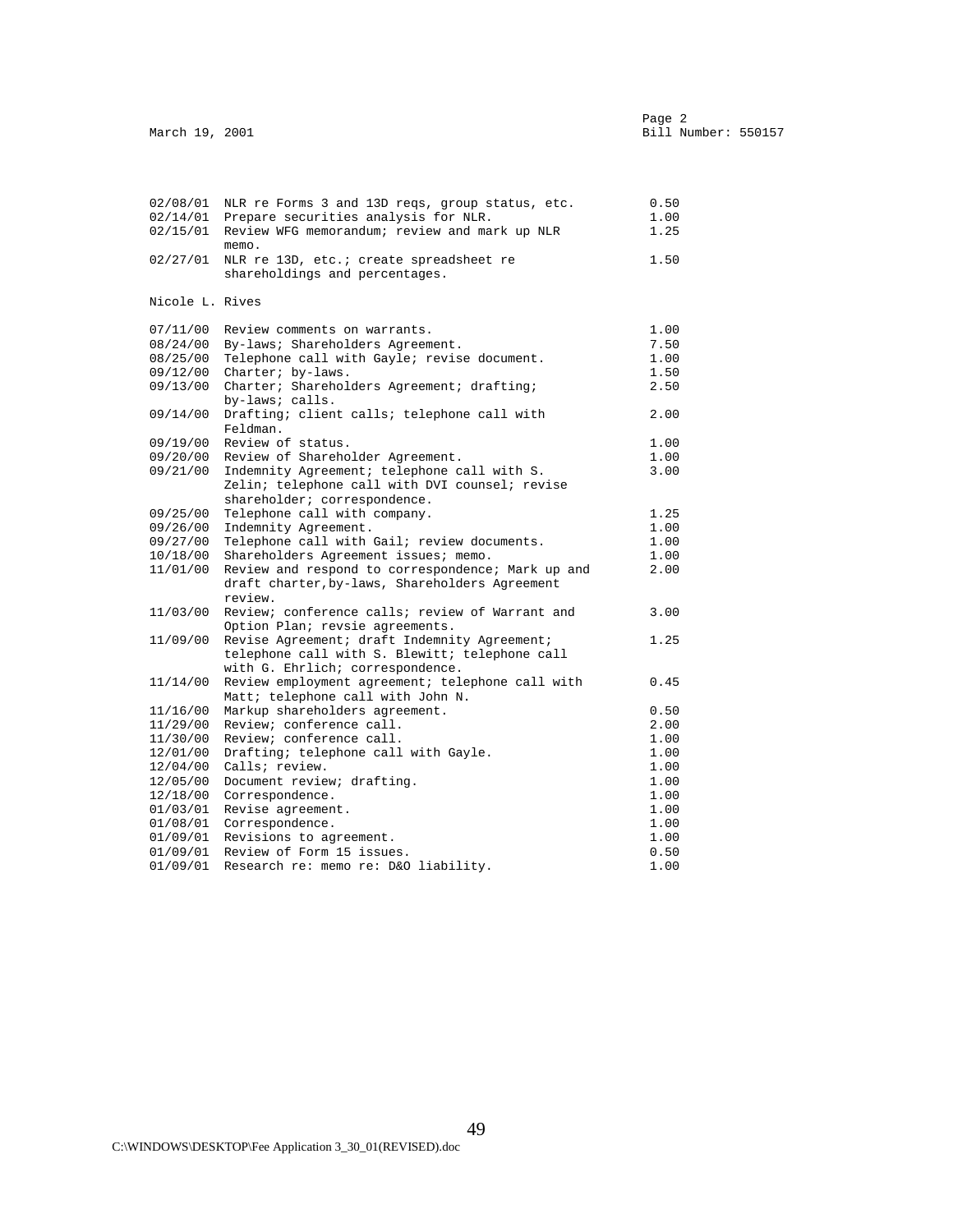| March 19, 2001 |                                                                                                                                                  | Page 3<br>Bill Number: 550157 |
|----------------|--------------------------------------------------------------------------------------------------------------------------------------------------|-------------------------------|
|                |                                                                                                                                                  |                               |
|                | 01/10/01 Research; correspondence.                                                                                                               | 1.00                          |
|                | 01/11/01 Director issues; telephone call with Noteholders;<br>revise documents; correspondence.                                                  | 3.00                          |
|                | 01/12/01 Director issues; telephone call with Medosch.                                                                                           | 1.00                          |
| 01/16/01       | Calls with Noteholders; revise documents; review<br>memoranda - requests.                                                                        | 2.00                          |
|                | 01/17/01 Correspondence.                                                                                                                         | 2.00                          |
| 01/18/01       | Review; correspondence.                                                                                                                          | 1.00                          |
| 01/31/01       | Conference with G. Ehrlich; conference call with<br>MM, SB and MD; conference call with MF;<br>conference call with CJ; conference call with SG. | 4.50                          |
| 02/06/01       | SEC reporting research; distribution ananlysis;<br>review of Order.                                                                              | 1.25                          |
|                | 02/09/01 Conference call re: outstanding issues for<br>closing.                                                                                  | 0.75                          |
| 02/14/01       | Review and comment on bonus retention plan,<br>severance letter and board votes; telephone call<br>with C. Joyce; review of share numbers.       | 3.75                          |
| 02/15/01       | Research SEC reporting obligations; memorandum to<br>Noteholders; correspondence with counsel; review<br>of Wilkie memorandum; comments.         | 3.00                          |
| 02/20/01       | Consummation issues; review of options; review of<br>employment agreement; correspondence with<br>clients.                                       | 2.25                          |
|                | 02/21/01 Review of draft employment agreement;<br>correspondence; telephone call with clients;<br>consummation issues.                           | 2.75                          |
| 02/22/01       | Telephone call with clients; review numbers;<br>restaurantes componendongo                                                                       | 1.25                          |

| review drafts; correspondence.                             |      |
|------------------------------------------------------------|------|
| 02/23/01 Telephone call with Gottesman; review of numbers; | 1.25 |
| review of drafts.                                          |      |
| 02/25/01 Review of numbers; telephone call with A.         | 1.00 |
| Gottesman.                                                 |      |
| 02/26/01 Handling consummation issues.                     | 3.50 |
|                                                            |      |

FEES THIS MATTER: \$35,894.50

COSTS ADVANCED

| COSTS THIS MATTER.<br>---- | .00<br>эu |
|----------------------------|-----------|

| TOTAL THIS MATTER: | \$35,894.50 |
|--------------------|-------------|
| TOTAL AMOUNT DUE:  | \$35,894.50 |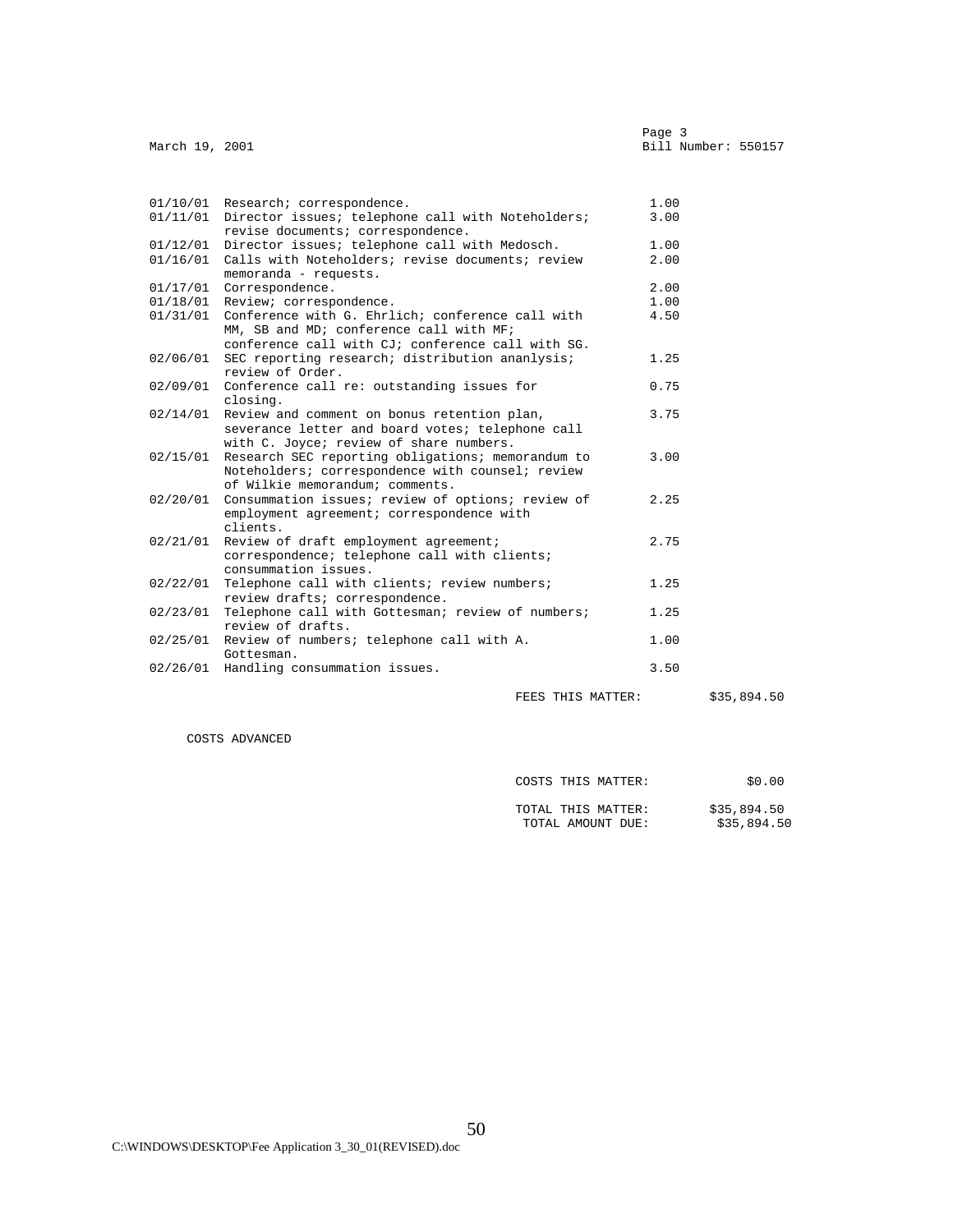To insure proper credit on our books for your payment, please make the following notation on your remittance check:

Your bill number: 550157

 Questions regarding this bill should be directed to Linda Robrish, Manager of Billing and Collections, at (617) 338-2896.

Payment is due within 30 days of receipt.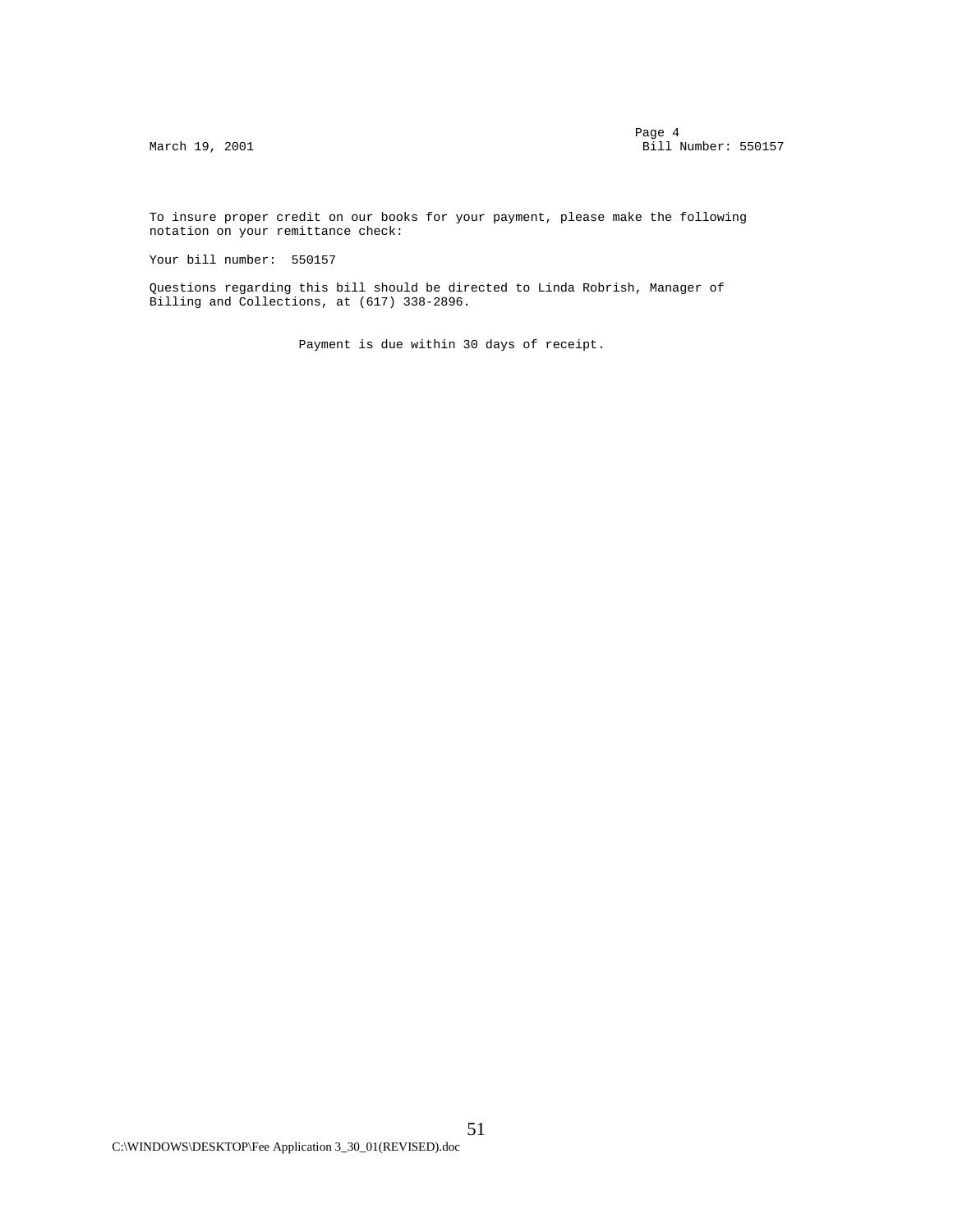## **EXHIBIT I**

#### CATEGORY 8

#### PREPARATION OF FEE APPLICATION

Where fee applications are required, reasonable compensation for preparation of such fee applications is allowable. The Applicant has categorized under the services included in preparation of fee applications, not only the underlying research and analysis concerning theories of compensation for the Applicant, but also the actual review and analysis of tasks performed in connection with preparation of the Application. Notably, S&W fees (as set forth below) represent a significant discount below the usual and customary rates for counsel in the New York City metropolitan area.

In rendering the services in Category 8, the following persons expended the time represented below at the hourly rates indicated for total fees of \$8,968.00. Ehrlich Aff., Exhibit I.

| Attorney/Paralegal    | Hours        | Rate                 | Total                |
|-----------------------|--------------|----------------------|----------------------|
| Gayle P. Ehrlich      | 6.75<br>1.85 | \$375.00<br>\$325.00 | \$2,531.25<br>601.25 |
| Pamela Smith Holleman | 19.40        | \$220.00             | \$4,268.00           |
| Samual A. Miller      | 9.50         | \$165.00             | \$1,567.50           |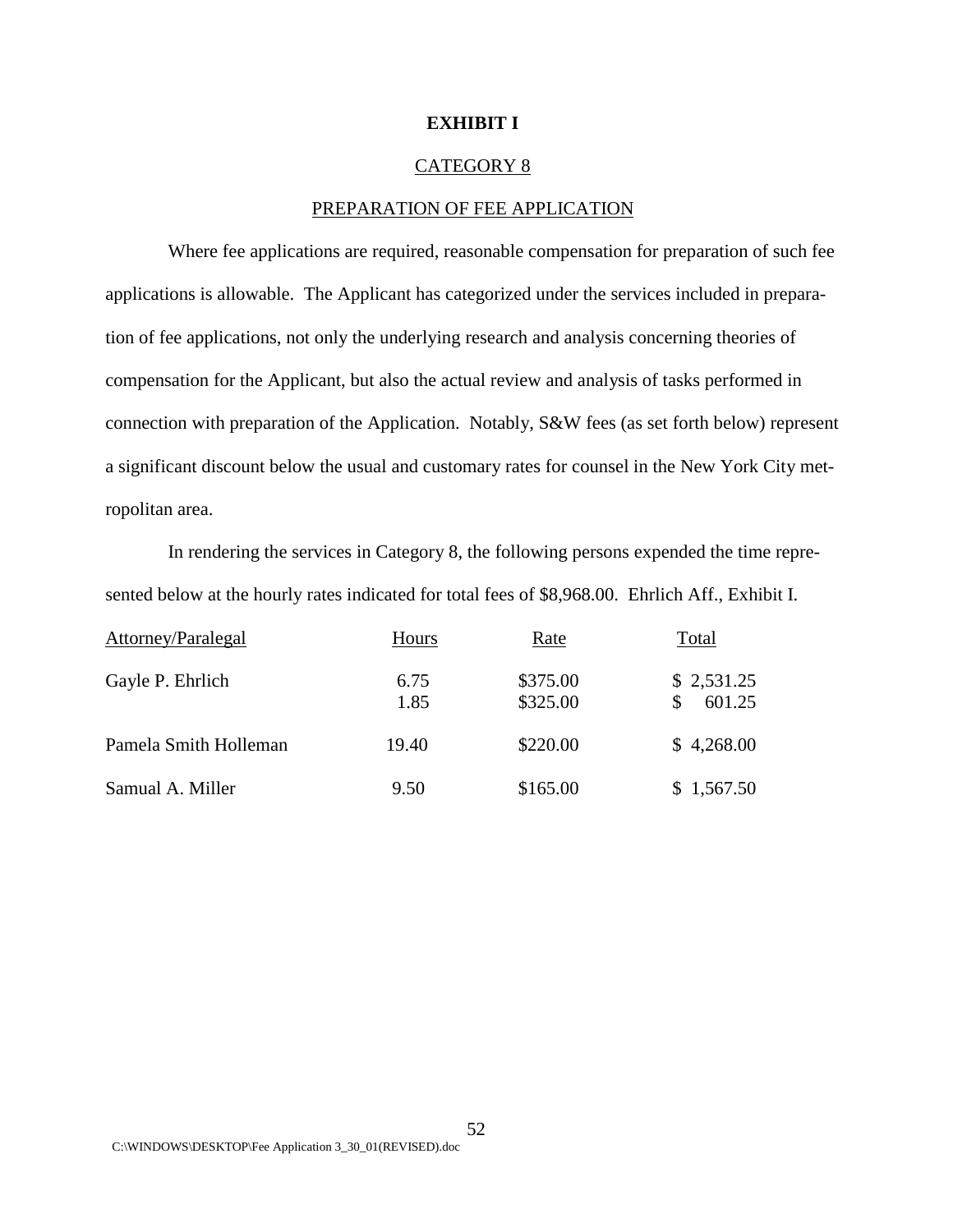March 19, 2001 **Bill Number: 550120** 

RE: MRI - Fee Application

For legal services rendered thru 03/19/2001:

Gayle Ehrlich

|                  | 12/07/00 Conference with Sam re: research.                               | 0.35 |            |
|------------------|--------------------------------------------------------------------------|------|------------|
|                  | 12/08/00 Conference with Sam.                                            | 0.25 |            |
|                  | 12/08/00 Check file on substantial contribution.                         | 0.25 |            |
|                  | 12/13/00 Review materials regarding substantial<br>contribution.         | 1.00 |            |
|                  | 03/02/01 Conference with Pam (.25); Work on allocation<br>$(1.00)$ .     | 1.25 |            |
|                  | 03/05/01 Work on Allocation.                                             | 2.00 |            |
|                  | 03/18/01 Reviewed, Edited and Revised Fee Application.                   | 2.00 |            |
|                  | 03/19/01 Reviewed, Edited and Revised and Finalized Fee                  | 1.50 |            |
|                  | Application.                                                             |      |            |
|                  | Pamela Smith Holleman                                                    |      |            |
|                  | 03/02/01 Receive assignment regarding preparation of fee<br>application. | 0.30 |            |
|                  | 03/04/01 Review documents.                                               | 1.00 |            |
|                  | 03/08/01 Prepare fee application.                                        | 1.80 |            |
|                  | 03/14/01 Prepare fee application; review prebill; meeting                | 6.10 |            |
|                  | Gayle Ehrlich.                                                           |      |            |
|                  | 03/15/01 Draft fee application and affidavit of counsel.                 | 7.20 |            |
|                  | 03/16/01 Prepare fee application.                                        | 3.00 |            |
| Samuel A. Miller |                                                                          |      |            |
|                  | 12/08/00 Research about substantial contribution.                        | 1.00 |            |
|                  | 12/09/00 Researching Substantial Contribution.                           | 4.30 |            |
| 12/11/00         | Research about Substantial Contribution.                                 | 1.20 |            |
| 12/12/00         | Researching substantial contribution under NY<br>law.                    | 3.00 |            |
|                  | FEES THIS MATTER:                                                        |      | \$8,968.00 |
|                  |                                                                          |      |            |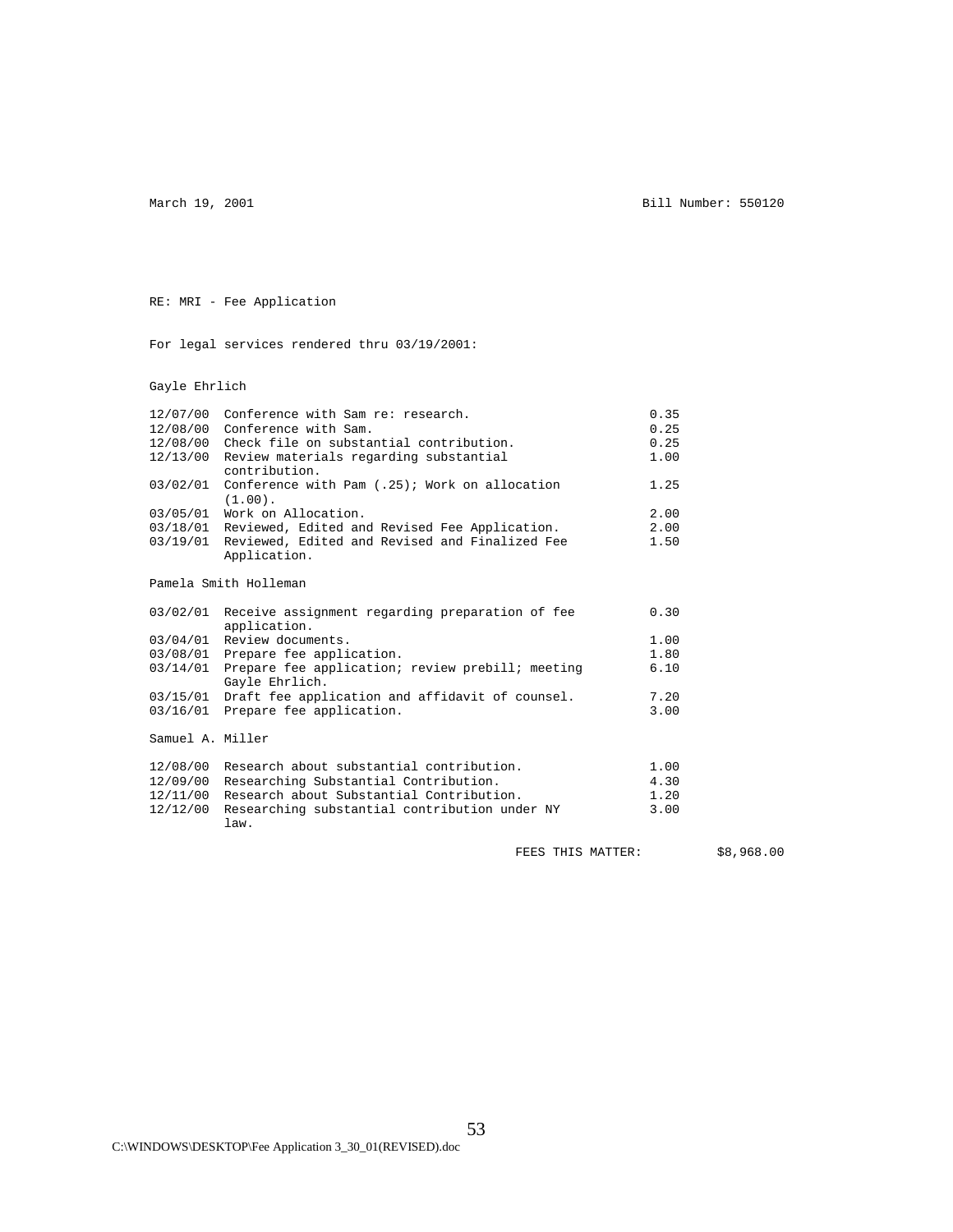Page 2 and 2 and 2 and 2 and 2 and 2 and 2 and 2 and 2 and 2 and 2 and 2 and 2 and 2 and 2 and 2 and 2 and 2 and 2 and 2 and 2 and 2 and 2 and 2 and 2 and 2 and 2 and 2 and 2 and 2 and 2 and 2 and 2 and 2 and 2 and 2 and 2 March 19, 2001 **Bill Number: 550120** 

COSTS ADVANCED

| \$0.00     | COSTS THIS MATTER: |
|------------|--------------------|
| \$8,968.00 | TOTAL THIS MATTER: |
| \$8,968.00 | TOTAL AMOUNT DUE:  |

 To insure proper credit on our books for your payment, please make the following notation on your remittance check:

Your bill number: 550120

 Questions regarding this bill should be directed to Linda Robrish, Manager of Billing and Collections, at (617) 338-2896.

Payment is due within 30 days of receipt.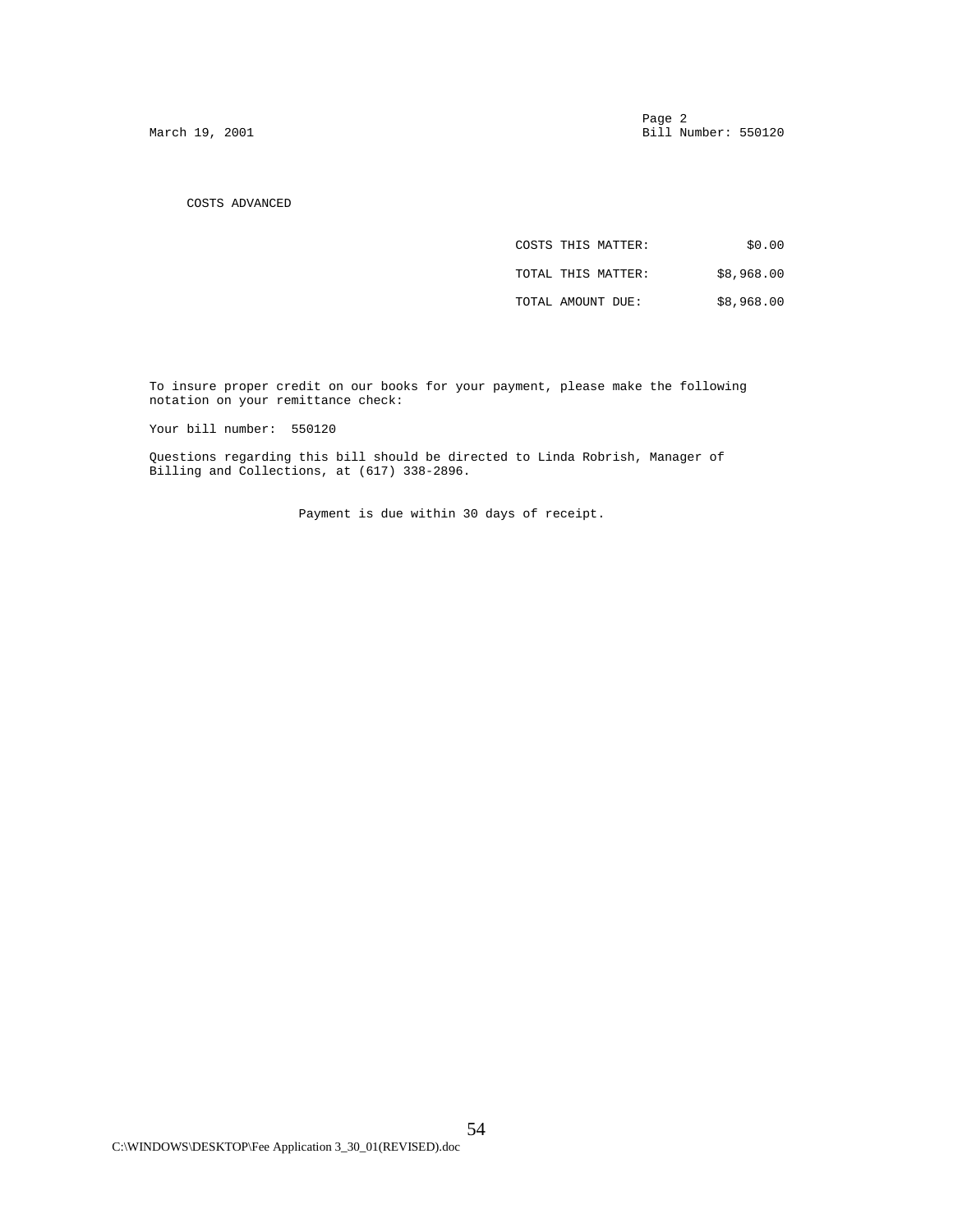# **EXHIBIT J**

# **DISBURSEMENTS**

Disbursements for expenses incurred by S&W in connection with the work described in

the Application total \$17,711.78.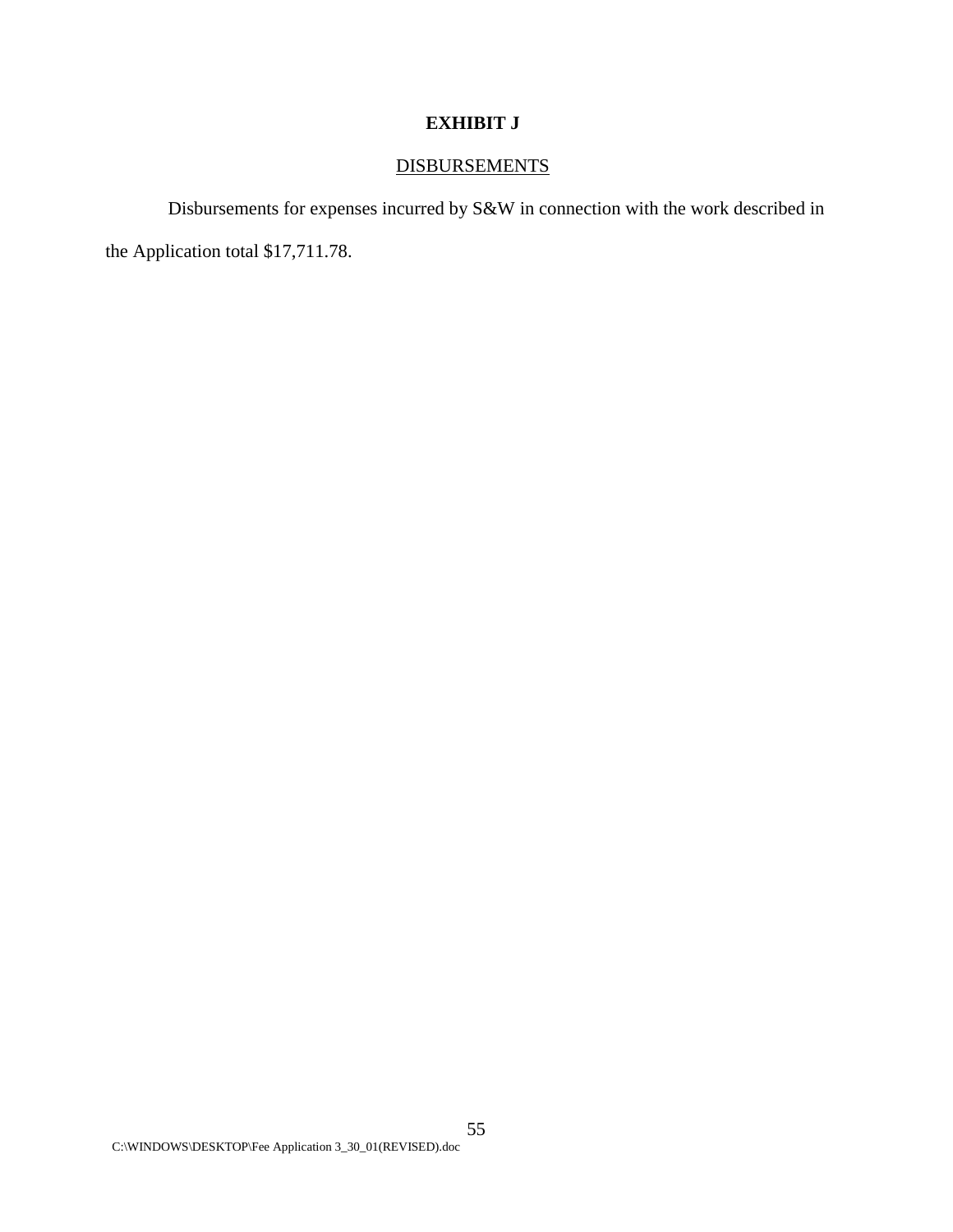RE: MRI Bankruptcy

For legal services rendered thru 03/19/2001:

| <b>TTIT C</b><br>MATTER<br>FEES<br>- 1<br>----<br>______ | $\sim$ $\sim$<br>71, |
|----------------------------------------------------------|----------------------|
|                                                          |                      |

COSTS ADVANCED

| Petty Cash                                        | 309.00   |
|---------------------------------------------------|----------|
| Secretarial OT Services                           | 240.00   |
| Miscellaneous Expense                             | 5.87     |
| American Express Misc                             | 324.41   |
| Travel Expense                                    | 3,830.46 |
| Filing Fees                                       | 25.00    |
| American Express Travel                           | 5,418.40 |
| American Express Meals                            | 122.00   |
| Meals                                             | 44.57    |
| Long Distance Telephone                           | 1,527.93 |
| Fees                                              | 26.55    |
| Westlaw Expense                                   | 2,724.05 |
| Outgoing Fax Expense 04-05-00 to 04-06-00         | 36.50    |
| Telephone Charges 04-07-00 to 04-13-00            | 61.89    |
| Outgoing Fax Expense 04-07-00 to 04-10-00         | 2.00     |
| Telephone Charges 04-14-00 to 04-21-00            | 134.21   |
| Telephone Charges 04-14-00 to 04-20-00            | 27.35    |
| Photocopy Charges 04-24-00 to 05-08-00            | 138.45   |
| Outgoing Fax Expense 04-27-00 to 05-05-00         | 5.00     |
| Courier Charges $04-25-00$ to $04-25-00$          | 5.00     |
| Outgoing Fax Expense 05-11-00 to 05-11-00         | 4.50     |
| Photocopy Charges $05-05-00$ to $05-11-00$        | 4.20     |
| Postage Expense 05-09-00 to 05-09-00              | 0.33     |
| Photocopy Charges $05-17-00$ to $05-18-00$        | 37.50    |
| Telephone Charges 04-22-00 to 05-18-00            | 12.05    |
| Photocopy Charges $05-19-00$ to $05-25-00$        | 30.90    |
| Photocopy Charges $05-22-00$ to $05-23-00$        | 12.30    |
| Eastern Connection: EASTERN CONNECTION (05-08-00) | 8.19     |
| - To: MR. CARLOS PABON, c-o UNITED STATE          |          |
| BANKRUPTCY COURT, ONE BOWLING GREEN RM 712, NEW   |          |
| YORK, NY 10004. Invoice #550415 EHRLICH           |          |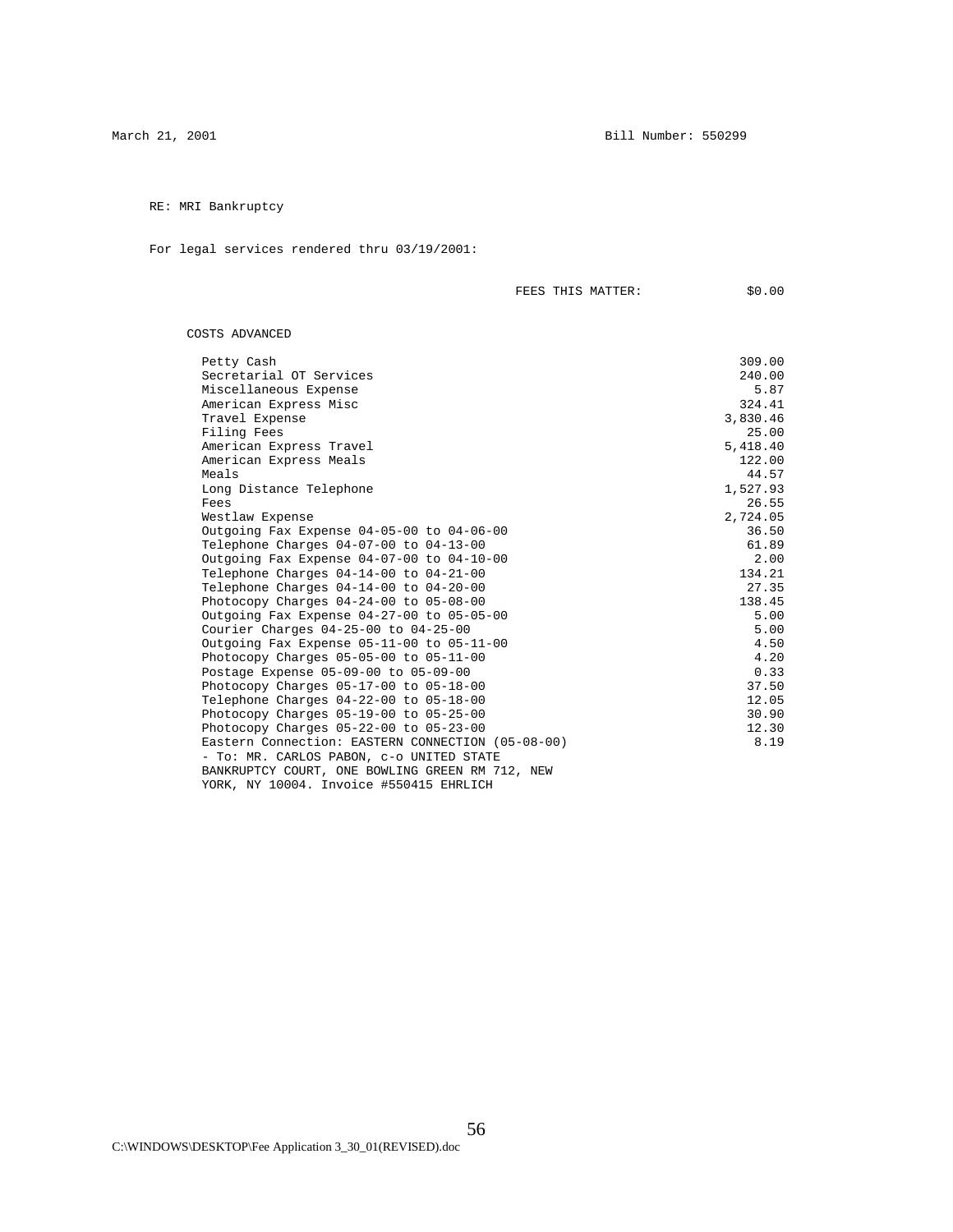| Photocopy Charges $05-30-00$ to $05-30-00$        | 49.50  |
|---------------------------------------------------|--------|
| Outgoing Fax Expense 06-05-00 to 06-07-00         | 12.00  |
| Telephone Charges 05-31-00 to 06-08-00            | 20.38  |
| Photocopy Charges $06-05-00$ to $06-05-00$        | 0.75   |
| Photocopy Charges 06-05-00 to 06-08-00            | 21.75  |
| Photocopy Charges $06-09-00$ to $06-15-00$        | 105.45 |
| Outgoing Fax Expense 06-09-00 to 06-13-00         | 40.00  |
| Photocopy Charges 06-19-00 to 06-23-00            | 32.10  |
| Outgoing Fax Expense 06-19-00 to 06-19-00         | 2.00   |
| Outgoing Fax Expense 06-26-00 to 06-26-00         | 8.00   |
| Photocopy Charges $06-29-00$ to $06-29-00$        | 0.15   |
| Telephone Charges 06-23-00 to 06-29-00            | 54.30  |
| Outgoing Fax Expense 07-07-00 to 07-10-00         | 98.00  |
| Telephone Charges 07-07-00 to 07-13-00            | 49.72  |
| Outgoing Fax Expense 07-11-00 to 07-11-00         | 28.50  |
| Photocopy Charges $07-10-00$ to $07-10-00$        | 26.70  |
| Photocopy Charges $07-11-00$ to $07-11-00$        | 10.80  |
| Photocopy Charges $07-20-00$ to $07-20-00$        | 0.90   |
| Telephone Charges 07-14-00 to 07-20-00            | 186.90 |
| Outgoing Fax Expense 07-17-00 to 07-17-00         | 7.00   |
| FedEx: FEDERAL EXPRESS (06-23-00) - To: GAYLE     | 21.18  |
| EHRLICH, 26 BRACKETT RD, NEWTON MA. Invoice       |        |
| #496260487 By: SULLIVAN OWRCESTER                 |        |
| Photocopy Charges $07-21-00$ to $07-21-00$        | 0.15   |
| Photocopy Charges $07-26-00$ to $07-26-00$        | 8.85   |
| Outgoing Fax Expense 07-26-00 to 07-26-00         | 9.50   |
| Telephone Charges 07-21-00 to 07-27-00            | 84.70  |
| Photocopy Charges 07-28-00 to 07-28-00            | 6.45   |
| Photocopy Charges $08-08-00$ to $08-08-00$        | 0.15   |
| : BOSTON CAB (07-11-00) - For: B GILMORE. Ticket  | 12.25  |
| #0016581. To: LOGAN                               |        |
| FedEx: FEDERAL EXPRESS (06-30-00) - To: GAYLE     | 21.18  |
| EHRLICH, 26 BRACKETT RD, NEWTON MA. Invoice       |        |
| #496447963 By: SULLIVAN WORCESTER                 |        |
| Outgoing Fax Expense 08-16-00 to 08-17-00         | 15.50  |
| Photocopy Charges $08-16-00$ to $08-24-00$        | 17.85  |
| Telephone Charges 08-11-00 to 08-24-00            | 1.21   |
| Outgoing Fax Expense 08-25-00 to 08-28-00         | 17.50  |
| Photocopy Charges $08-25-00$ to $08-29-00$        | 2.25   |
| Outgoing Fax Expense 08-31-00 to 08-31-00         | 2.00   |
| Outgoing Fax Expense 09-13-00 to 09-13-00         | 8.50   |
| Photocopy Charges $09-11-00$ to $09-14-00$        | 25.80  |
| Eastern Connection: EASTERN CONNECTION (08-18-00) | 8.35   |
| - To: SUSAN E SOLIS, c-o SULLIVAN & WORCESTER     |        |
| LLP, 767 THIRD AVE, NEW YORK, NY 10017. Invoice   |        |
| #566664 GAE                                       |        |
| Photocopy Charges 09-22-00 to 09-27-00            | 3.15   |
| Outgoing Fax Expense 09-25-00 to 09-27-00         | 4.50   |
|                                                   |        |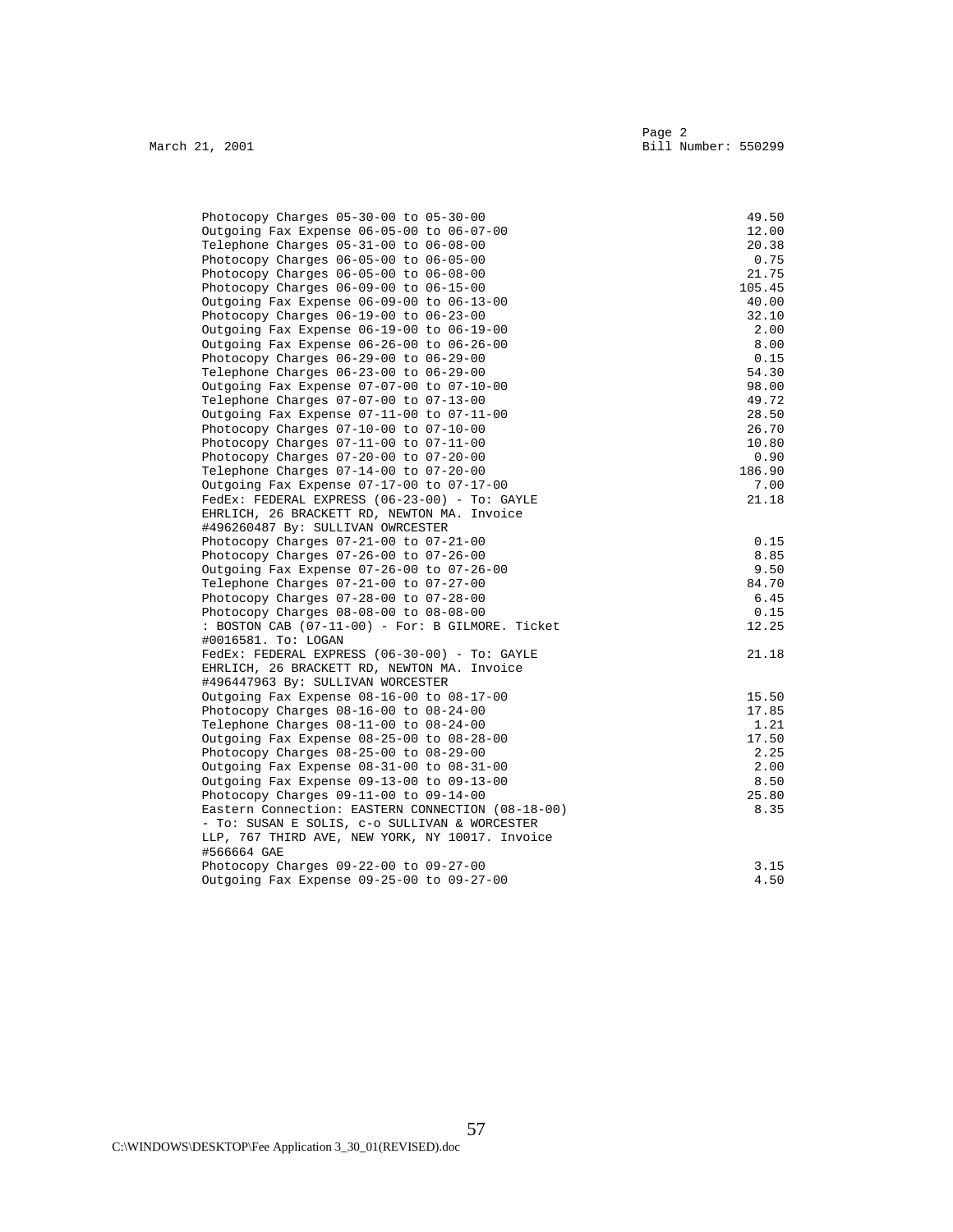| Telephone Charges 09-22-00 to 09-29-00            | 12.12  |
|---------------------------------------------------|--------|
| Outgoing Fax Expense 10-02-00 to 10-05-00         | 19.00  |
| Photocopy Charges $10-02-00$ to $10-11-00$        | 6.15   |
| Photocopy Charges 10-19-00 to 10-19-00            | 0.60   |
| Telephone Charges 10-13-00 to 10-19-00            | 29.47  |
| Outgoing Fax Expense 10-19-00 to 10-19-00         | 1.00   |
| FedEx: FEDERAL EXPRESS (09-13-00) - To: THOMAS J, | 16.02  |
| C-O ANDREWS KURTH L L P, 600 TRAVIS, HOUSTON TX.  |        |
| Invoice #498278973 By: SULLIVAN WORCESTER         |        |
| Telephone Charges 10-20-00 to 10-30-00            | 172.04 |
| Postage Expense 11-03-00 to 11-03-00              | 0.33   |
| Photocopy Charges $10-31-00$ to $11-03-00$        | 50.55  |
| Outgoing Fax Expense 10-31-00 to 11-03-00         | 150.50 |
| Telephone Charges 10-31-00 to 11-06-00            | 10.46  |
| Photocopy Charges 11-06-00 to 11-09-00            | 75.00  |
| Outgoing Fax Expense 11-06-00 to 11-08-00         | 52.50  |
| Photocopy Charges 11-15-00 to 11-20-00            | 15.75  |
| Outgoing Fax Expense 11-15-00 to 11-20-00         | 17.50  |
| FedEx: FEDERAL EXPRESS (11-02-00) - To: EARL      | 16.02  |
| NESBITT, C-O SETTLEMENT CAPITAL CORP, 15851       |        |
| DALLAS PARKWAY, ADDISON TX. Invoice #499728967    |        |
| By: SULLIVAN WORCESTER                            |        |
| Telephone Charges 11-29-00 to 12-08-00            | 80.23  |
| Photocopy Charges $12-08-00$ to $12-14-00$        | 29.25  |
| Telephone Charges 12-08-00 to 12-15-00            | 0.80   |
| Outgoing Fax Expense 12-13-00 to 12-13-00         | 5.50   |
| Telephone Charges 12-22-00 to 12-29-00            | 9.68   |
| Photocopy Charges 12-27-00 to 12-27-00            | 92.40  |
| Outgoing Fax Expense 12-26-00 to 12-26-00         | 1.00   |
| Photocopy Charges $01-02-01$ to $01-04-01$        | 87.90  |
| Postage Expense 12-28-00 to 12-28-00              | 3.20   |
| Telephone Charges 12-29-00 to 01-04-01            | 28.29  |
| Photocopy Charges 01-05-01 to 01-11-01            | 36.45  |
| Telephone Charges $01-05-00$ to $01-11-01$        | 0.40   |
| Outgoing Fax Expense 01-05-01 to 01-11-01         | 11.00  |
| Photocopy Charges 01-12-01 to 01-16-01            | 10.05  |
| Telephone Charges 01-12-01 to 01-18-01            | 30.62  |
| Outgoing Fax Expense 01-12-01 to 01-12-01         | 8.50   |
| Outgoing Fax Expense 01-19-01 to 01-24-01         | 11.00  |
| Photocopy Charges $01-22-01$ to $01-25-01$        | 5.85   |
| Telephone Charges $01-19-01$ to $01-26-01$        | 56.24  |
| $FedEx: FEDERAL EXPRESS (01-04-01) - To: MO$      | 16.28  |
| MOOERS, C-O GE CAPITAL ASSURANCE CO., 601 UNION   |        |
| STREET, SEATTLE WA. Invoice #501378287 By:        |        |
| SULLIVAN & WORCESTER LLP                          |        |
| FedEx: FEDERAL EXPRESS (01-04-01) - To: JOANNE    | 14.98  |
| SCHUBERT, C-O AMERICAN FINANCIAL GROUP, 1 EAST    |        |
| 4TH STREET, CINCINNATI OH. Invoice #501378287 By: |        |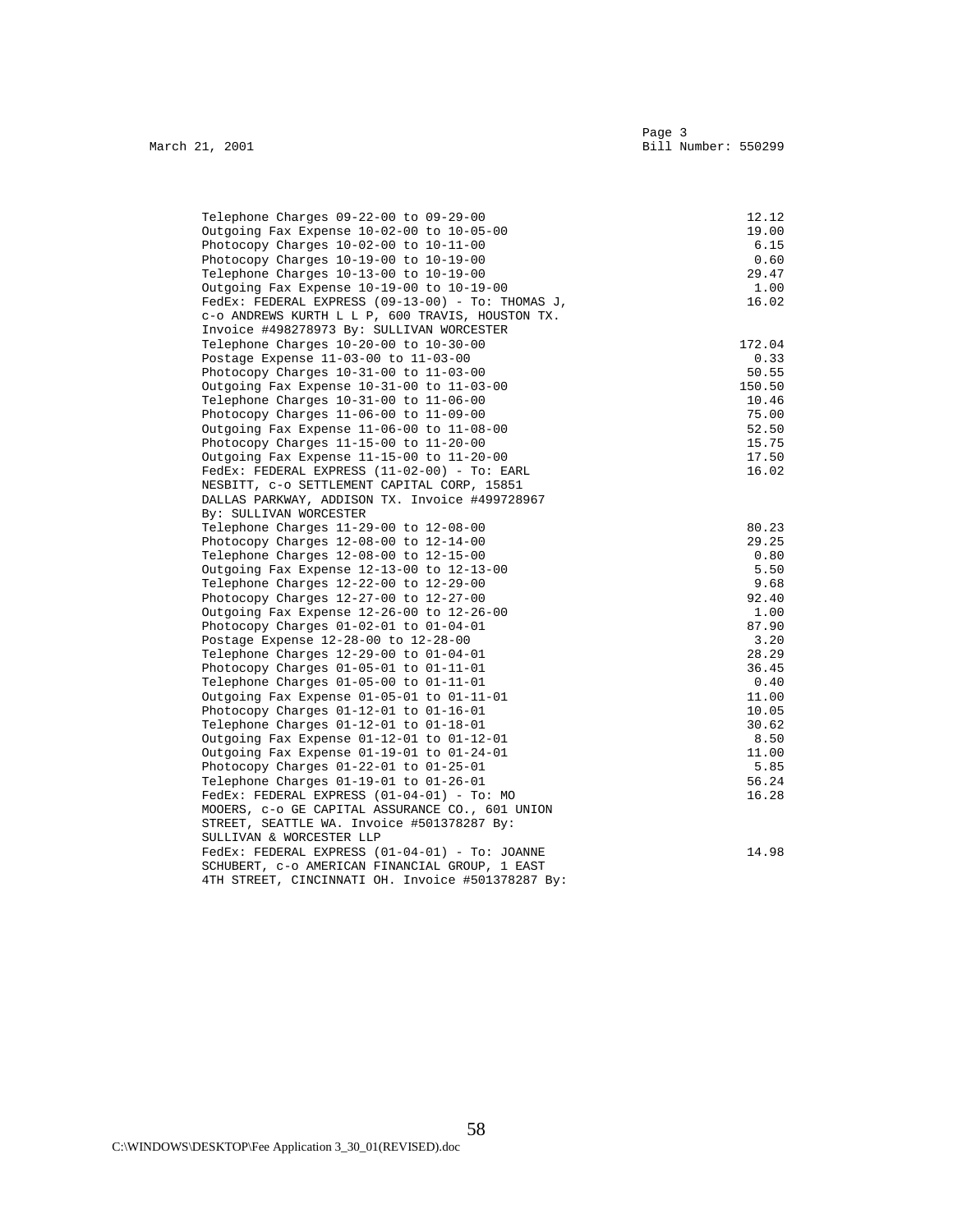| SULLIVAN & WORCESTER LLP                                                                    |       |
|---------------------------------------------------------------------------------------------|-------|
| FedEx: FEDERAL EXPRESS (01-04-01) - To: PETE                                                | 14.98 |
| DODD, C-O LIBERTY CAPITAL, 2000 WADE HAMPTON                                                |       |
| BOULEVARD, GREENVILLE SC. Invoice #501378287 By:                                            |       |
| SULLIVAN & WORCESTER LLP                                                                    |       |
| Telephone Charges 01-29-01 to 02-02-01                                                      | 17.34 |
| FedEx: FEDERAL EXPRESS (01-04-01) - To: MARK                                                | 15.44 |
| DUNN, C-O AEGON USA INVESTMENT MGMT, 4333                                                   |       |
| EDGEWOOD RD, N.E., CEDAR RAPIDS IA. Invoice                                                 |       |
| #501378287 By: SULLIVAN & WORCESTER LLP                                                     |       |
| Eastern Connection: EASTERN CONNECTION (01-02-01)                                           | 8.91  |
| - To: , c-o DONLIN RECANO COMPANY, 419 PARK AVE                                             |       |
| SOUTH, NEW YORK, NY 10016. Invoice #592098 G                                                |       |
| EHRLICH                                                                                     |       |
| Eastern Connection: EASTERN CONNECTION (01-09-01)                                           | 8.91  |
| - To: UNITED STATES BA, c-o SOUTHERN DISTRICT OF                                            |       |
| NEW YORK, ONE BOWLING GREEN, NEW YORK, NY 10004.                                            |       |
| Invoice #594319 PMH<br>Eastern Connection: EASTERN CONNECTION (01-04-01)                    | 8.35  |
| - To: ANDREW R. GOTTES, c-o WILLKIE FARR &                                                  |       |
| GALLAGHER, 787 SEVENTH AVENUE, NEW YORK, NY                                                 |       |
| 10019. Invoice #592098 G. EHRLICH                                                           |       |
| Eastern Connection: EASTERN CONNECTION (01-04-01)                                           | 8.35  |
| - To: BILL CLARKSON, c-o CHUBB FINANCIAL GROUP,                                             |       |
| 15 MOUNTAIN VIEW ROAD, WARREN, NJ 07059. Invoice                                            |       |
| #592098 NLR                                                                                 |       |
| Eastern Connection: EASTERN CONNECTION (01-04-01)                                           | 8.35  |
| - TO: JACK SENNOTT, C-O EXCUTIVE RISK INDEMNITY                                             |       |
| INC., 82 HOPMEADOW ROAD, SIMSBURY, CT 06070.                                                |       |
| Invoice #592098 NLR                                                                         |       |
| Eastern Connection: EASTERN CONNECTION (01-04-01)                                           | 8.35  |
| - To: SUSAN ROYLES, c-o CONNING ASSET MANAGEMENT,                                           |       |
| 185 ASULUM STREET, HARTFORD, CT 06103. Invoice                                              |       |
| #592098 NLR                                                                                 |       |
| Outgoing Fax Expense 02-06-01 to 02-06-01                                                   | 2.00  |
| Photocopy Charges $12-27-00$ to $02-01-01$                                                  | 60.30 |
| Telephone Charges 02-01-01 to 02-09-01                                                      | 0.40  |
| $FedEx: FEDERAL EXPRESS (01-18-01) - To:$<br>MS. BERNADETTE RIST, C-O MELLON BANK, N.A. ONE | 14.09 |
| MELLON BANK CTR, PITTSBURGH PA. Invoice                                                     |       |
| #501713631 By: SULLIVAN & WORCESTER                                                         |       |
| Eastern Connection: EASTERN CONNECTION (01-22-01)                                           | 19.72 |
| - To: MATTHEW A. FELDM, C-O WILKIE FARR &                                                   |       |
| GALLAGHER, 787 SEVENTH AVENUE, NEW YORK, NY                                                 |       |
| 10019. Invoice #595793 NLR                                                                  |       |
| FedEx: FEDERAL EXPRESS (01-11-01) - To: MS.                                                 | 14.09 |
| BERNADAETTE RIST, C-O MELLON BANK, N.A., ONE                                                |       |
| MELLON BANK CENTER, PITTSBURGH PA. Invoice                                                  |       |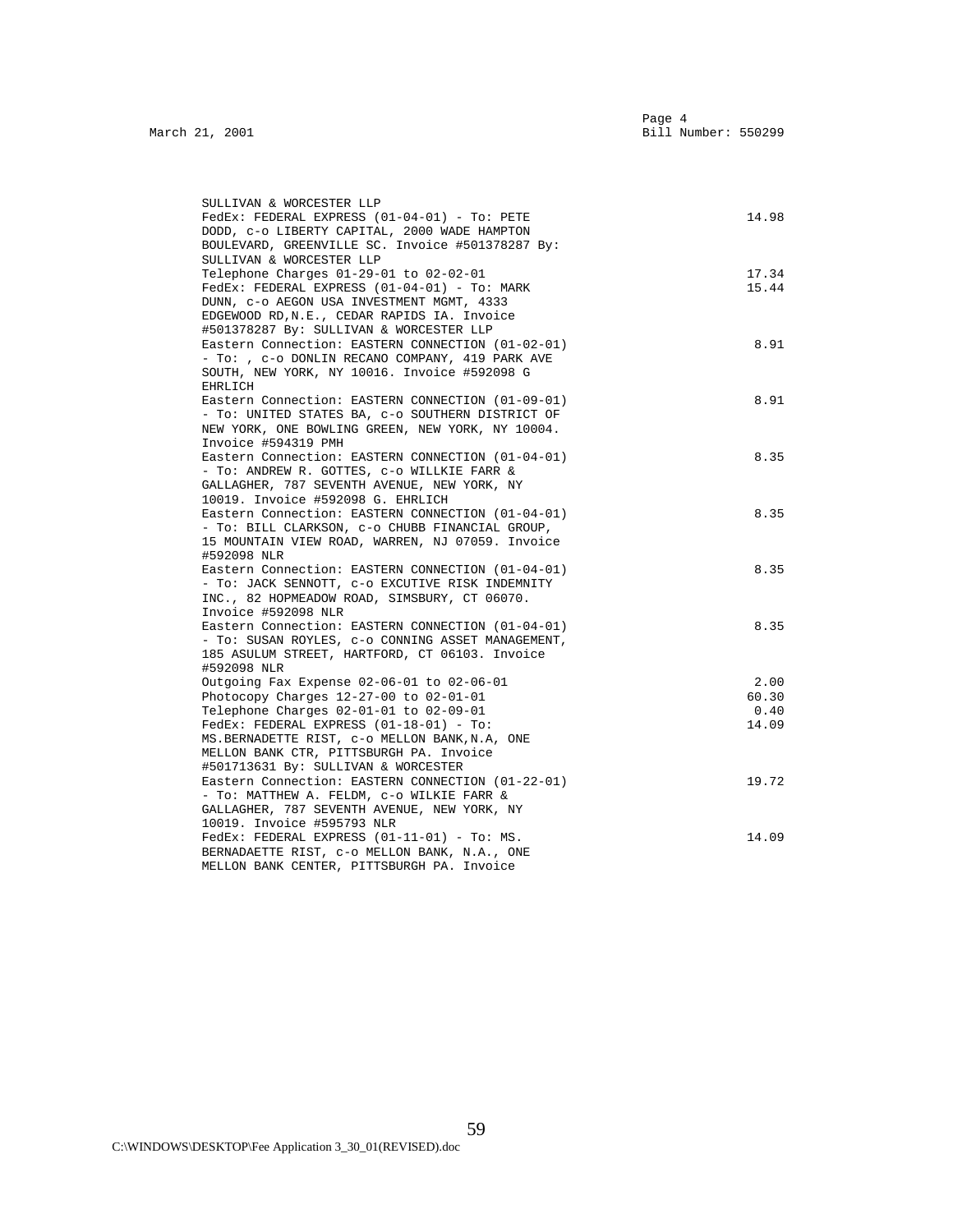| #501713631 By: SULLIVAN & WORCESTER                                                     |                    |             |
|-----------------------------------------------------------------------------------------|--------------------|-------------|
| MJ'S EXPRESS: MJ's Express: 12-01-00 Empl: RIVES<br>Dest: 125 SUMMER ST Tick: 415566    |                    | 5.00        |
| MJ'S EXPRESS: MJ's Express: 01-05-01 Empl: RIVES<br>Dest: 200 CLARENDON ST Tick: 416373 |                    | 8.10        |
| Outgoing Fax Expense 02-14-01 to 02-14-01                                               |                    | 8.50        |
| Photocopy Charges $02-16-01$ to $02-22-01$                                              |                    | 7.20        |
| Outgoing Fax Expense 02-21-01 to 02-21-01                                               |                    | 3.50        |
| Telephone Charges 02-17-01 to 02-23-01                                                  |                    | 113.94      |
| MJ'S EXPRESS: MJ's Express: 01-23-01 Empl: GERRI                                        |                    | 21.25       |
| Dest: 26 BARTLET RD NEWTON Tick: 420137                                                 |                    |             |
| Postage Expense 02-23-01 to 02-23-01                                                    |                    | 0.55        |
| Outgoing Fax Expense 02-23-01 to 02-27-01                                               |                    | 5.00        |
|                                                                                         |                    |             |
|                                                                                         | COSTS THIS MATTER: | \$17,711.78 |
|                                                                                         |                    |             |

 TOTAL THIS MATTER: \$17,711.78 TOTAL AMOUNT DUE: \$17,711.78

 To insure proper credit on our books for your payment, please make the following notation on your remittance check:

Your bill number: 550299

 Questions regarding this bill should be directed to Linda Robrish, Manager of Billing and Collections, at (617) 338-2896.

Payment is due within 30 days of receipt.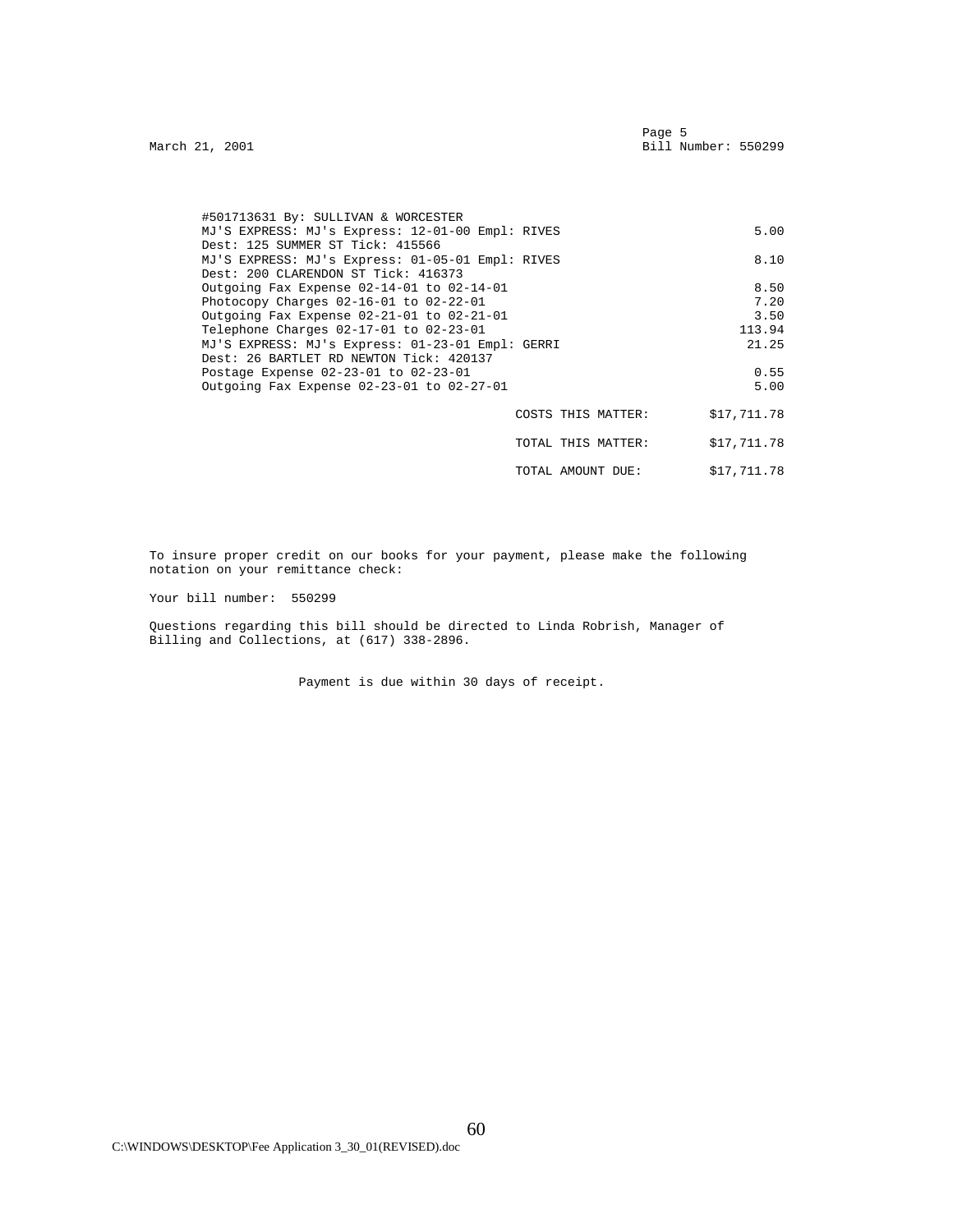# **EXHIBIT K**

# DESCRIPTION OF ATTORNEYS AND PARALEGALS

# MEMBER OF THE FIRM GAYLE EHRLICH Sullivan & Worcester LLP, 1987 to Present. Law Clerk to Hon. Harold Lavien, United States Bankruptcy Judge, District of Massachusetts, 1985-1987. Juris Doctor Degree, 1985, Cardozo School of Law. Bachelor of Arts Degree, 1981, Sarah Lawrence College. Admitted to Massachusetts Bar, 1985; New York Bar, 1986; Rhode Island Bar, 1986. Member of the Board of Directors of the Northeast Chapter of Turnaround Management Association. BARBARA D. GILMORE Sullivan & Worcester, 1982 to October 2000. Juris Doctor Degree, 1982, Boston College. Master of Science Degree, 1977, Boston College. Bachelor of Science Degree, 1972, Boston College. Admitted to Massachusetts Bar, 1982. Member of the American Association of Nurse Attorneys and Massachusetts Bar Association. PATRICK P. DINARDO Sullivan & Worcester LLP, 1979 to Present. Juris Doctor Degree, 1982, University of Chicago. Bachelor of Arts Degree, 1979, Georgetown University. Admitted to Massachusetts Bar, 1982. RICHARD E. TELLER Sullivan & Worcester LLP, 1995 to Present. Juris Doctor Degree, 1974, Duke University School of Law. Bachelor of Arts Degree, The Tulane University of Louisiana, 1971. Director of the Corporate Design Foundation.